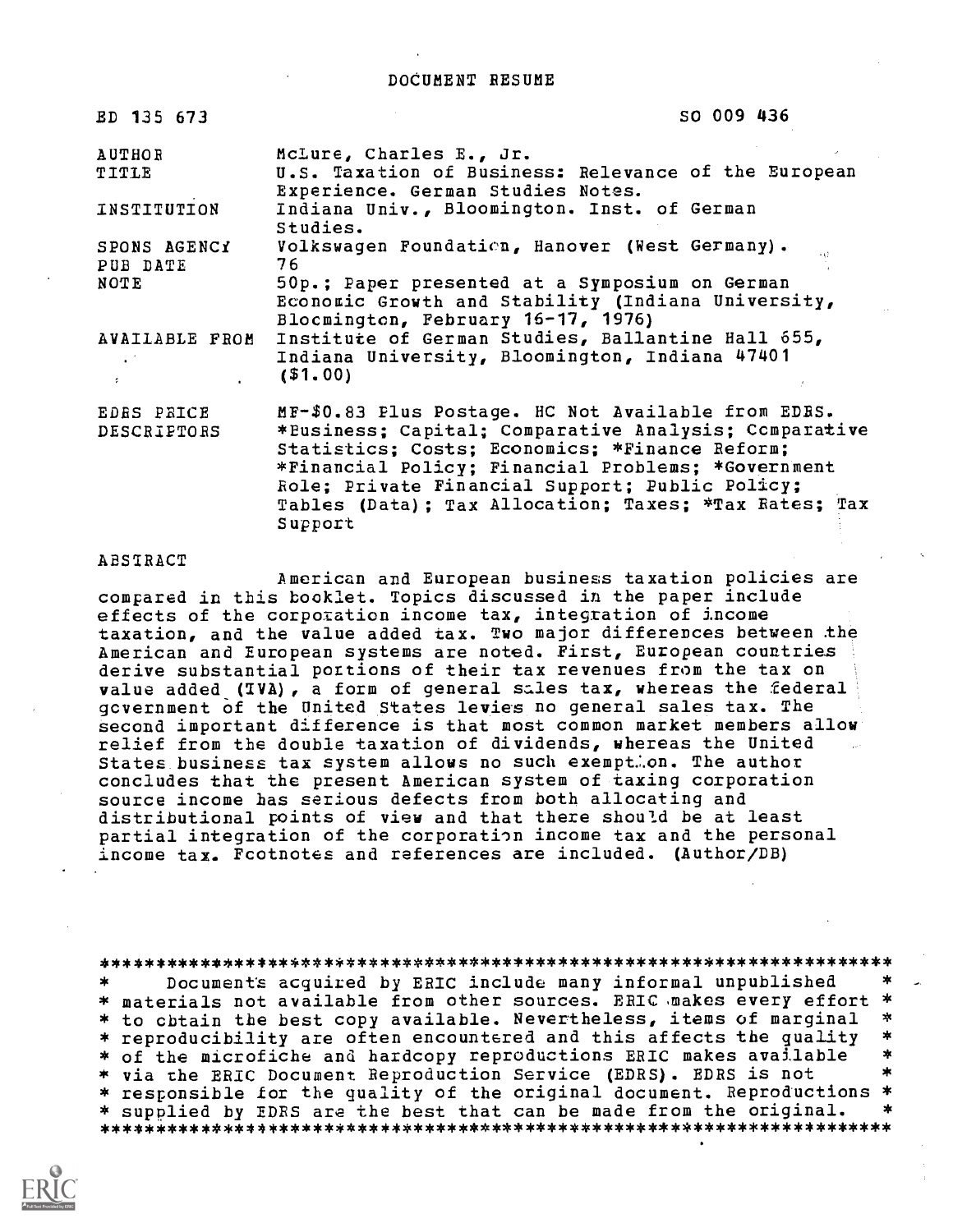# German Studies Notes

PUBLISHED BY THE INSTITUTE OF GERMAN STUDIES/INDIANA UNIVERSITY

 $\epsilon$  ,  $\epsilon$ 

Indiana University **Ballantine Hall 666** Bloomington, Indiana 47401

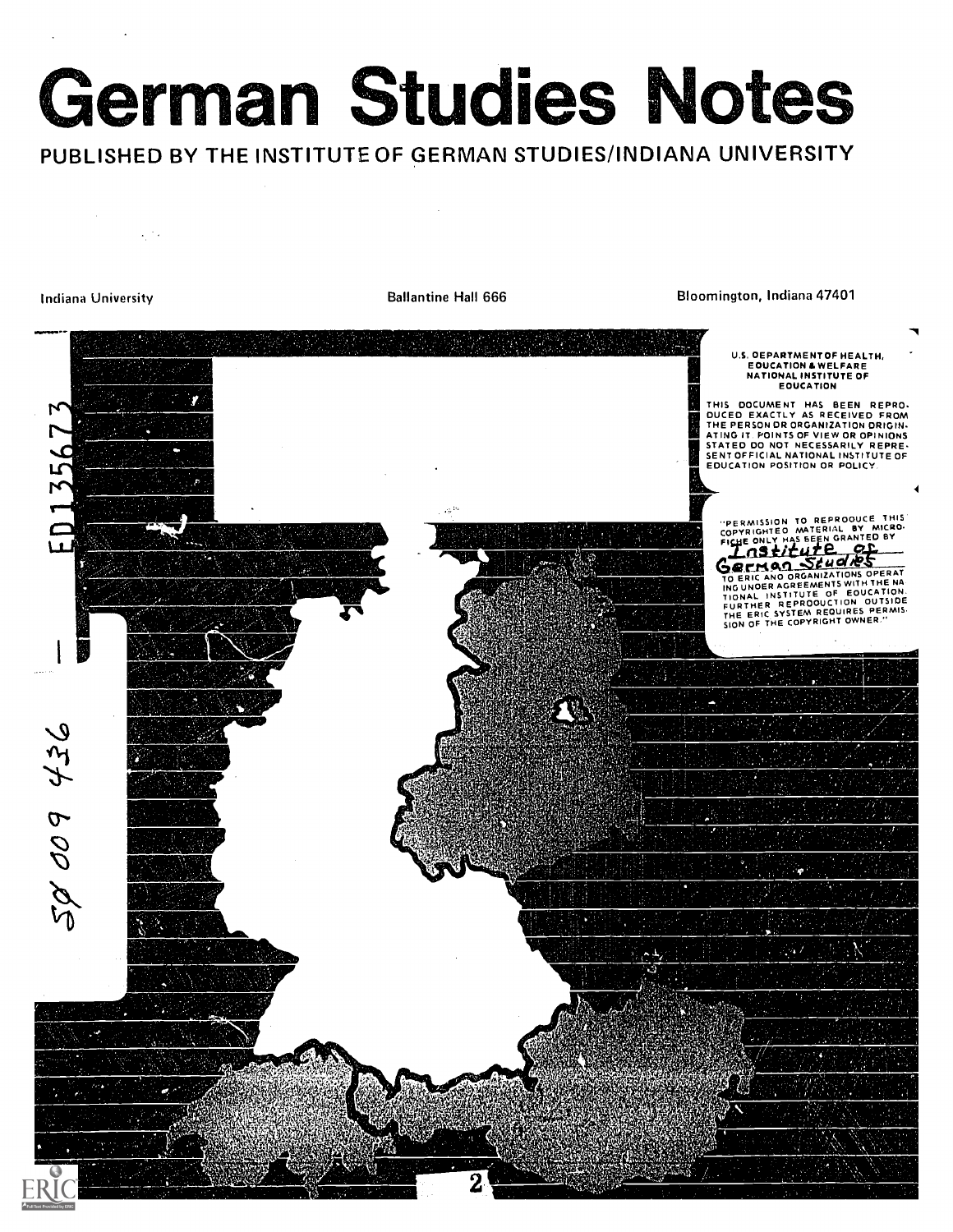U.S. TAXATION OF BUSINESS': RELEVANCE OF THE EUROPEAN EXPERIENCE

Charles E. McLure, Jr.

Bloomington, Indiana: Institute of German Studies, 1976

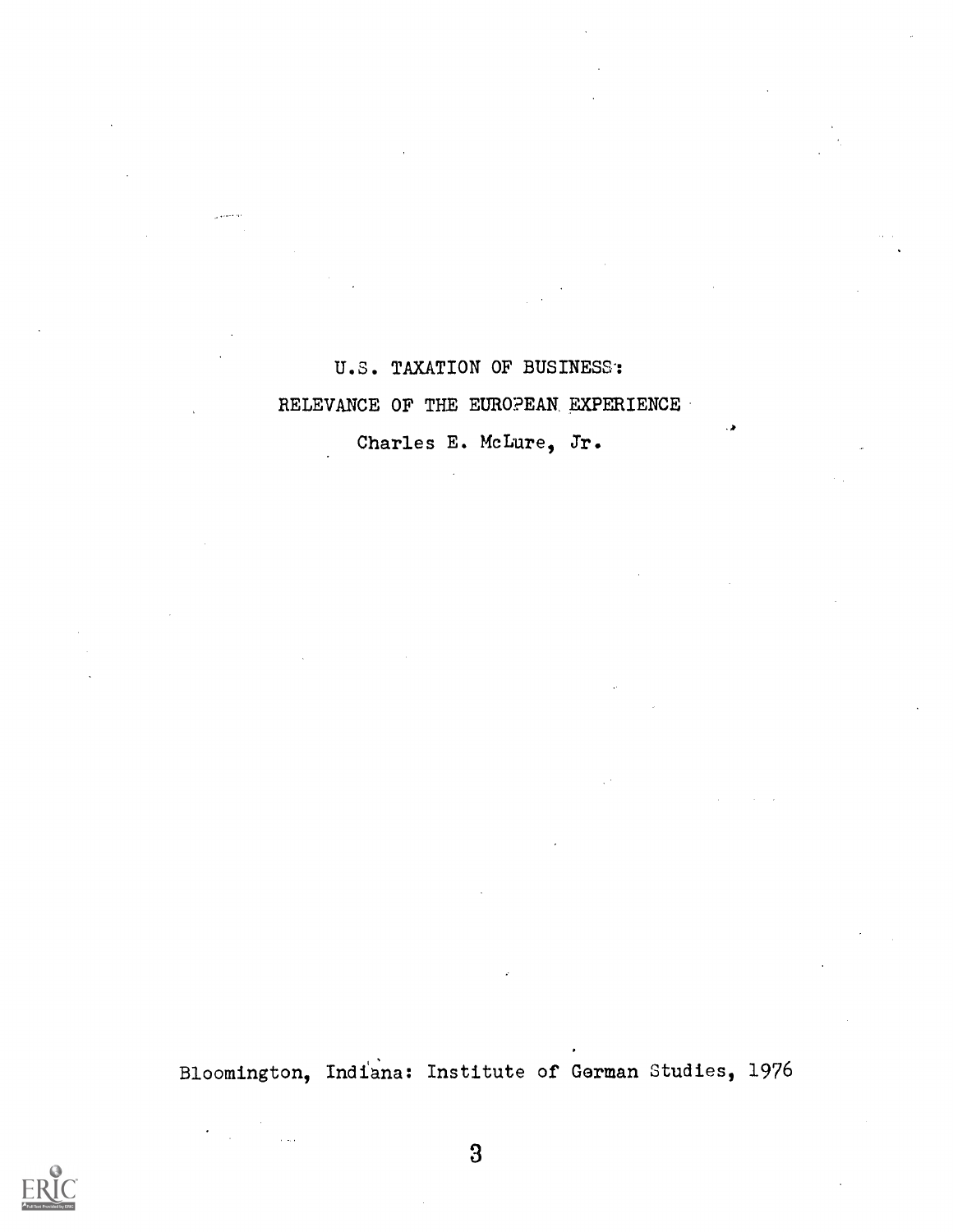The author teaches at Rice University, Department of Economics, Houston, Texas 77001. His special field is taxation.

This paper was delivered at a Symposium on German Economic Growth and Stability which was held at Indiana University on February 16-17, 1976. Planned by Professor Franz Gehrels, Department of Economics, it was also co-sponsored by West European Studies. The meeting was part of a Comparative Systems Analysis focusing on the Federal Republic of Germany and the United States. This project is being conducted at the Institute of German Studies with support from Stiftung Volkswagenwerk. The Institute gratefully acknowledges this support.

Critical comment on Charles E. McLure's paper is offered by Herbert Kiesling, Indiana University.

German Studies Notes make available to interested persons and institutions a variety of research reports and working papers produced as part of this Comparative Project. Other topics include recent sociopolitical and socioeconomic

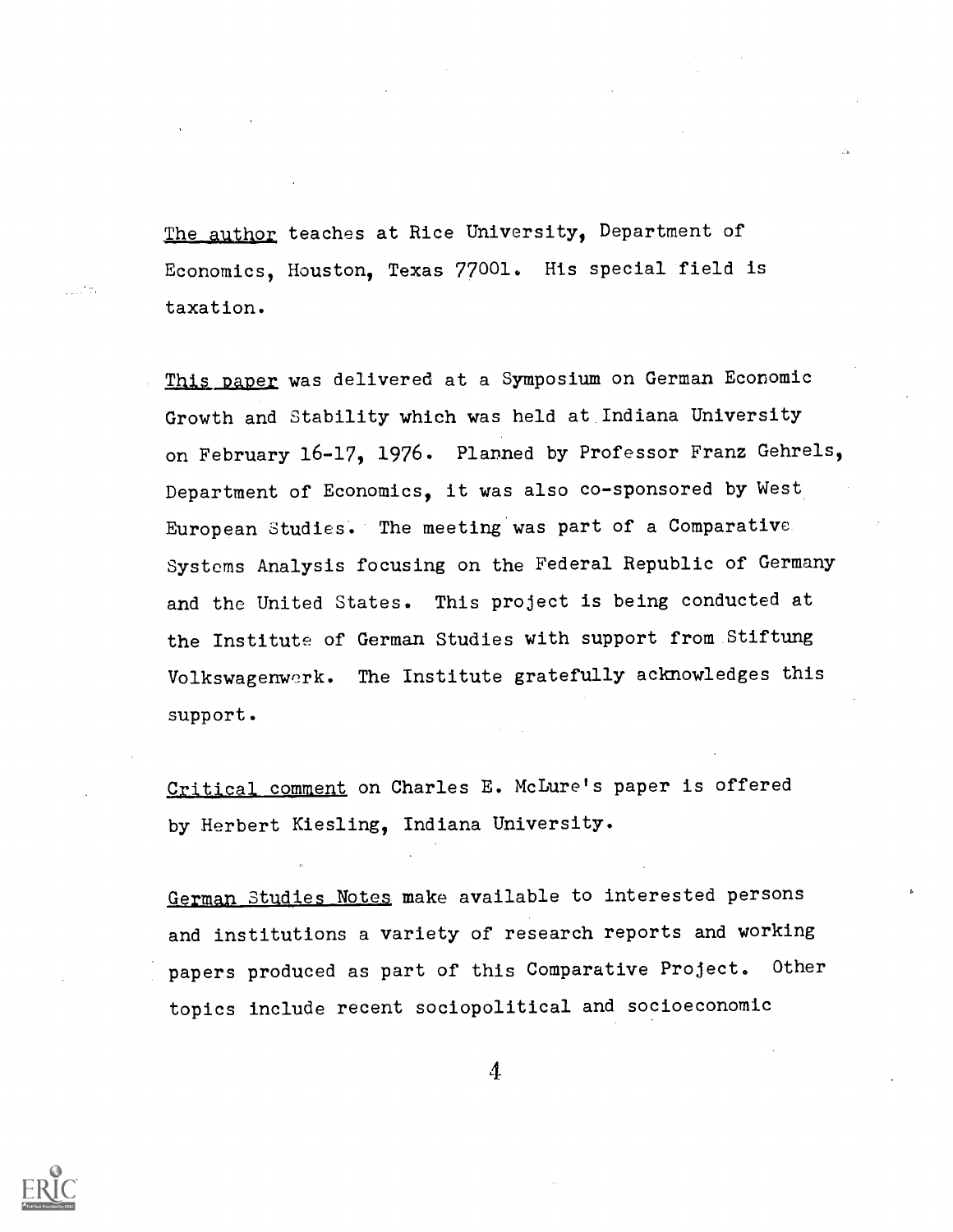questions, problems of fiscal policy, education and educational reform, the environment and public administration, and other social and broadly cultural themes. The focus of these papers is on the sixties and seventies, and their purpose is to facilitate the discussion and possible solution of similar problems in the two countries.

 $\mathbf{\Omega}$ 

 $\overline{1}$ 

Inquiries should be addressed to the Institute of German Studies.

and the company of the company of

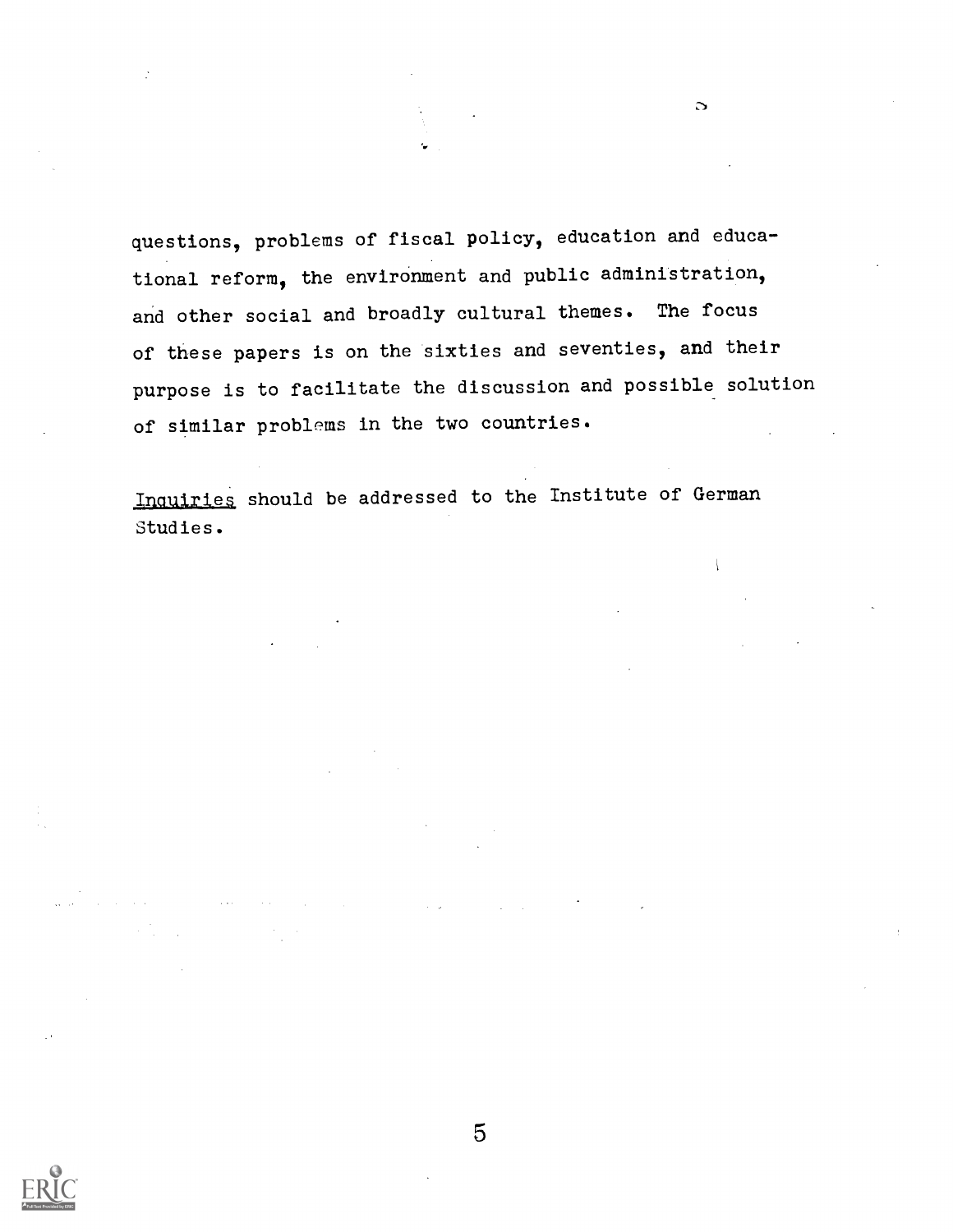U. S. Taxation of Business: Relevance of the European Experience

Charles E. McLure, Jr. Rice University

I. Introduction

Anyone comparing the tax systems of the national governments of the United States and various European countries would be struck by the marked difference in the taxation of business. European countries derive substantial portions of their tax revenues from the tax on value added (TVA), a form of general sales tax, whereas the federal government of the United States levies no general sales tax. The second important difference is that most common market members allow relief from the double taxation of dividends that result from the interplay of the corporation income tax and the personal income tax. On the other hand, the United States utilizes a so-called "classical" system in which there is no attempt at even partial integration of the two income taxes.

Over the years these two differences have received considerable attention in the United States and'the last two presidents have each suggested that the United States might consider adopting European practices in these areas. That is, in 1971 President Nixon suggested that the United States might consider using a federal tax on value added to replace part of the revenue now derived from the property taxes levied at the local level to finance education. Similarly, in July 1975 the Ford administration proposed to the Congress that the United Sates should allow complete relief from the double taxation of dividends. Though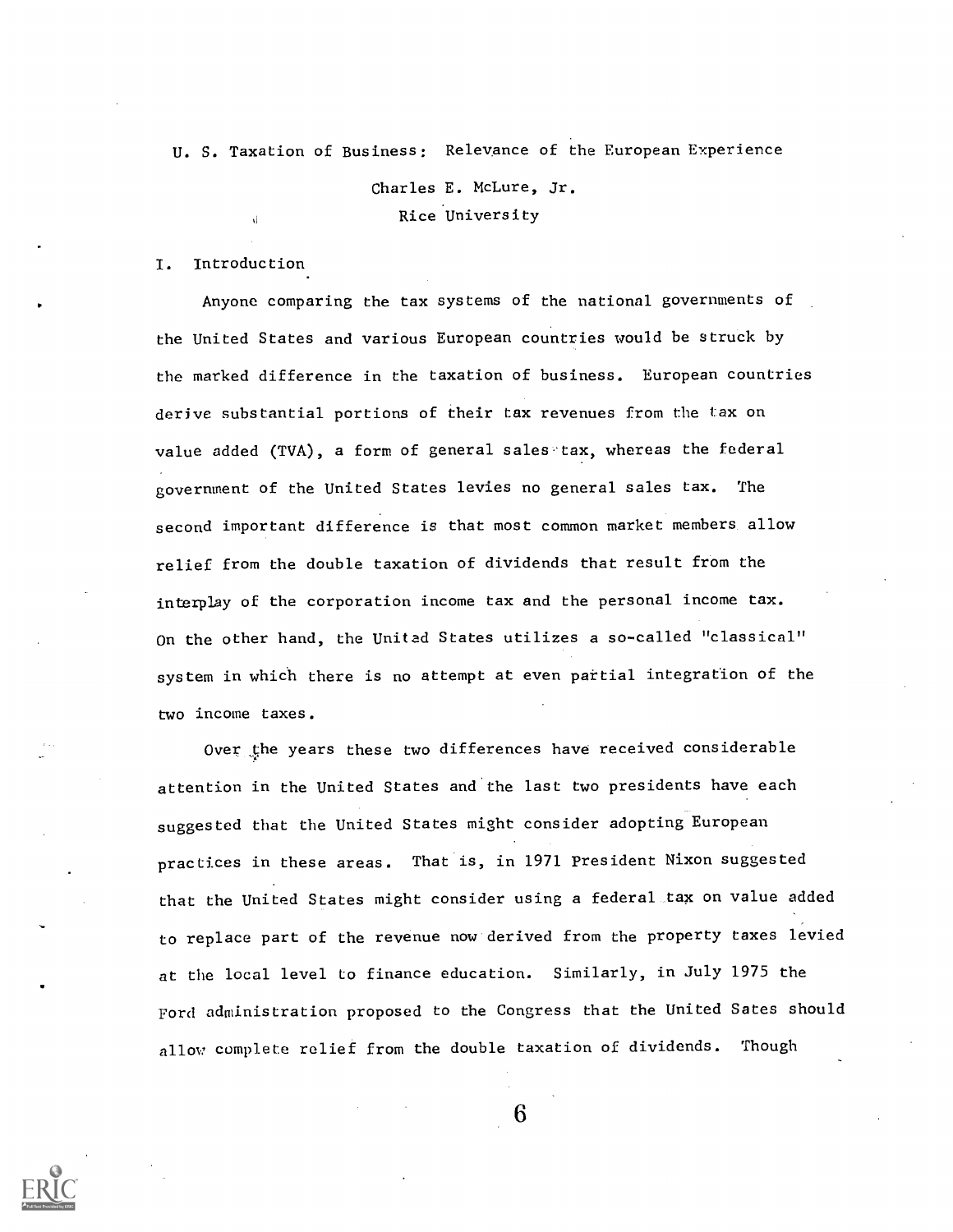neither proposal found substantial support, it seems likely that advocacy of both the tax on value added and integration of the income taxes will continue. Therefore, it seems reasonable to (xamine the defects of the present system of taxing corporate source income, the advantage of adopting either partial or total integration of the corporate and personal income taxes, and the pros and cons of adopting a federal tax on value added or some other form of federal general sales tax. These questions are examined in the next three sections and section V considers using a general sales tax to make up the revenue lost in integration of the income taxes.

We conclude that the'present system of taxing corporation-source income has serious defects from both allocative and distributional points of view. Integration, whether applied only to distributed corporate-source income or to all corporate-source income, would improve resource allocation, but at the expense of substantial revenue loss and reduction of over-all progressivity of the tax system. Therefore it is likely to be acceptable only if a way can be found to make up the lost revenue and offset the regressive distributional implications of integration. One possible way to make up the revenue loss is by imposing a tax on value added, which is a relatively neutral form of taxation. But a simple retail sales tax would probably be more sensible in the American context, given the prevalence of this form of general sales tax at the state and local level. Moreover, the regressivity of either of these forms of sales tax makes it even more imperative that integration be accompanied by substantial tax reform that would reduce the preferences currently available to high income taxpayers.

7

 $-2 -$ 

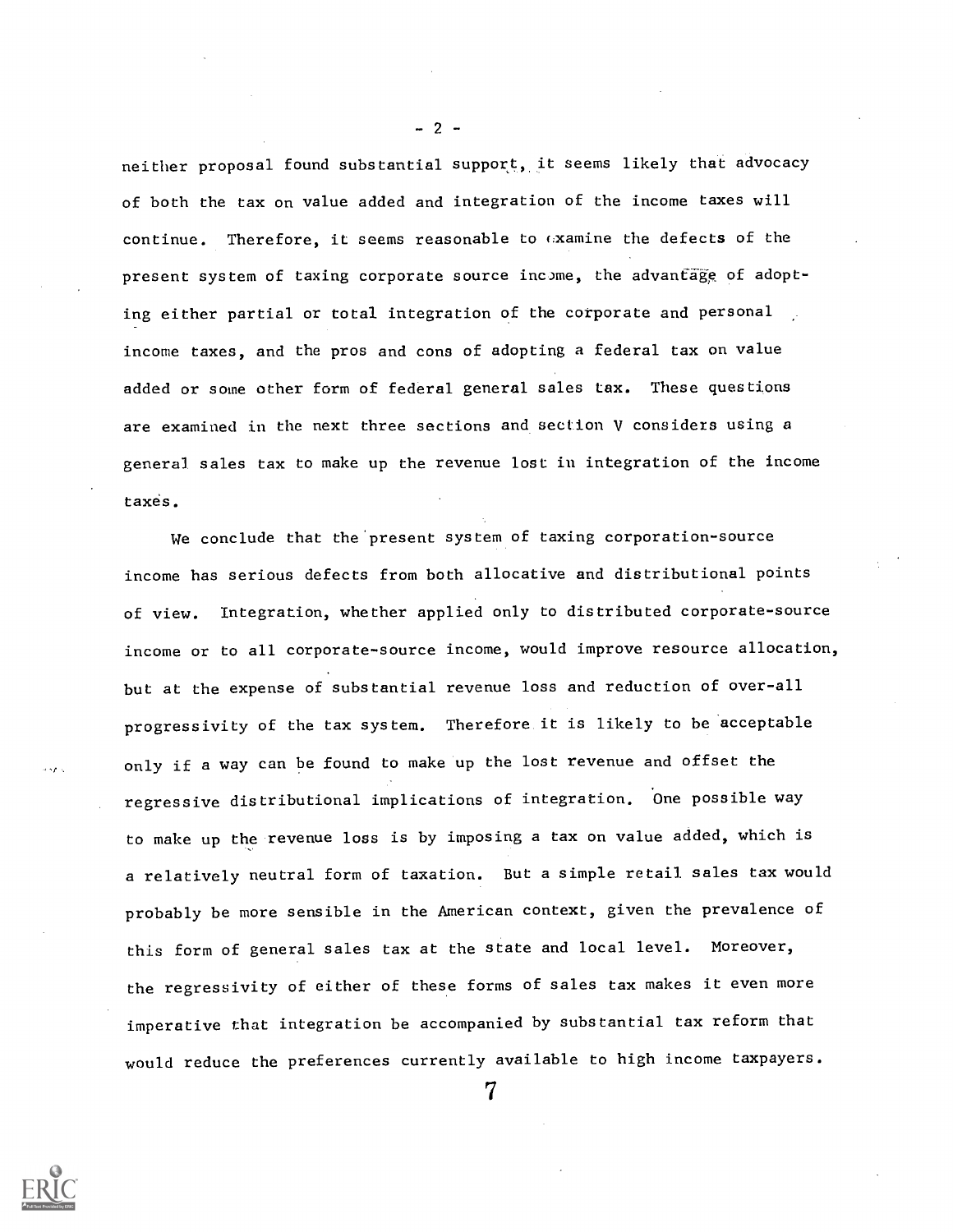II. Effects of the Corporation Income Ta $\mathbf{x}^{\perp /}$ 

- 3 -

Integration of the corporation income tax and the personal income tax has been proposed as a way to eliminate, or at least reduce, the economic distortions and inequities created by the present system of taxing income originating in the corporate sector. Moreover, even though President. Nixon... proposed linking the adoption of the federal tax on value added to the reduction in reliance on local property taxes, most of the prior discussion of the TVA in the United States had centered upon using it as a replacement for revenue that would be lost if the corporation income tax were reduced or eliminated. It would therefore seem convenient to begin by discussing the effects of the present classical system of taxing corporate income, before turning to the explicit discussion of integration and the value added tax.

Equity income origina.ing in the corporate sector is taxed under two, and perhaps three, more or less distinct income tax regimes in a country employing a classical system. First the income is taxed at the corporate . level – at the rate of 48 percent in the United States. $^{2}$  Then dividends (in excess of the exclusion of \$100 per taxpayer) are included in the taxable income of the shareholder and subjected to the marginal tax rates applicable to personal income. In the United States dividends are taxed as ordinary income, that is, at rates ranging from 0 to 70 percent. Finally, in some countries retained earnings are taxed to the shareholder to the extent that they give rise to capital gains. In the United States at most one half of gains on assets held for more than six months are included in taxable income and taxed at ordinary rates. But in present value terms effective tax rates are reduced even further because capital gains are taxed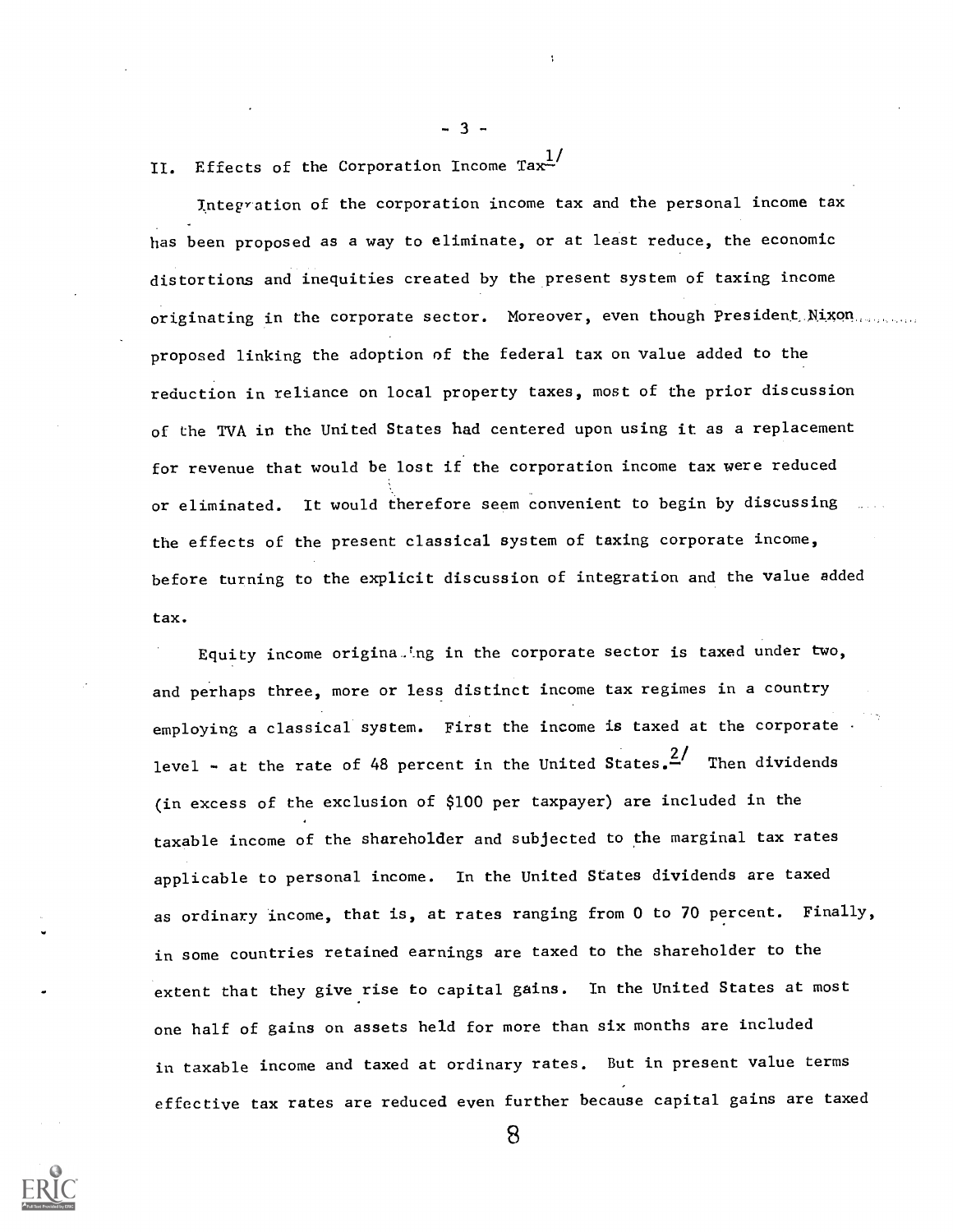only as they are realized, rather than as they accrue, and gains on assets transferred at death are not taxed at all. Thus the effective tax rate, in present value terms, on retained earnings resulting in long term capital gains can range from 0 to 35 percent, depending upon the shareholder's own marginal tax rate on ordinary income, the length of time he holds the asset after gains accrue, and whether or not the asset is transferred at  $death.$ <sup>3/</sup>

- 4 -

This three-pronged system of taxation gives rise to serious economic distortions and inequities.  $\overset{4\prime}{\cdot}$  Perhaps most notable is the double taxation of dividends. Distributed corporate source income is taxed at rates that range from 48 percent'to 84.4 percent in the United States, even though the statutory rates on ordinary income range from 0 to 70 percent. As a percent of statutory-marginal rates, the overtaxation is greatest at the lower income levels. The double taxation of dividends is, of course, what the integration schemes currently used in European countries are intended to overcome.

Like dividends, retained earnings attributable to low income taxpayers and tax-exempt organizations are taxed at combined corporate and personal rates that can be.far in excess of statutory marginal rates. On the other hand, retentions attributable to high income individuals can be taxed either more or less heavily than ordinary income. Undertaxation is, of course, particularly high on gains on assets transferred at death or realized long after they accrue. In the extreme case a taxpayer in the 70 percent marginal tax bracket would pay only the 48 percent corporate tax rate.

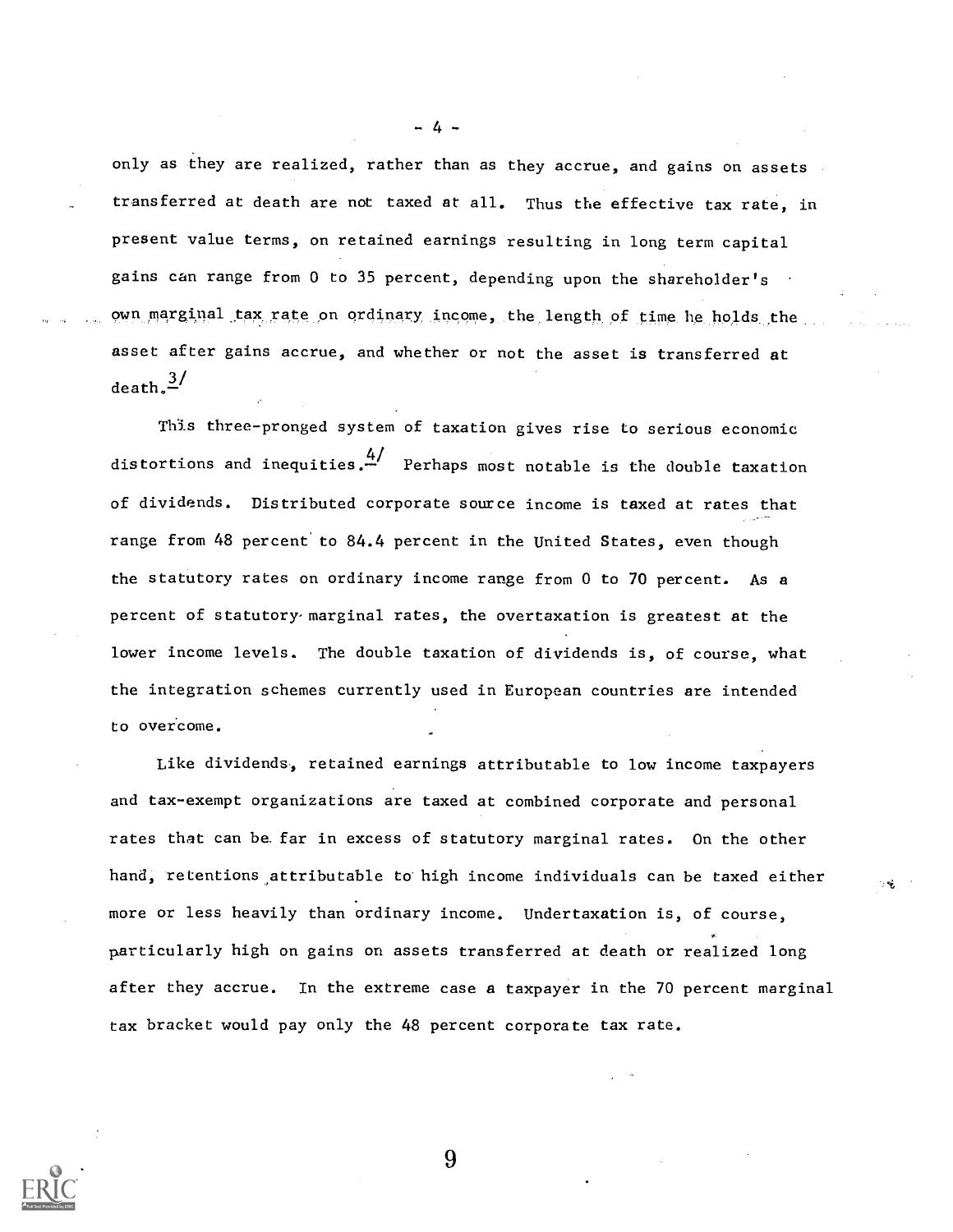Theoretically income derived from corporate equities could be taxed either more or less heavily, on the average, than income from the noncorporate sector. As a matter of fact, ownership patterns, dividend,payout rates, and marginal tax rates of individual shareholders are such that income originating in corporate equities is taxed more heavily than capital income in the non-corporate sector.

The tax differentials just described have several undesirable effects upon resource allocation and financial decisions. Perhaps most obviously, capital is made extraordinarily expensive in the corporate sector. As a result, the corporate sector is less capital intensive than under a neutral tax system and the non-corporate sector is more capital intensive. In addition, consumer choices are distorted away from the products of the corporate sector. This is, of course, particularly burdensome on capital intensive industries. It has been estimated that the welfare loss resulting from these distortions of resource allocation may be as much as .5 percent of GNP or, of perhaps greater relevance, 10 to 15 percent of the revenue gained from taxing corporate source income at rates greater than those applicable to non-corporate income.  $\frac{5}{1}$ 

In addition to these important distortions of resource allocation, there are important effects upon the financial decisions of corporations. Because equity income is taxed more heavily on the average than are interest payments, which are deductible to the corporation and taxed as ordinary income to bondholders, it is likely that corporate debt-equity ratios are higher than they would be under a neutral tax system. The welfare loss implied by tax-induced increases in leverage is difficult to measure, but it seems

10



- 5 -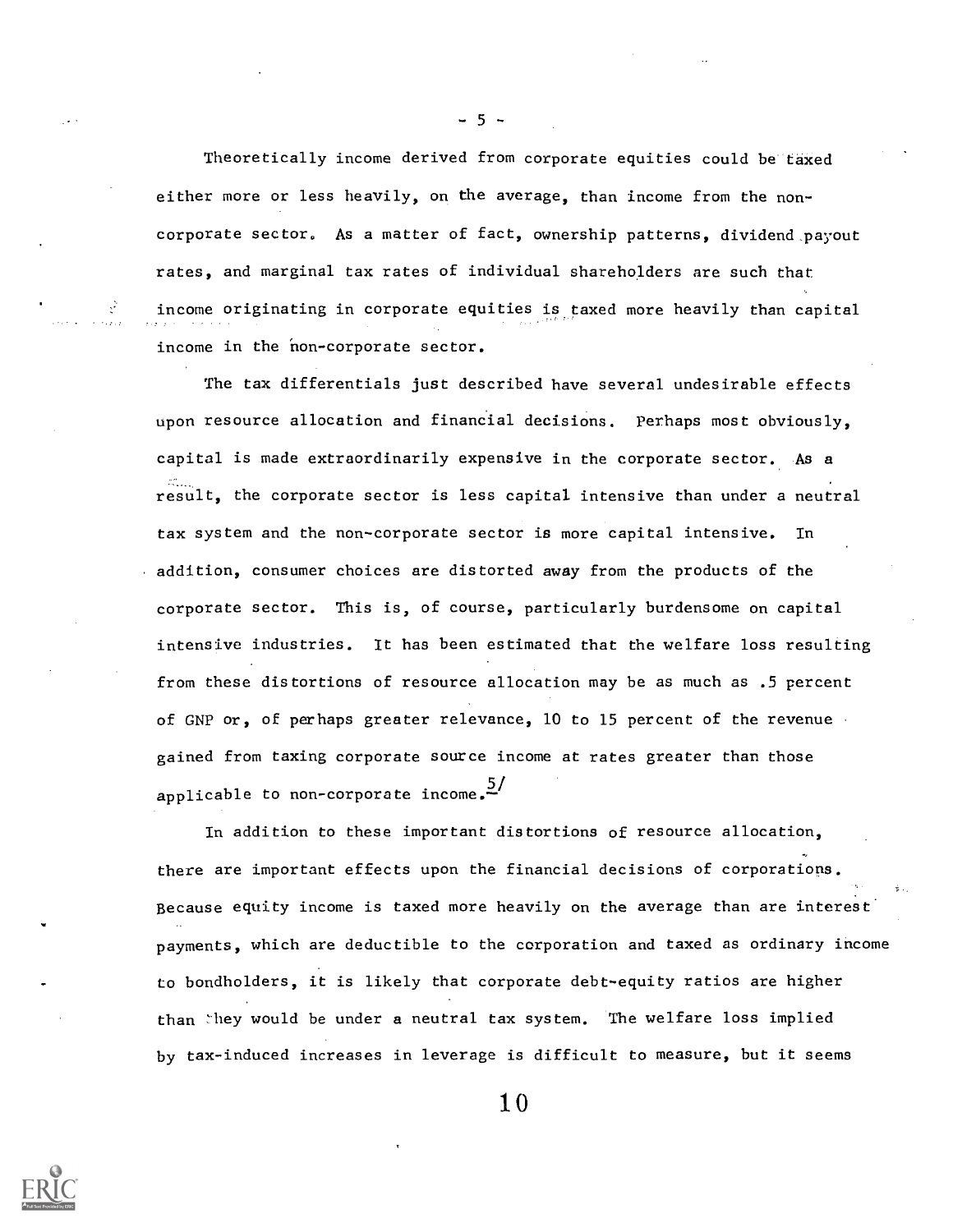likely that the increased vulnerability to bankruptcy in times of recession should not be taken lightly. Similarly, because of the more favorable treatment accorded retained earnings than distributed earnings, corporate managers are reluctant to raise equity capital from new issues rather than from retained earnings. As a result, firms with substantial flows of internal funds have lower costs of capital than do those which must rely upon new issues for equity capital, and much of the benefits of allocating capital through competitive capital markets may be lost.

- 6 -

Finally, it seems likely that the differential taxation of the two forms of return to equity capital has adverse distributional effects. The tax preferences accorded long term capital gains are quite attractive to high income individuals, but more or less irrelevant for low income individuals. In addition, high income individuals are more likely than low income individuals to have the latitude to arrange their investment portfolios to take advantage of the tax preferences for long term capital gains rather than relying upon dividend income.

The primary advantages of the corporation income tax are that it raises a substantial amount of revenue in a way that is fairly easy to administer, if quite complex, it prevents retained corporate source income from going largely untaxed, as it would if taxed only at the shareholder level, and it contributes importantly to the overall progressivity of the tax system because of the distribution of ownership of corporate shares among income classes. But the last two of these three effects are really true as stated only if, as implicitly assumed thus far, the corporation income tax is borne by shareholders, rather than being shifted in the short run to consumers or

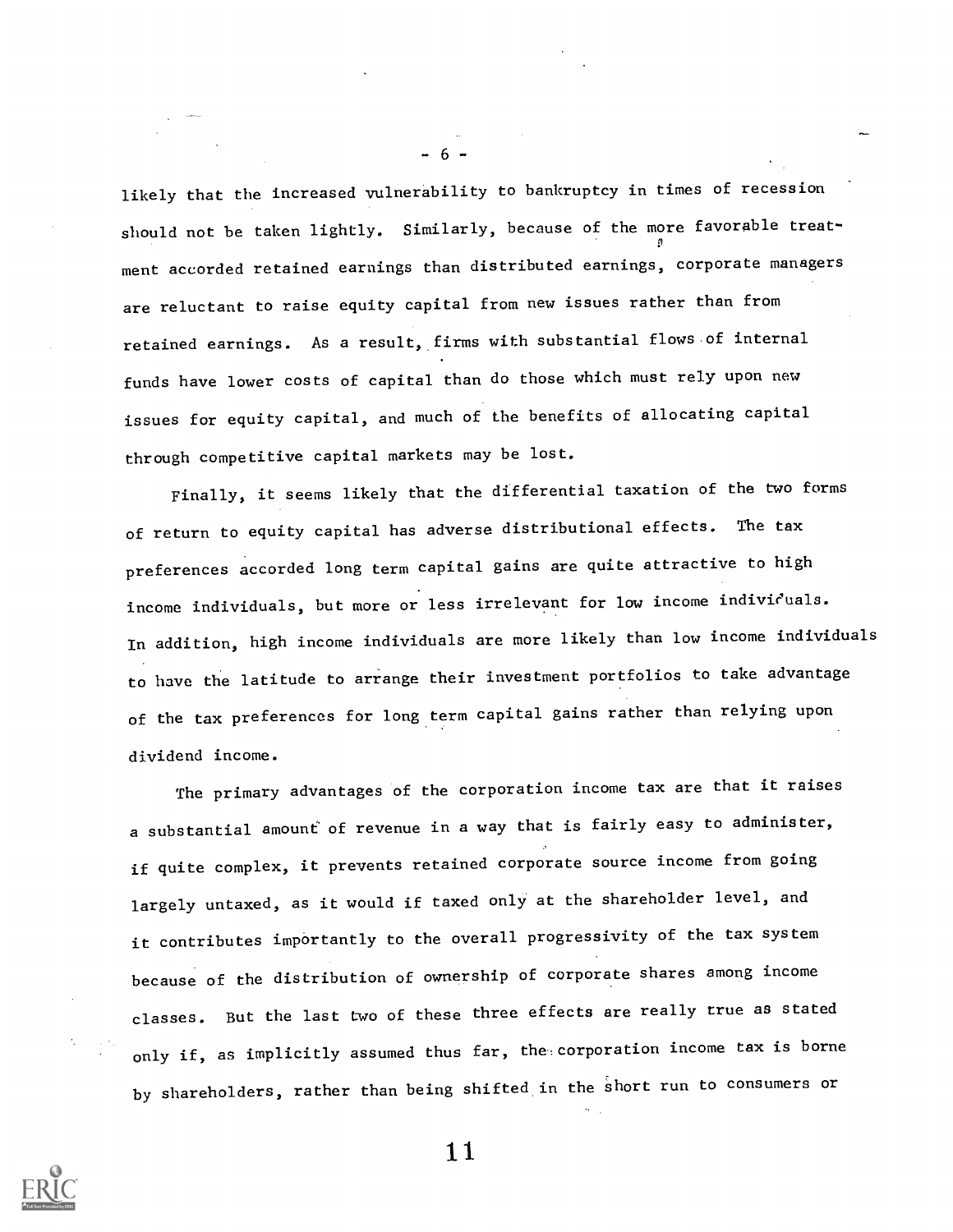workers or shared by owners of capital other than corporate equities. Given the potential importance of various types of shifting of the corporation income tax, it is worthwhile to digress briefly to consider the like-' lihood that for one reason or the other the incidence of corporation income tax is not what it appears at first glance to be.

- 7 -

Traditional economic theory has held that in the short run a tax on profits cannot be shifted, either to consumers or to 'labor or other factors of production. There are, however, a number of reasons why this result . may not hold, or may nct be relevant. Perhaps most obviously, the corporation income tax is levied upon the entire'return to equity capital in the corporate sector, and not merely upon economic profits. Thus the tax cannot be expected to be absorbed by shareholders, except in.the very short run. In the long run case, to be considered shortly, the distinction between economic profits and normal return to capital is even more crucial. In addition, the traditional view of no-shifting is based upon the assumption that the corporate sector is either purely competitive or perfectly monopolized. But much of American industry lies in the middle realm of oligopoly, where there are few firms, but not only one. If these firms act collusively, or even consciously parallel, it is quite likely that part of even a tax on profits would be shifted either to consumers or to workers unless joint profits of the industry,had previously been maximized, partial shifting to labor is especially possible if wage negotiations are based in part upon the after-tax earnings of corporations.

If, in fact, the corporation income tax is shifted forward to consumers or backwards to workers it does not have many of the advantages often

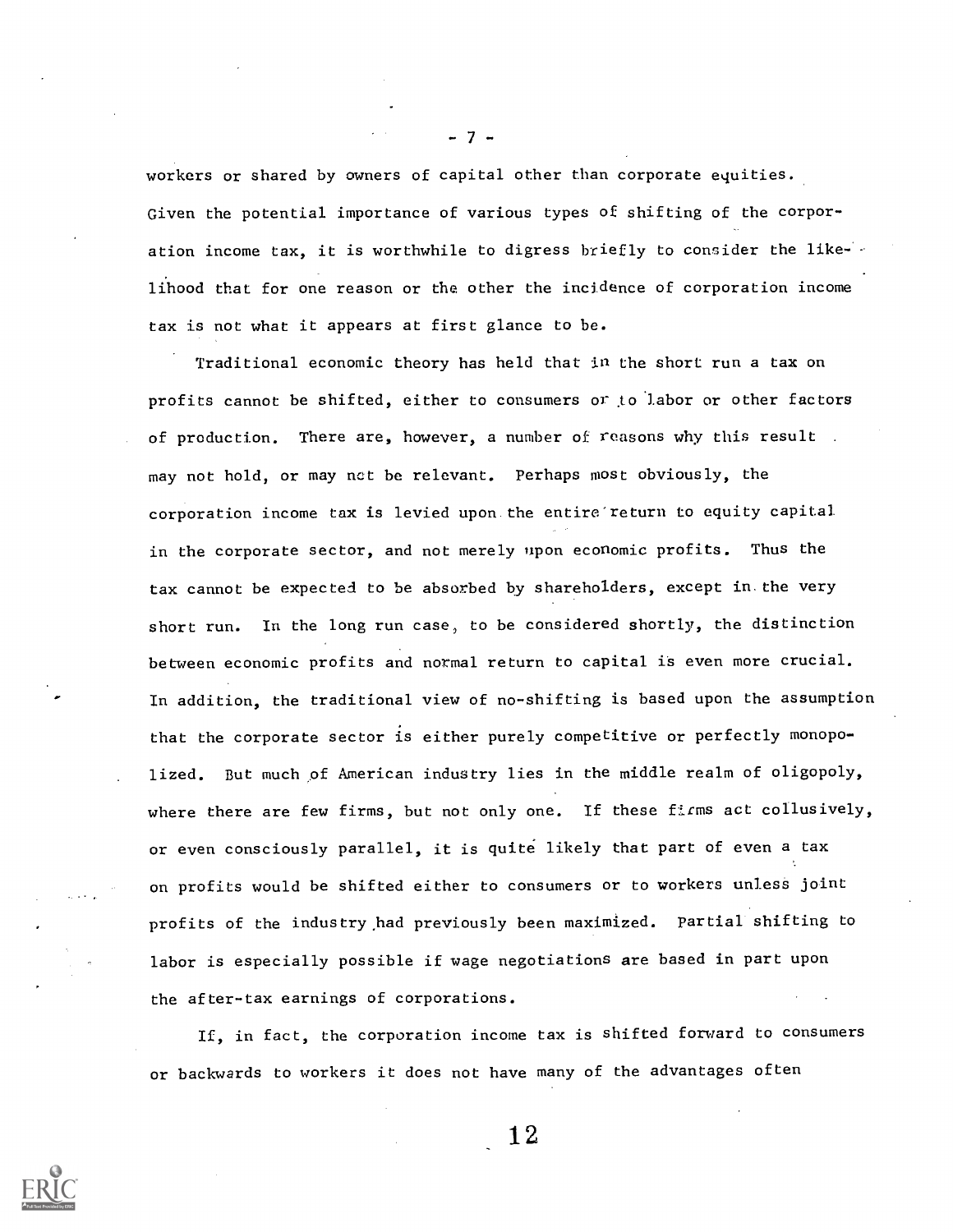attributed to it. In particular, it does not prevent a tax haven in retained earnings, and, in fact, is likely to be regressive rather than progressive. Unfortunately, attempts to e ic methods to determine the short-run incidence of the second surface tax have been discouraging unsuccessful. Studies done over the past 15 years have produced a variety of results ranging from zero shifting to more than 100 percent shifting in the short run. Even worse, it is not even possible to determine reliably which of these various studies of incidence are best. Finally, many knowlegeable observers believe that we are not likely to be able to determine empirically the short-run incidence of the corporation income  $\text{tax.} \frac{6}{4}$ 

While there is co siderable controversy about the extent of the short-run shifting just discussed, there can be little doubt that another kind of shifting occurs if short run shifting does not. As noted above, the corporation income tax applies to the entire return to equity capital in the corporate sector, and not just to economic profits. As a result, if the tax is not shifted, equity investment in the corporate sector is mnde considerably less attractive than that in the non-corporate sector and in corporate bonds, and it is likely that capital would be reallocated from the more heavily taxed to the less heavily taxed investments. This reallocation of capital would cause the gross rqte of return on corporate equity capitol to rise and that on other investments to fall until the same not rate of return could be realized in either kind of investment.<sup>7/</sup> This process, which we can call flarberger-type shifting, results in the burden or the corporation income tax being borne not just by stockholders, hut hy all owners of capital. $^{8/3}$  13



 $\mathcal{L}_{\text{max}}^{(2)}$  ,  $\sim$ 

 $-8 -$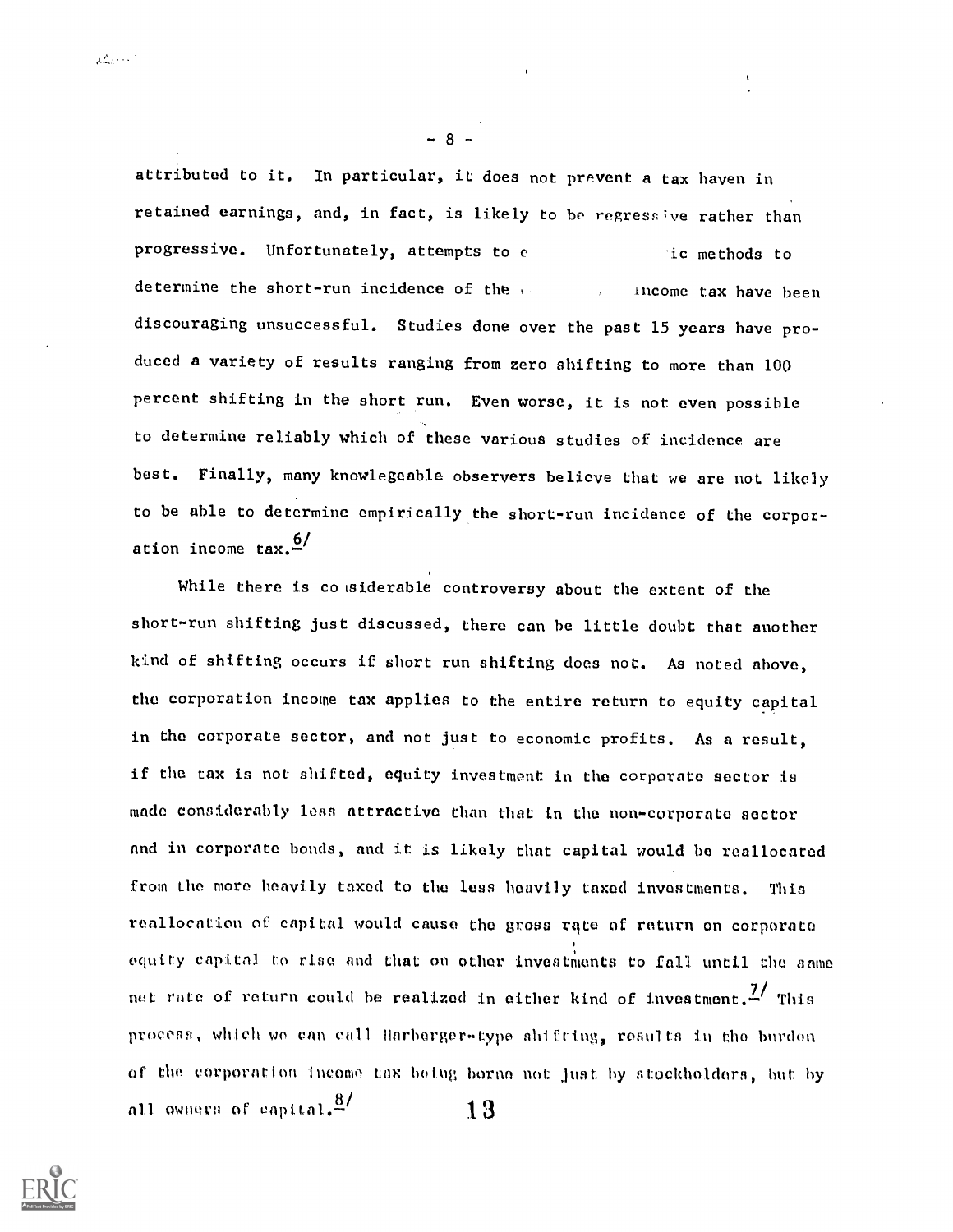Harberger-type shifting has important, but not generally recognized, implications for tax incidence and integration of the income taxes. $\frac{9}{2}$ First, the progressivity of the corporation income tax is reduced somewhat if the tax is borne by all owners of capital, rather than just corporate shareholders. Though high income individuals have  $u > u$  proportion of all capital income than of total income, the distribut on of all capital income is somewhat less skewed than that of stock ownership. Second, to the extent that the corporation income tax is shared by owners of noncorporate capital, double taxation of dividends is reduced. But in economic terms this inequity extends to all forms of capital income if Harberger-type shifting occurs. Similarly, the over-taxation of retained corporate-source income attributable to low income groups is reduced by Harberger-type shifting. But we have seen that because of the preferential treatment of long term capital gains, retained corporate source income is presently undertaxed for many high income individuals when both the corporate and individual income taxes are considered. The reduction in taxation of this kind of income that results from Harberger-type shifting actually accentuates under-taxation at the top of the income scale, and in the extreme case can produce serious vertical inequities. Thus from a distributional point of view, Harberger-type shifting is a mixed blessing. And, of course, it occurs only because of the differentially higher and nonneutral taxation applied to the corporate sector. In summary, whether we assume that the corporation income tax is borne entirely by shareholders or, as is more likely, by all owners of capital, it has serioua defects from both a distributional and allocative point of view.

1 1

 $-9 -$ 

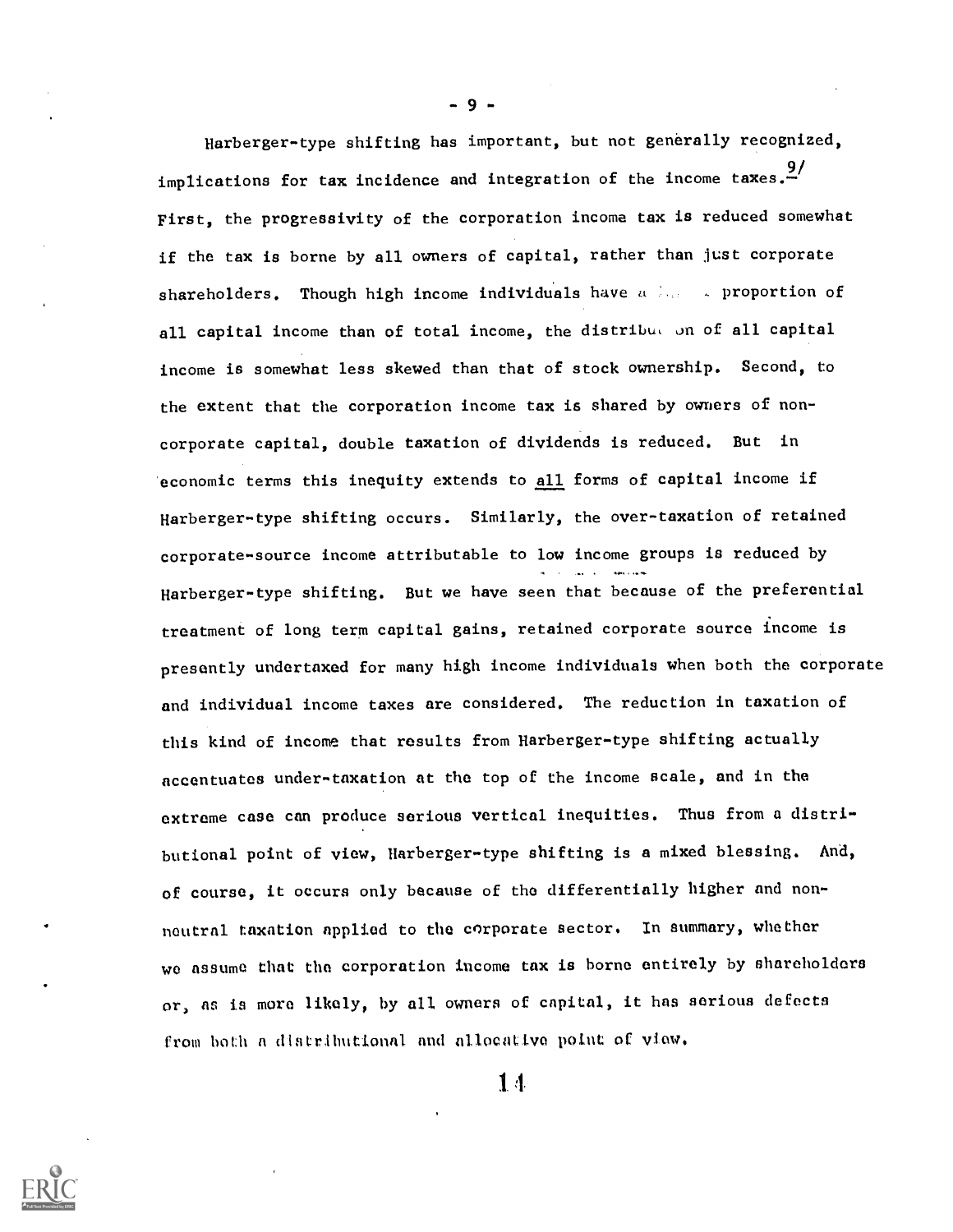$-10-$ 

III. Integration of Income Taxation $\frac{10}{1}$ 

Recognizing the defects of the so-called classical system of corporation income tax just described, many European and other developed countries provide at least partial relief from the double taxation of dividends. Though the prestigious Carter Commission recommended in 1966 that Canada do so, virtually no  $r = y$  extends integration to retained corporate source income. It is nevel aless useful to review briefly one way total integration could be achieved.

The key to the Carter proposal is (a) to treat the corporation income taxes merely a withholding device and (b) to allocate to shareholders retained earnings, as well as dividends, both on,a "grossed-up" basis. That is, dividends and retentions, including corporation income tax collected on the pre-tax profits giving rise to them, would be included in personal income for tax purposes. Credit would then be allowed for the same corporation taxes deemed to have been paid on behalf of the shareholders. $\frac{11}{1}$ 

Complete integration has the basic advantage of avoiding the many defects inherent in the classical approach to taxing corporate-source income. As can be seen in Table C, corporate-source income bears the same tax burden as ordinary income. Thus the horizontal and vertical inequities and the misallocation of resources generated by the separate taxation of corporation income are avoided. Of course, to be acceptable on equity grounds, integration, which would benefit primarily upper income households, would probably need to be accompanied by the closing of tax loopholes of special benefit to high-income taxpayers.

Relief from double taxation of dividends is currently provided in essentially two ways. West Germany employs what is perhaps the most

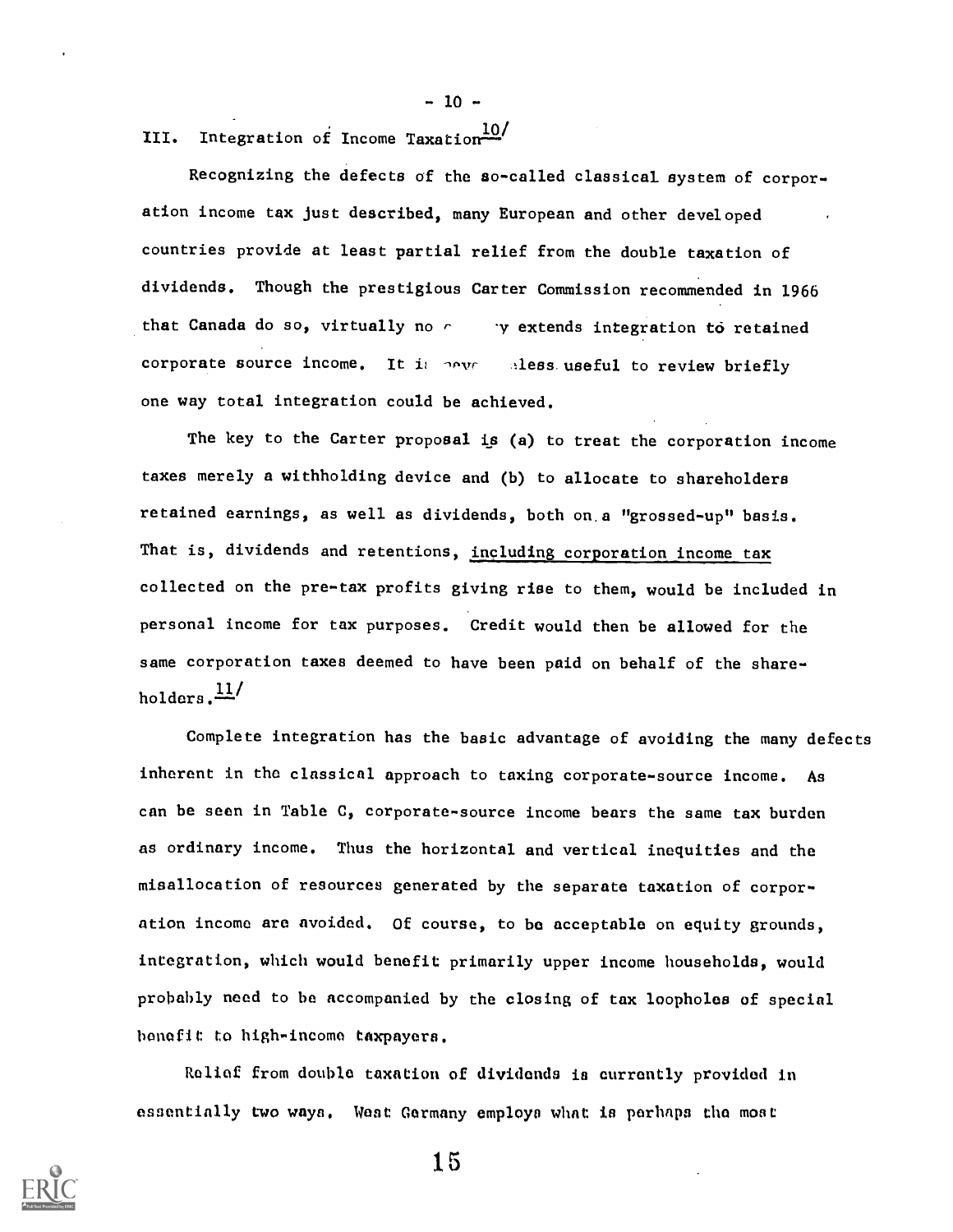obvious approach, the split-rate system. Under it a rate of 51 percent is applied to corporation earnings that give rise to retentions while dividends are taxed at a rate of only 15 percent. $\frac{12}{12}$ 

Thus approximately half the excess taxation of dividends is eliminated in Germany. An approach which is equivalent to the split-rate system, but perhaps easier to understand, is the allowance of deduction for some fraction of divid' In the extreme case, dividends would be 'totally deductible to the corporation and wou]d therefore be taxed only at the marginal tax rate applicable to the individual shareholder's personal income. This would be equivalent to a split-rate system with a tax rate of zero on income from which dividends are paid. If deduction were allowed for only two-thirds of dividends paid, relief would be provided forabout half of double taxation of dividends.

The other approach to integration for dividends only , practiced in such countries as Great Britain, Canada, and France, and  $E = 3$  under such varied names as the imputation method, the withholding method, and the gross-up and credit. Under it, the corporation income tax ontinues to be levied as under the classical system, but becomes only a withholding device insofar as distributed earnings are concerned. That is, the shareholder includes dividends in his taxable income and is allowed credit for taxes poul at the corporate level on the gross income giving r.se to the dividences. But in calculating the amount of Eividends to include in his thank is income he "grosses up" the net dividend actually received by the amerian of the applicable credit in order to determine the amount of incomersolt the corporation had to earn in order to pay the net dividend. Thus thia approach is similar to thn Carter approach to full



 $-11 -$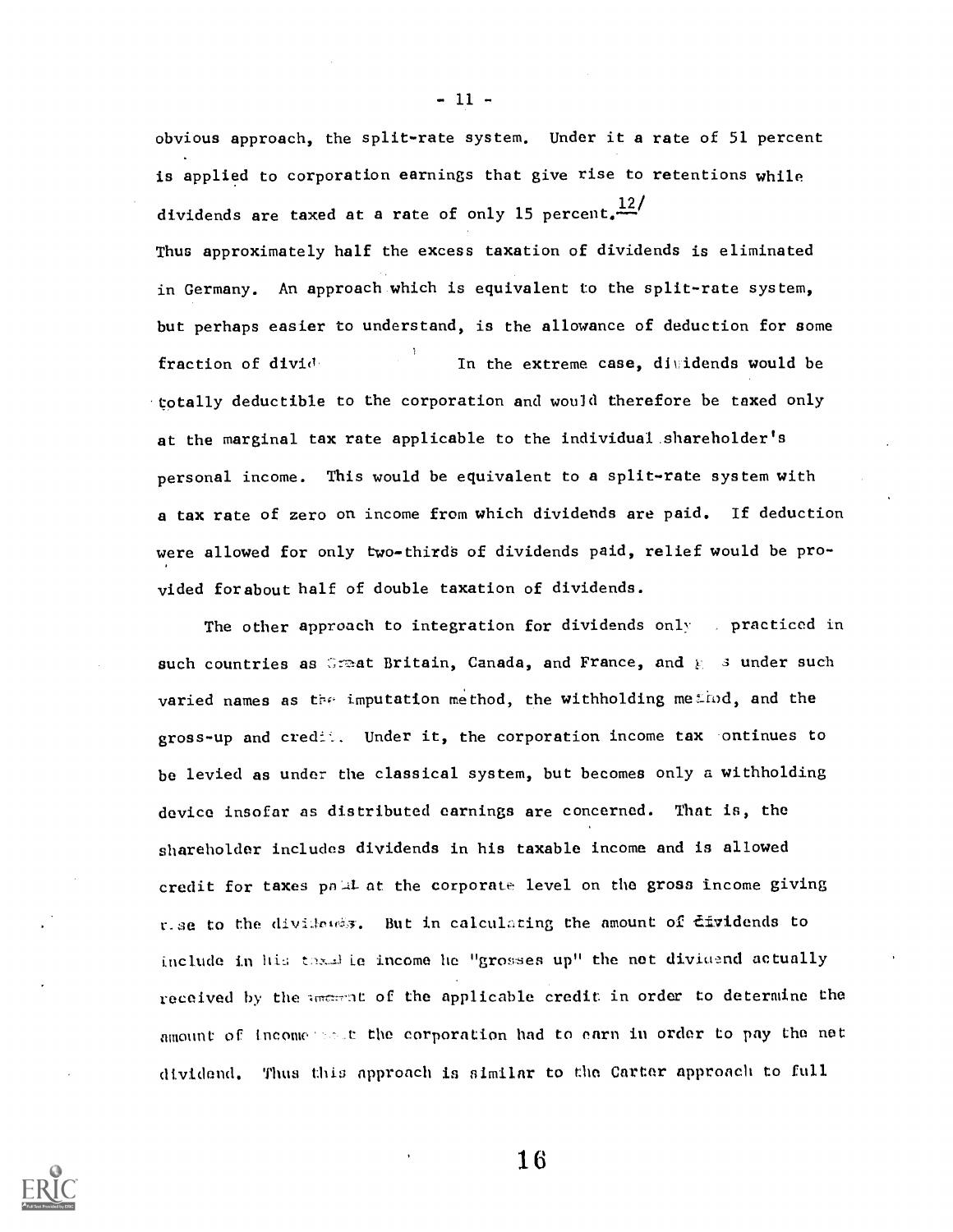integration,but applies only to dividends.

Though the imputation method and the split-rate or dividend-paid deduclion approaches appear to be quite different, in fact they are economically equivalent from a theoretical point of view. That is, either can be used to provide an amount of relief from double taxation of dividends ranging from zero to 100 percent. But they have one important practical difference. Under the dividend paid deduction approach the relief from double taxation of dividends extends automatically to all shareholders. On the other hand, relief under the imputation method, being applied at the shareholder level, can be denied selected shareholders, if that is thought desirable. This has two important implications.

First, integration under the split-rate or dividend-paid deduction system would provide tar exempt: organizations, including charitable foundations, pension funds,  $\equiv$  large wind-fall gains, unless the tax treatment now accorded was drastically changed. On the other hand, gross-up and credit neel not be extended to these organizations on the same cerms as it is made available to other taxpayers, and it could even be denied altogether. de secend important difference is in the tax treatment of dividends  $\epsilon_{\text{W}}$ id to foreigners. Relief from the corporation income tax could be made consingent upon reciprocity if the imputation method were chosen, but would e automatic and unilateral under the splitrate system. These two comes involve large amounts of revenue, basic issues in the proper tax treatment of presently preferentially treated organizations, and internations fiscal relations.  $\frac{14}{14}$ 

Because of the possil that that the two theoretically equivalent approaches to relieving doubi. :axation of dividends might actually hnve

1 7

 $- 12 -$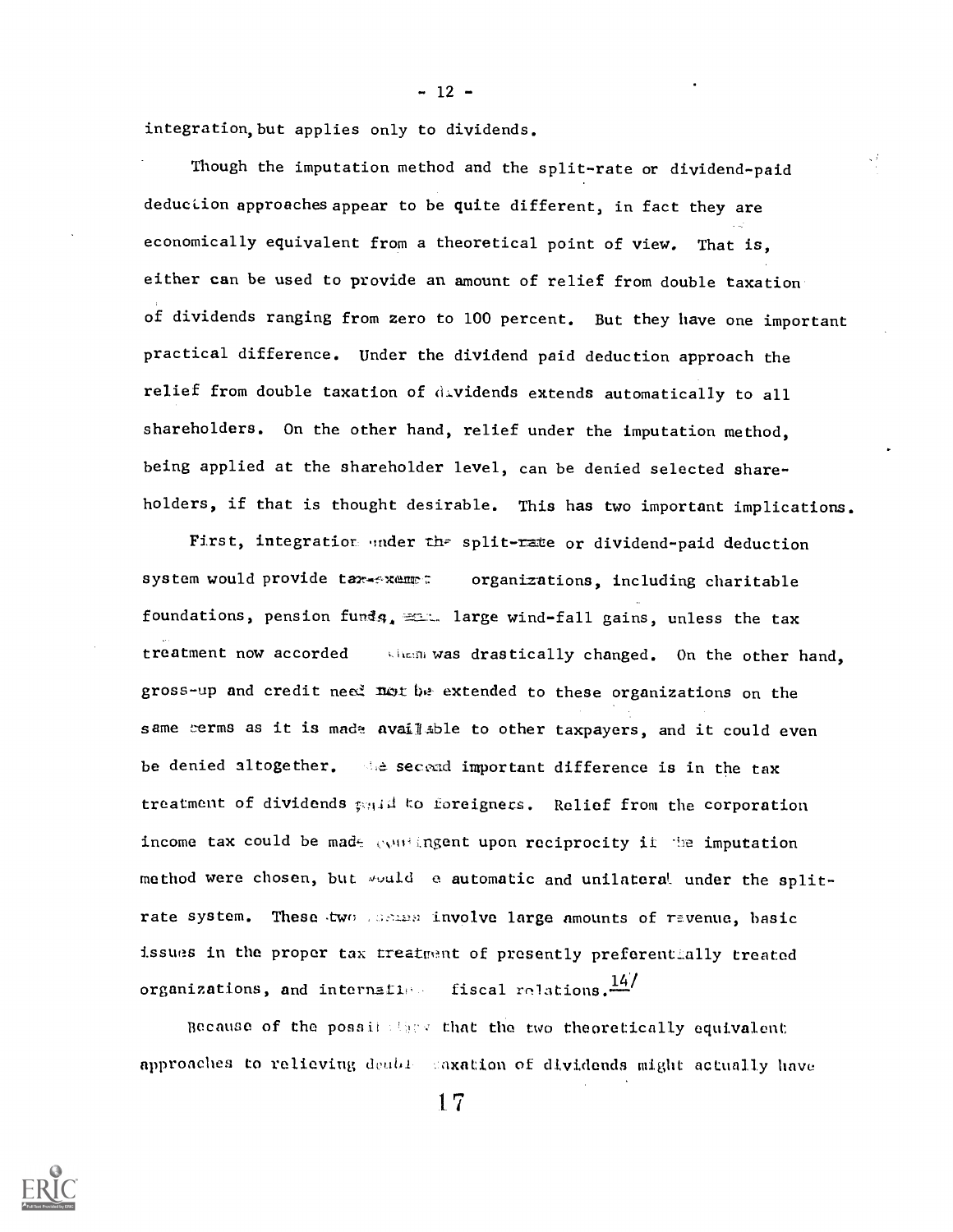somewhat different effects, the Ford administration proposed that they be combined. That is, under the administration proposal the corporation would be allowed deduction for about half of its dividends and the individual shareholder would be allowed gross-up and credit for half of dividends received. $\frac{15}{10}$  The result would be the complete elimination of the double taxation of dividends. This proposal would not, however, have extended integration to retained corporate-source income.

It was noted above that complete integration of the corporate and personal income taxes would result in the elimination of the distortions of resource allocation and financial structure and the inequities that are now produced by the existing classical system. Full integration is therefore much to be desired. But an important policy question is the extent to which the advantages of full integration can.be achieved if integration is limited to dividends only, as in most countries. Though there is little literature addressed to this question, we should be able to make some informed judgements on the matter. First, double taxation of dividends would be reduced or eliminated. The existing pressures for retention of earnings would therefore be reduced. Similarly, the taxinduced stimulus to excessively high debt-equity ratios would also be reduced, or even reversed. The misallocation of capital between corporate equity and other investments should be reduced considerably, and it too could be reversed. Finally, over-taxationof the corporate sector would be reduced, especially for industries characterized by historically high ratios of dividends to earnings. In summary, it would appear that the allocative benefits from integration for dividends only would be quite

 $-13 -$ 

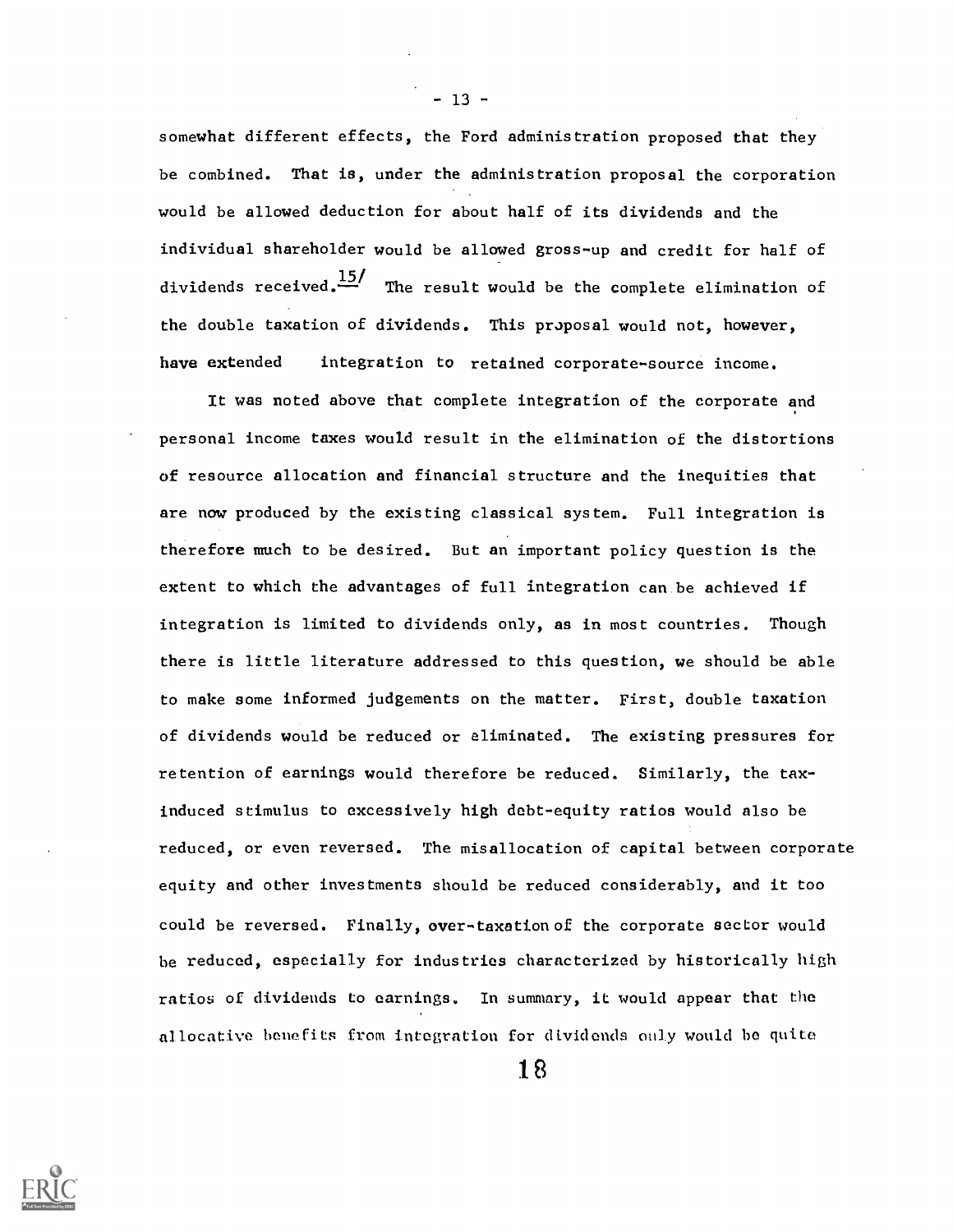similar to those for complete integration. $\frac{16}{1}$  The primary allocative problem still remaining would seem to be the (considerably lessened) tax incentive for high income individuals to invest in firms with low payout ratios and the corresponding tax pressures for low income individuals to invest in firms with high payout ratios. (The latter pressure would actually be increased by partial integration.)

Whether on equity grounds partial integration would be advantageous depends in part upon one's point of view. Elimination of 'the corporation income tax on distributed corporate-source income would produce a pattern of marginal tax rates on this income that-resembled more closely the statutory personal rates, and therefore is much to be applauded. And in fact, se  $\rightarrow$  from this point of view, the main problem with integration for dividends only is that, by not applying to retained corporate-source income, it does not go far enough. There is, of course, another less pleasing aspect of the distributional implications of integration. This is that the advantages of dividend relief'would be received largely by high income individuals. This is most clearly the case if the advantages of integration were to accrue only to recipients of dividend income, but it would also be true even if the advantages were diffused somewhat more broadly to all owners of capital, as the above discussion of Harberger-type shifting suggests would occur. (The reduction in progressivity would be somewhat less if integration extended to retained earnings, because of the implicit taxation of long term capital gains at ordinary rates and on an accrual basis, since such gains are especially important at the upper end of the income distribution.)

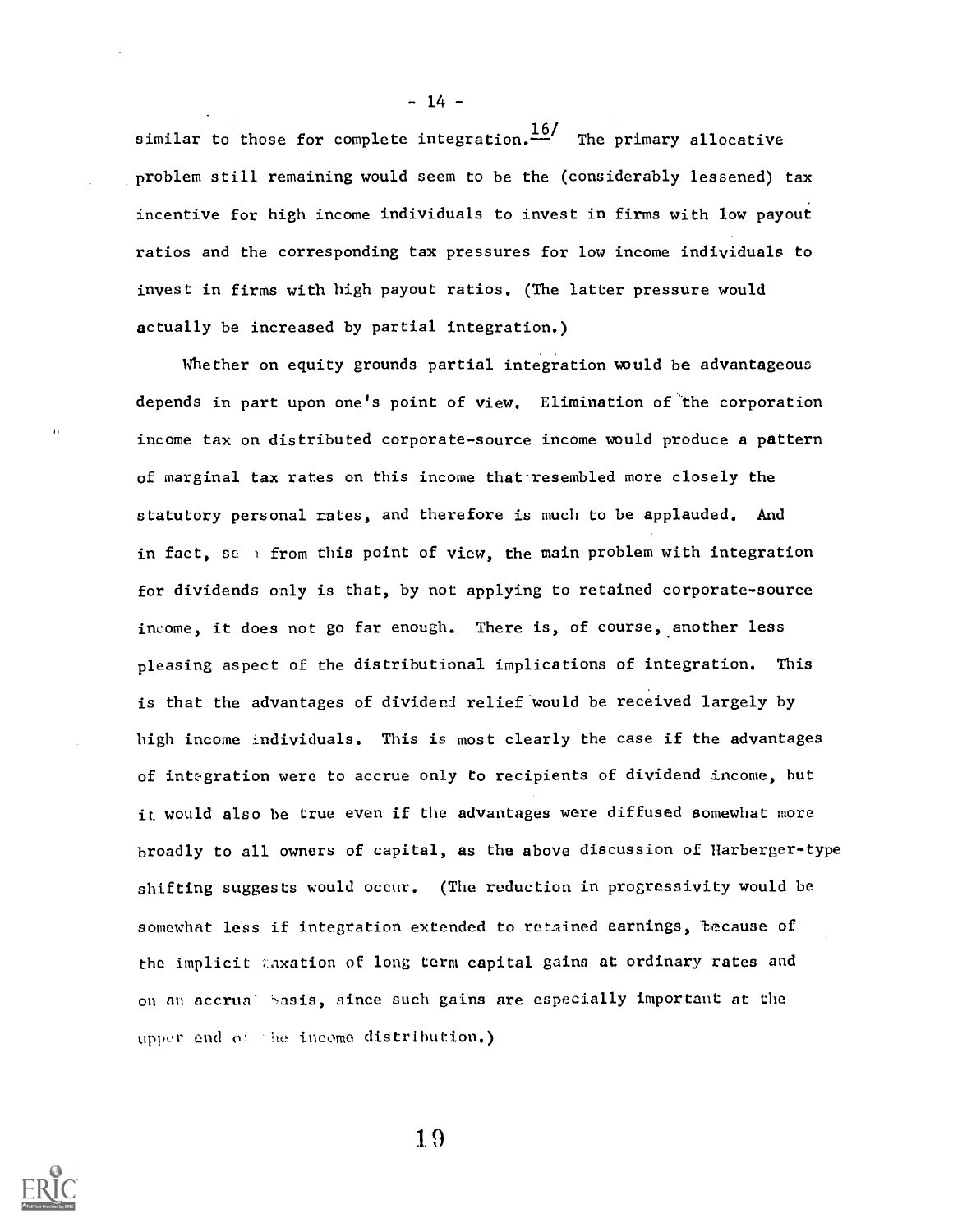One need not be schizophrenic to worry about the reduced progressivity of the income tax resulting from integration while applauding the positive effects on resource allocation and the narrowing of differentials between statutory and effective tax rates on corporate source income. Thus it is not unreasonable to advocate that integration, whether purtinl or complete, and whether limited to dividends or extended to retained earnings, should be accompanied by meaningful tax reforms that would reduce the important tax preferences of value primarily to upper income groups. This is not the place to discuss the entire array of possible tax reforms, but we should at least note that tax reform and integration are cut from the same cloth. $\frac{17}{12}$  That is, the basic rationale for both is to tax all economic income accruing to individuals under a comprehensive definition of income at the full statutory rates that presumably reflect what society, or at least the Congress, believes to be equitable. Neither an unintegrated corporation income tax nor existing tax preferences, including especially those pertaining to long term capital gains, are consistent with such a view. IV. The Tax on Value Added<sup>18/</sup>

The tax on value added, which is one of the important mainstays of the tax systems of European countries, is virtually untried in this country and is largely unknown, except to a few specialists in the economics of taxation.  $\frac{19}{10}$  The TVA is not really levied on some new, different, or exotic tax base, as the name might tend to suggest. Rather it is simply a different means of collecting a general tax on sales.20/ Comparison with the retail 3nles tax found in mnry American states should help to make this clear.

Suppose that a given product passes through three stages in the process



 $-15 -$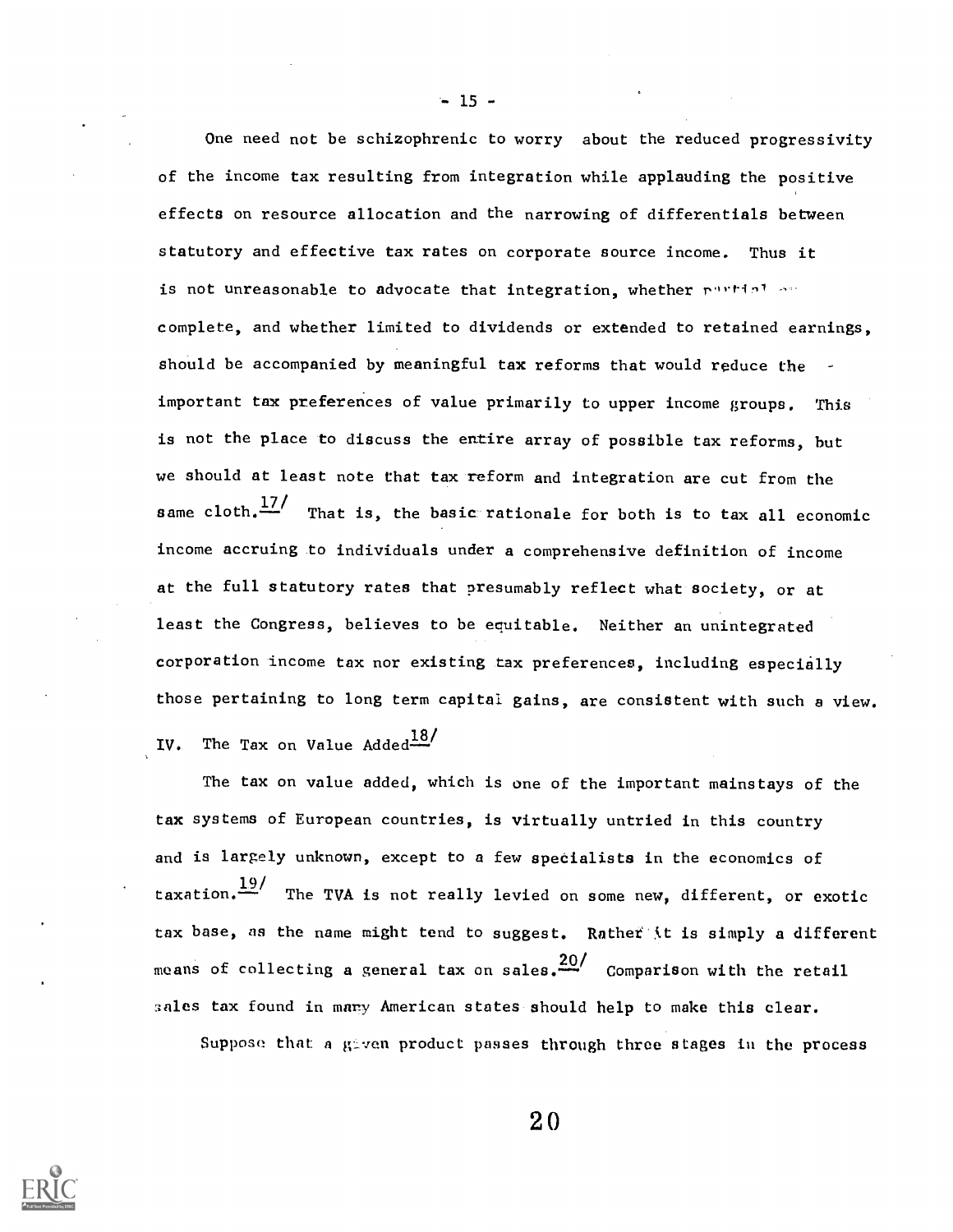of being produced and distributed. For simplicity we can call these manufacturing, wholesaling, and retailing, and assume that the manufactured good is sold to wholesalers at \$50 per unit, to retailers at \$87 per unit and to consumers for \$100 per unit. Under  $n-1$ C percent sales tax  $\forall$ 10 would be collected upon the \$100 sale of the good by retailers to ultimate consumers. By comparison, proceeds from a 10 percent  $\mathbb{W}_d$ A would be collected on value added at each stage of the production-distribution process. In the example just given, value added at the manufacturing  $s$  age is \$50, that at the wholesale level is \$30, and the retailer adds \$20 to the value of the product. Thus under a 10 percent tax.on value added \$5 would be zollected at the manufacturing stage, \$3 at the wholesale stage, and \$2 from retailers, or a total of  $$10.$ <sup>21</sup>/ From this example we see that the same amount of revenue would be collected from either the retail sales tax or the tax on value added.

Once it is recognized and accepted that the tax on value added is, as just demonstrated, merely a form of general sales tax, its appraisal is much simplified, for the similarities of the tax on value added and the retail sales tax make clear both the advantages and the disadvantages of the former. $22/$  The most obvious advantage of the value added tax is its neutrality. That is, in its pure form the tax on value added, like any general sales tax, being levied at the same rate of all products, does not interfere with consumer choices between various goods and services.<sup>23/</sup> Nor does it distort producers' choices of how most economically to produce a given set of outputs. This is, of course, in marked contrast to the non-neutrality characteristic of the classical corporation income tax, described in section IT above.

2 1



 $-16 -$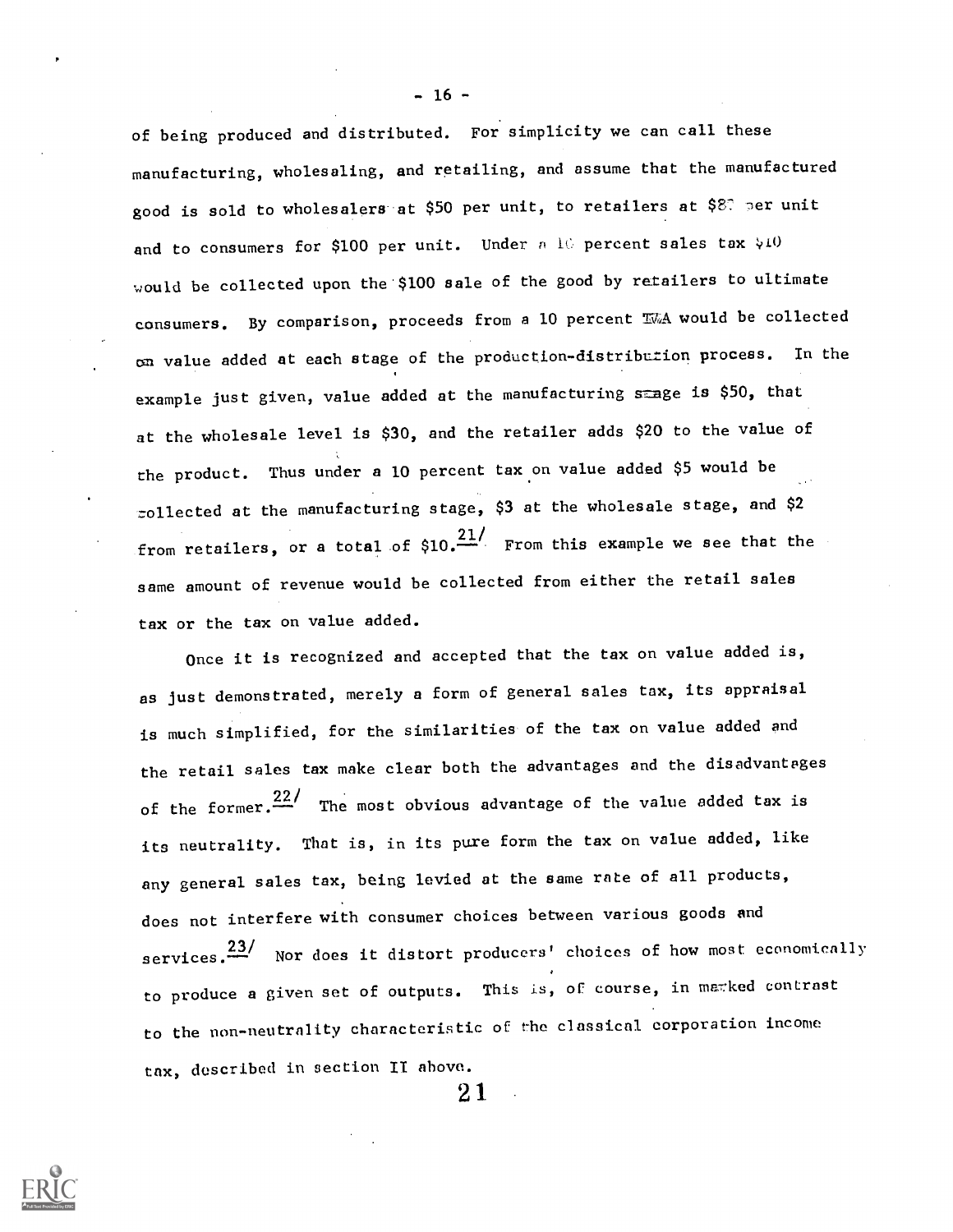The neutrality " is, however, purchet the fairly high price in terms of vertical equic . Being a general tax on consumption, the TVA.imposes a burden that, measured as a percentage of income, declines as income rises. This is in marked contrast to the incidence of the corporation income tax  $-$  unless the latter is also shifted to consumers (or to workers). This regressivity can be diminished somewhat by exempting certain items of basic consumption from the tax, or by taxing them at preferential rates. $\frac{247}{100}$  But differential taxation of various goods and services can detract greatly from the inherent neutrality of the tax and can considerably complicate tax administration and compliance. $\frac{25}{1}$  It is thus preferable that the regressivity of the TVA be offset not by exemptions and preferential rates, but by combining the tax with an increase in the progressivity of other taxes, especially the income taxes. Since the tax on value added would be especially burdensome at the bottom of the income distribution, it is particularly important that its imposition (or any other general federal consumption tax) be accompanied by a system of refundable tax credits under the income tax or a negative income tax. Thus we see that tax reform, which is a necessary companion of integration of the income taxes, should also be a component part of any plan to impose an American tax on value added.

- 17-

Finally, the similarity between the tax on value added and the retail sales tax raises n fundamental question: If the U. S. is to have a federal sales tax, why use the TVA rather than the more familiar tax on retail sales? There are some good answers to this question, among them, the greater ease of eliminating pyramiding of taxes on intermediate and capital goods under the technique used to collect the value added  $\text{tax.} \frac{26}{4}$ 

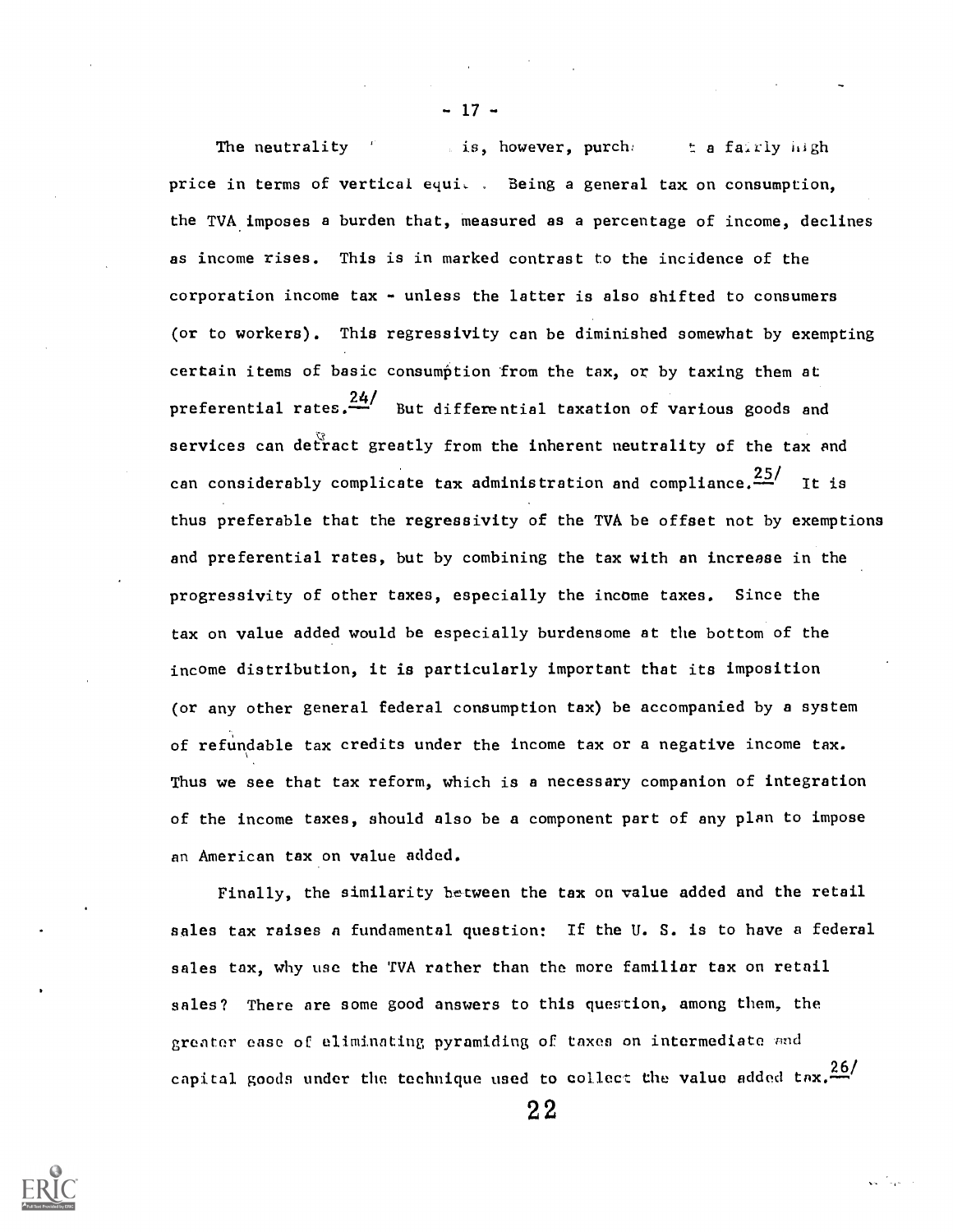But most of the early appeals for substitution of TVA for the corporation income tax were much less sophisticated than this. That is, the appeal seems to have been based upon four points, a) that the TVA is neutral, b) that it would encourage saving, c) that its adoption would improve the U. S. balance of payments, and d) that the Europeans were doing it, so it must be good. We have seen already that the first of these is indeed a valid reason for considering adoption of a TVA, and substitution of a TVA for part of existing income taxes would probably raise the rate of saving somewhat (unless the income tax is shifted to consumers). But we shall see below that the third appeal is of questionable merit, and that European use of the TVA is largely irrelevant for U. S. tax policy. Finally, early advocates of the value added tax hardly ever noted - if indeed they realized it  $-$  that any economic effects of the TVA  $-$  including neutrality and effects on saving and the balance of payments - would almost certainly be shared by a federal retail sales tax. Given American familiarity with the latter form of sales tax and the greater ease of coordinating federal and state sales taxes under the retail sales tax, one can argue persuasively that if the U. S. were to adopt a federal sales tax, it should be levied at the retail level rather than through use of the value added technique. $\frac{27}{1}$ 

The tax on value added was first seriously proposed in the United States as a means of improving the balance of payments. Though the argument varied considerably in its sophistication, an accurate portrayal of the general theme would probably run as follows:

> The corporation income tax is shifted to consumers in the form of higher prices. The value-added tax would also be shifted to consumers. Thus the two taxes would

> > 2 3



 $-18 -$ 

سائل الأرادي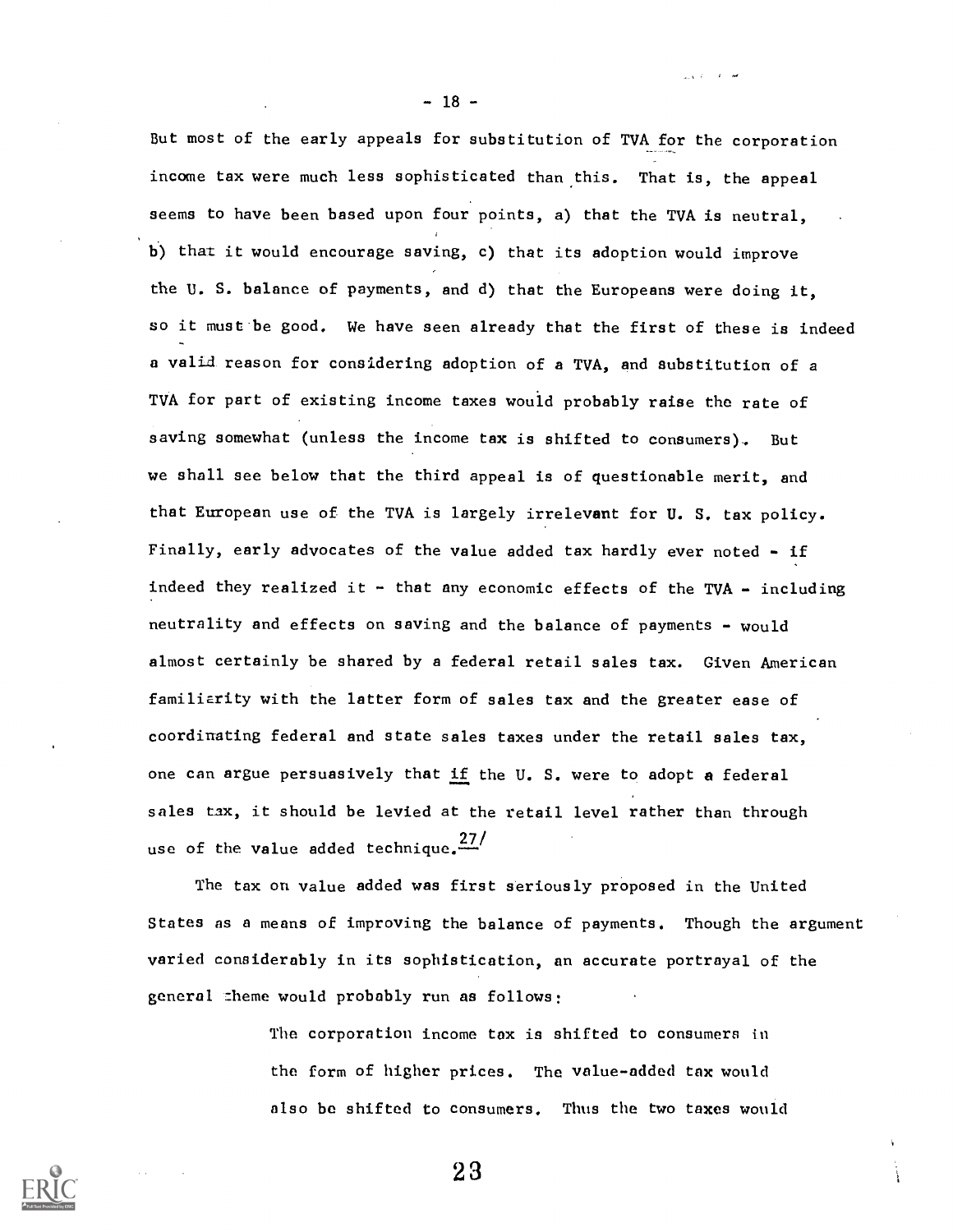have similar effects on the general level of prices of goods produced and sold domestically. But they would affect prices of imports and exports differently. In order that imports and domestic goods be treated similarly, the TVA is applied to imports. Similarly, it is rebated on exports so that they occur tax-free.  $\frac{28}{1}$ Analogous "border-tax adjustments" are hot allowed for corporation income taxes. Therefore replacing the corporation income tax with a TVA would make imports less competitive and exports more competitive and improve the balance of payments.<sup>29/</sup>

 $-19 -$ 

It is readily apparent that this argument is equally applicable to a retail sales tax and that it depends crucially upon the assumption that the corporation income tax is shifted forward in higher'prices. If the corporation tax is not shifted, substitution of TVA for the corporation income tax would have little effect on the balance of payments. Given the uncertainty about the short-run incidence of the corporation income tax noted in section II above, the postulated improvements in the balance of payments might not be forthcoming if the tax substitution were made. Even more important, it can be argued that the tax substitution should not necessarily occur even if the balance of payments effects were known to be favorable. It seems inappropriate for a country such as the U. S. that relies relatively little upon international transactions to base such an important decision of tax policy upon expected balance of payments effects.

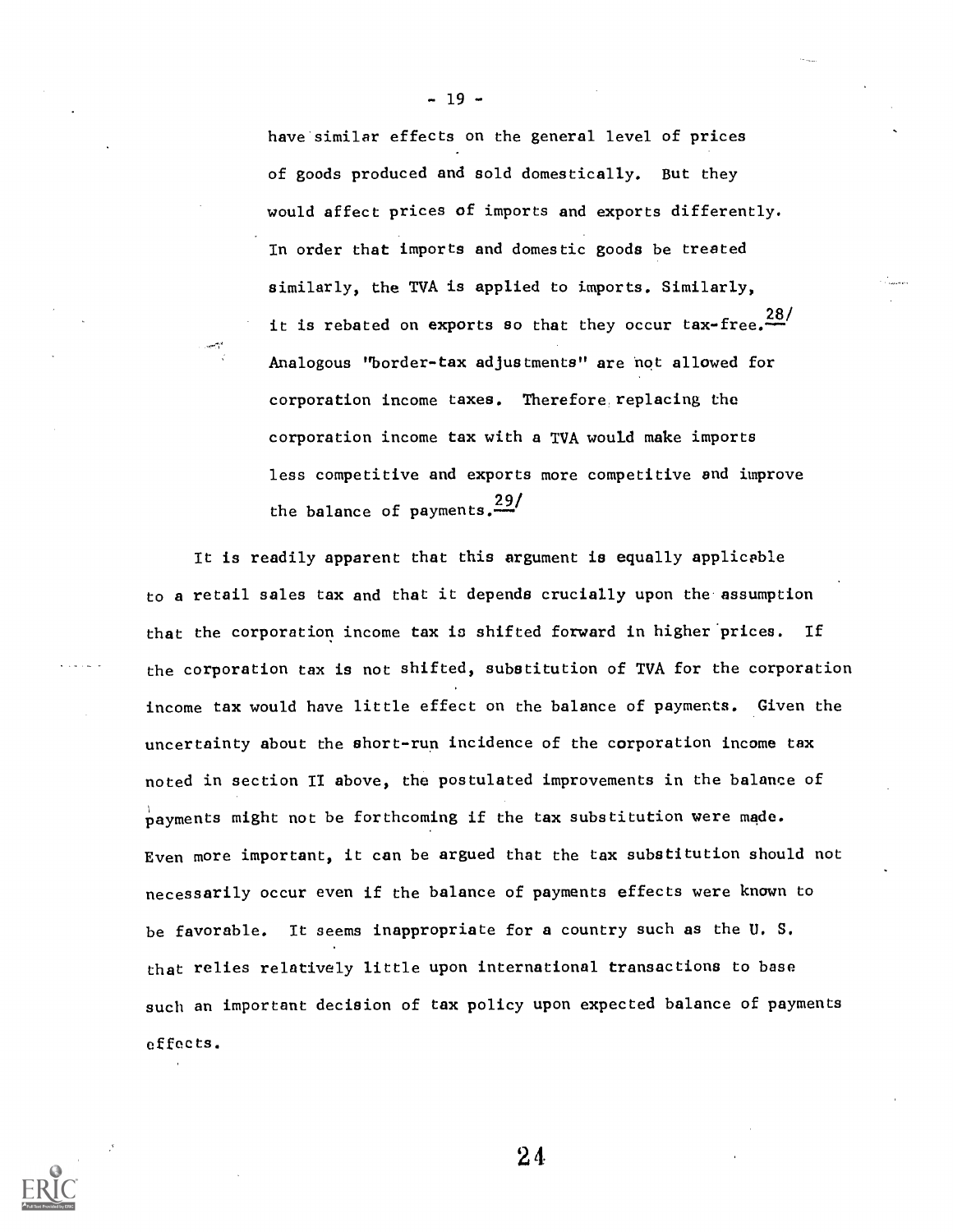European countries adopted the tax on value added  $\hat{f}$ or reasons that are largely irrelevant in the United States. Inputs to the decision were a) pre-existing national consumption taxes, levied in many cases upon gross receipts, that yielded significant revenues, b) a desire to harmonize indirect taxes within the European Common Market, and c) the general belief that taxpayer morality and accounting practices would not support the burden imposed by collection of retail sales taxes. Given this consellation of restrictions, the TVA may have been the only way to go. It avoided the notorious defects of the so-called cascade or turnover taxes then in use,  $\frac{30}{1}$ it provided the basis for harmonization within the  $\texttt{EEC}_1\frac{31}{4}$  and it had selfenforcement features deemed to be valuable. By comparison, in the United States there is no defective federal consumption tax that needs to be replaced, there is no question of harmonization of U. S. consumption taxes with those of other nations, and the strong tradition of retail sales taxation at the state level suggests both that a federal retail sales tax could be administered and that federal-state coordination would be easier under the retail tax. In short, in contrast to the situation with regard to integration of the income taxes, it seems that European experience is of little relevance to.an American appraisal of TVA. It is not clear either that the United States needs a general consumption tax or that the TVA would be the appropriate form if such a tax were needed.

# V. TVA and Integration Combined

If the corporation income tax were known to be shifted to consumers, its continued use would make no sense and it could well be replaced with a general seles tax. Neutrality would be improved, the balance of payments effect would be favorable, and there would be no cost in terms of vertical

2 5

 $-20 -$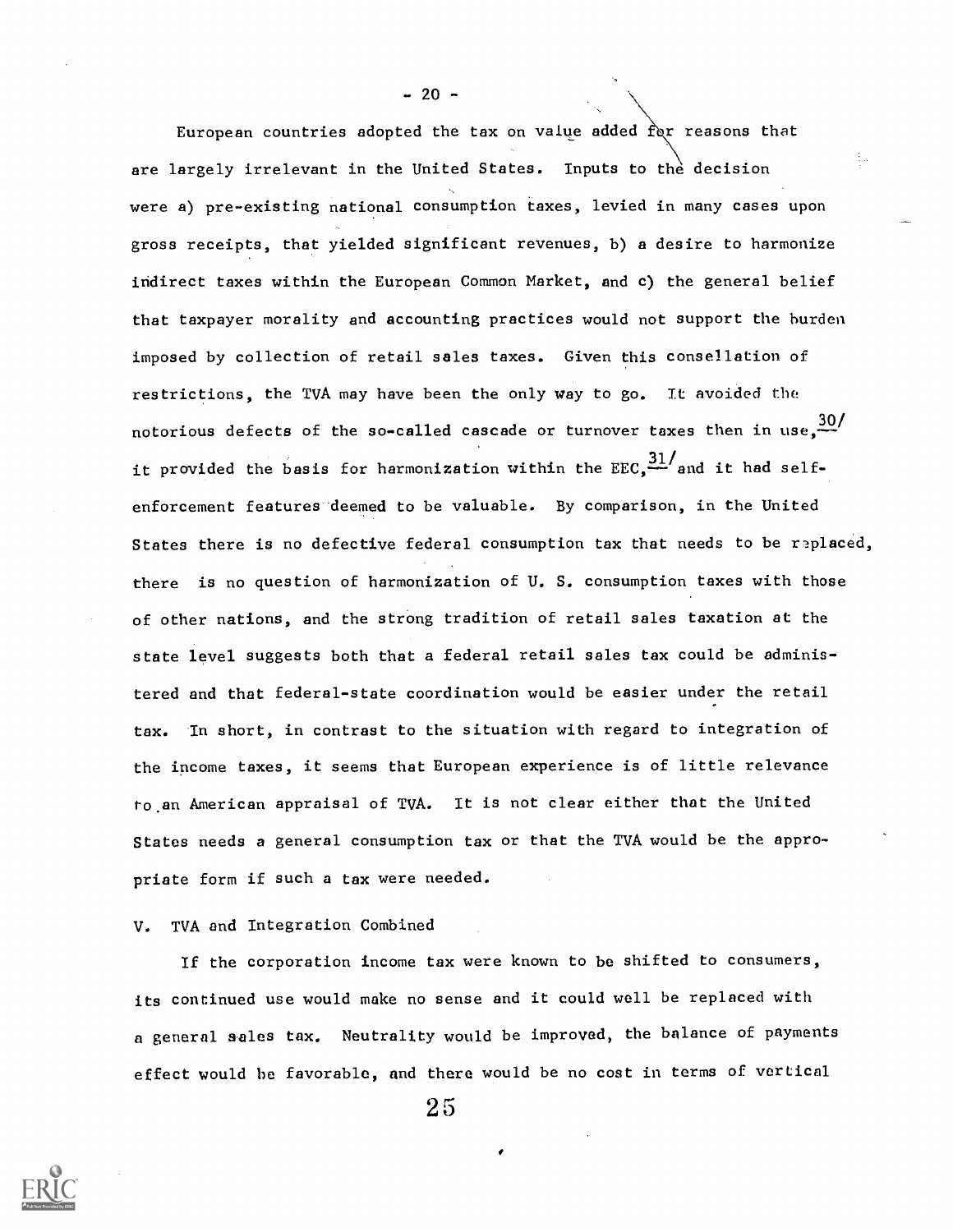equity. If, on the other hand, the corporation tax is not shifted in the short run, as seems more likely, the attraction of such a substitution would be much reduced. Neutrality would be enhanced, but the balance of payment effects would be minimal and the cost in terms of equity would be enormous. Thus a lacuna in our knowledge of the incidence of the corporation income tax seems at first glance to leave us with no guide for policy in this area. But in fact if we view the issue somewhat differently we are on somewhat firmer ground.

We have seen above that the existing classical system of taxation of corporate-source income creates both distortions and inequities and makes little sense, whether the corporate tax is shifted or not. Thus one of the first orders of business in U. S. tax policy should be to integrate the corporate and personal income taxes. Total integration extending to retained earnings is to be preferred, but even partial integration for dividends only would be a step in the right direction. Of course, integration must be accompanied by elimination of tax'preferences of special advantage to upper income classes if it is not to be unacceptable on equity grounds. ,These reforms would need to be more extensive under dividend relief than,under total integration, since the latter is economically equivalent to taxing long term capital gains at ordinary rates as they accrue.

Thus for there seems to be no place for a general sales tax. In that integration must be coupled with tax reform to provide an acceptable package, this assessment is probably valid. Using the TVA or any other form of sales tax to recoup part of the revenue lost in integration would probably make it almost impusible to maintain an acceptable degree of progressivity in



 $-21 -$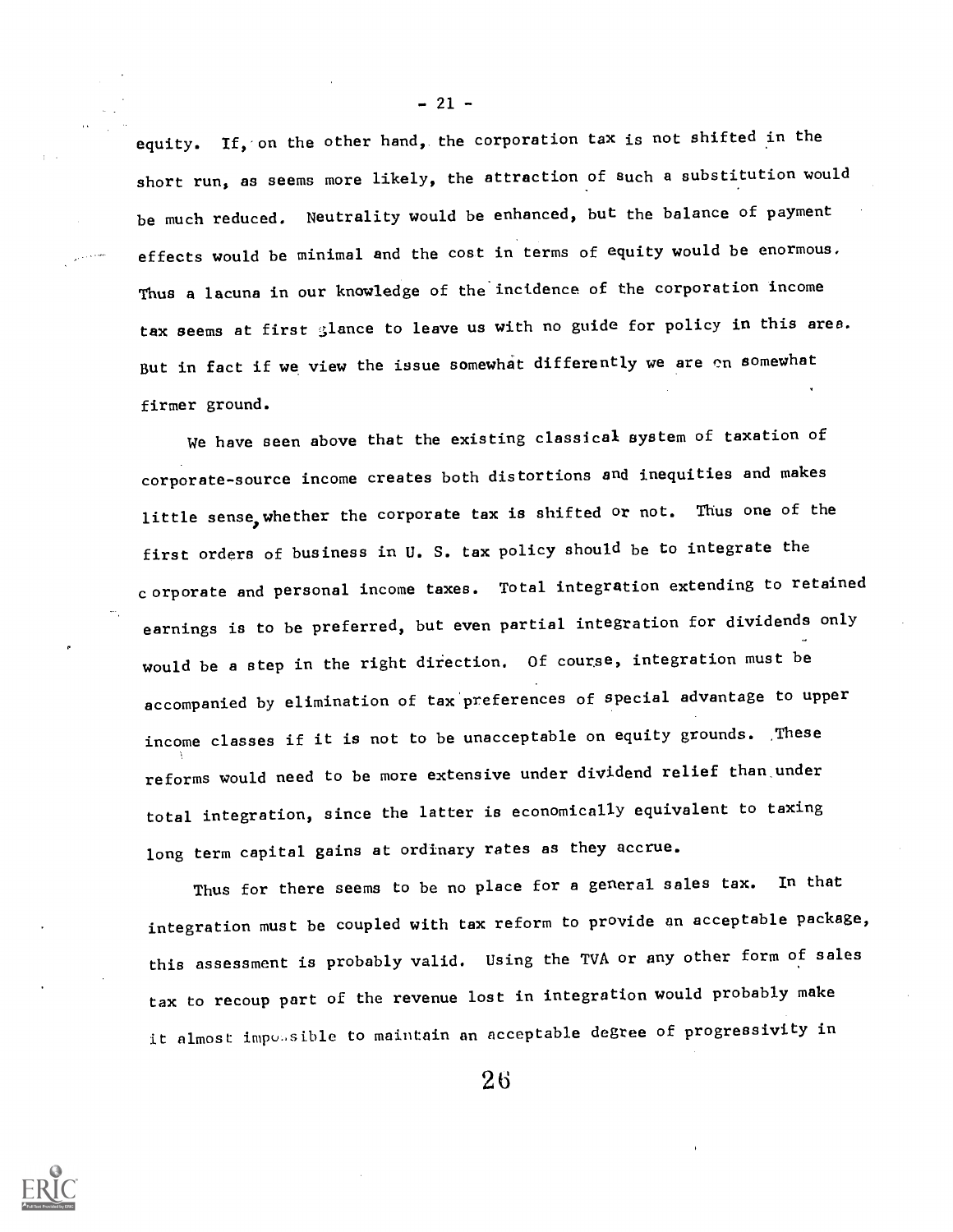federal taxation unless refundable credits or a negative income tax were also added to the tax reform package. $\frac{32}{ }$  But initiation of a negative income tax would take us into welfare reform and a reassessment of social security. As desirable as such a once-and-for-all rationalization of federal finance would be, it is almost certainly not in the cards. But a piecemeal approach that combined only integration and tax reform would be attractive by itself  $-$  if not politically probable.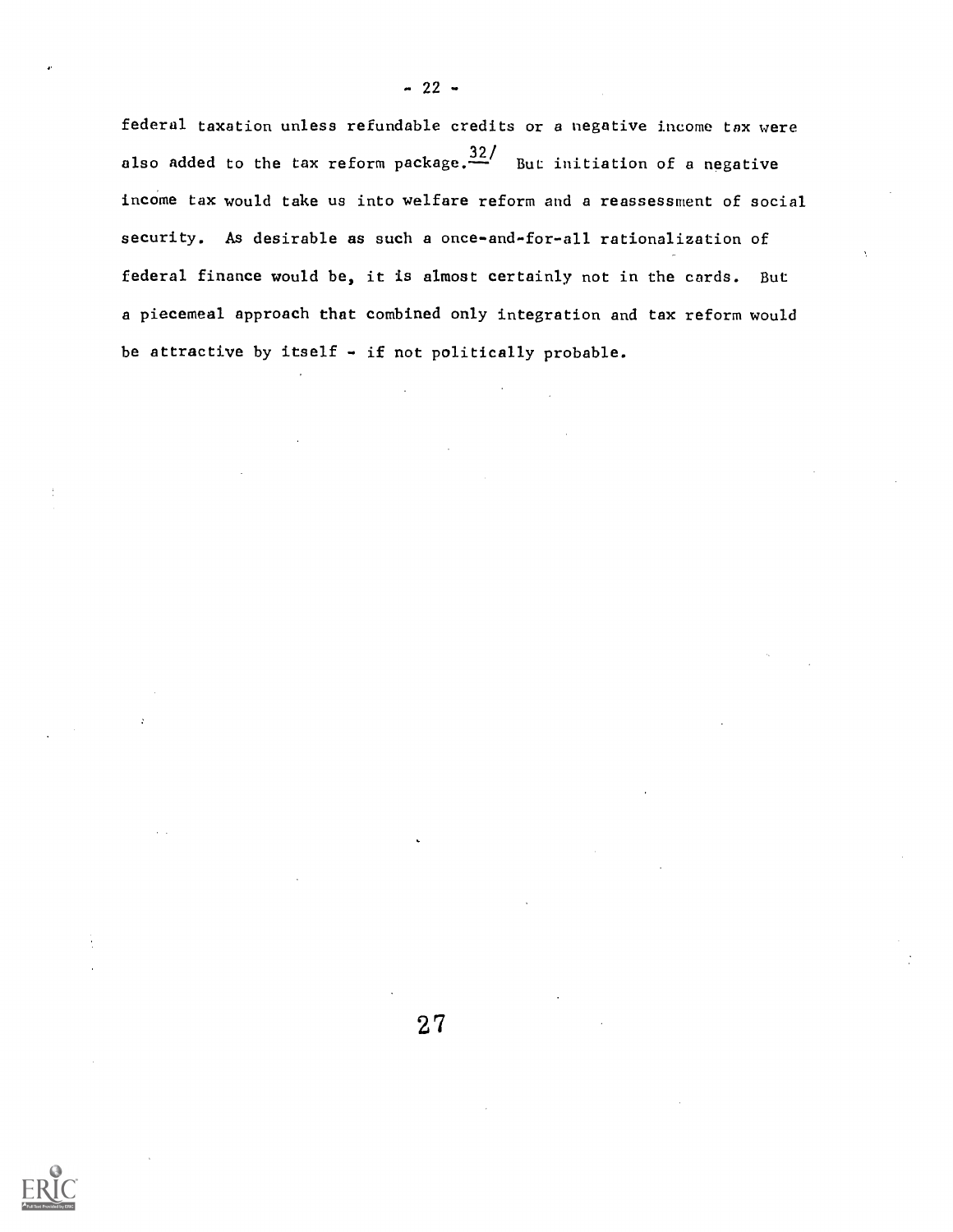## **Footnotes**

 $1/r_{\rm For}$  more detailed discussions of the effects of the corporation income tax, see McLure (1975) and 1976) and literature cited there.

 $2/\text{This statement neglects the preferential}$  (20-22 percent) rates applied to the first \$50,000 of corporate income. Moreover, the average effective rate of all U. S. corporations is dctually only about 40 percent. But for many purposes the marginal rate, which is usually closer to 48 percent, is more relevant.

 $3/\text{The maximum rate can actually go as high as 36.5 percent, because the$ excluded half of long term capital gains falls within the base of the 10 percent minimum tax on preference income (but the tax paid on the included half of gains is deductible). This complication, as well as the 25 percent alternative tax on the first \$50,000 of gains, is ignored here.

4/Tables showing these effects, the mechanics of various schemes of integration, and the basic principles of value added taxation are contained in appendix tables. See table A for illustration of the points made in this and the following four paragraphs.

 $5/\text{See}$  Harberger (1966) and Shoven (1975).

 $6/$ See Break (1974) for a survey of efforts to determine the incidence of the corporation income tax. Our virtually total ignorance of the incidence of the corporation income tax provides a strong argument for elinimating the tax, except as a withholding device.

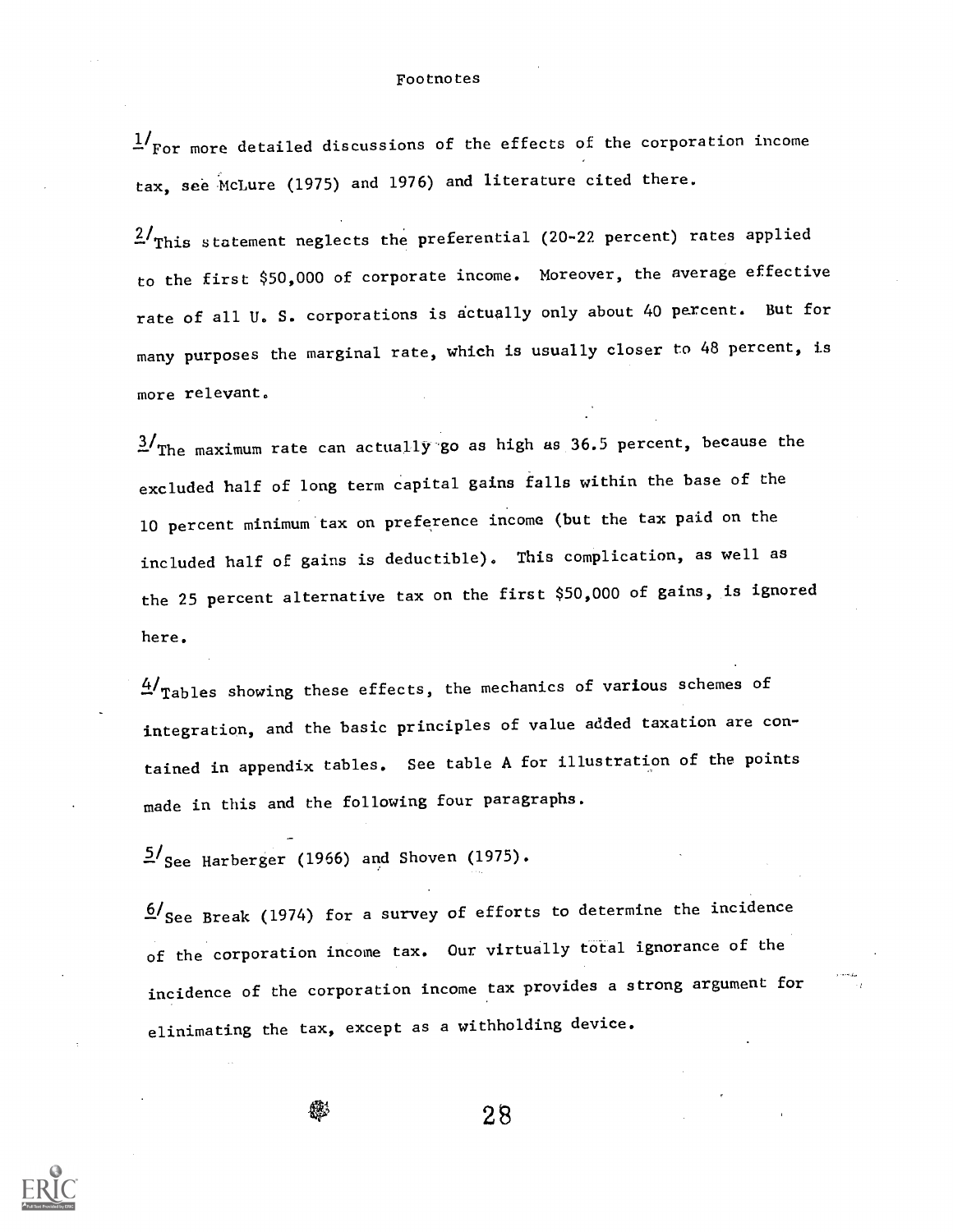$\frac{7}{10}$ This process was first analyzed in detail in Harberger (1962). For a

 $- F - 2 -$ 

more elementary exposition of the model used by Harberger, see McLure and Thirsk (1975).

 $\frac{8}{1}$ The tax-induced reallocation of capital could also cause wage rates to be affected (either positively or negatively). But given the values of key parameters in the U.S.'economy, it seems unlikely that this occurs to any great extent, and therefore it is ignored. Similarly, because the cost of capital in the corporate and non-corporate sectors is influenced differently by the corporation/and personal income taxes, it can be expected that relative to prices of non-corporate goods, prices of corporate goods are higher than they would be under a neutral income tax. While this distortion of relative prices is important in terms of welfare loss induced by the corporation income tax, it is unlikely to matter very much from a distributional point of view. That is, it is unlikely that the fractions of total goods and services produced in the corporate and non-corporate sectors in the market baskets of readily definable sdcio-economic groups in the economy differ significantly. Stated still differently, any consumer burdens implied by higher prices for corporate goods and services would be roughly offset by consumer benefits resulting from lower prices for noncorporate products, unless market baskets differ substantially. For a more extensive discussion of this issue, see Musgrave (1959) and Harberger (1962).

 $\frac{9}{2}$ Table B illustrates the results summarized in the remainder of this section.

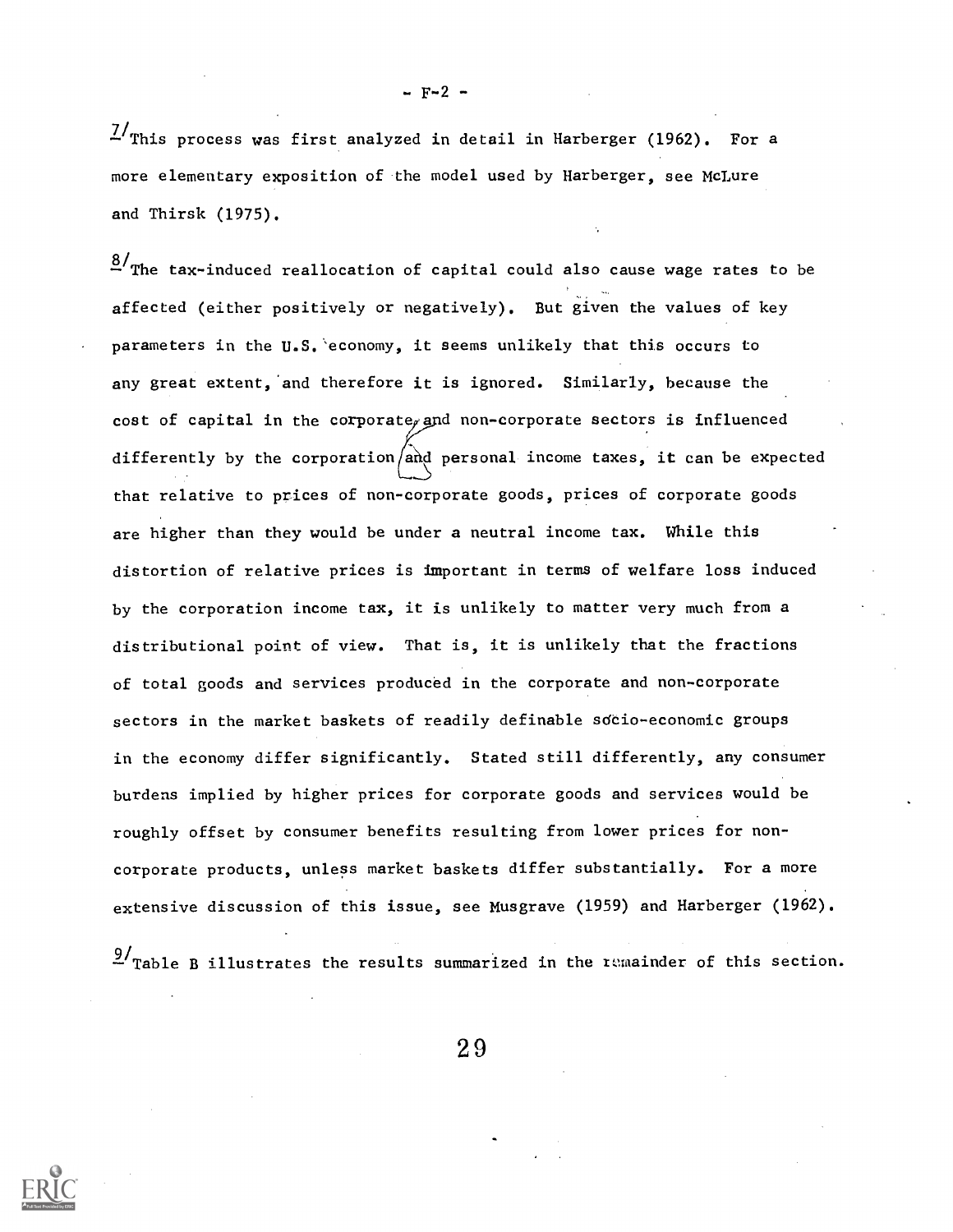$10/$  A more detailed discression of methods of integrating the income taxes and further references to European and Canadiat experience are contained in Malure (1975) and 1976). Among the most important of the latter are Org $\equiv$ ization for Ecc----- ooperation and  $\approx$  opment (1973), "A Comparative Analysis..." (1974) and Bird (1975) and Hammer (1975).

 $\frac{11}{\text{An}}$  analogy with with with ding taxes on labor income should help in clarify this approach. Gross wasses are included in taxable income, but redit is allowed for taxes withhtld. Since the dividend received by (relention allocated to) a sharehorder is net of the corporation income tax, it must be "grossed-up" by the amount of the tax before being included in taxable income. Table C illustrates the Carter approach to complete integration, as well as the imputation method of providing relief from double taxation of dividends.

 $12/$ The differential is actually somewhat smaller than it appears because profits used to pay the tax on distributed earnings are subject to the 51 percent rate. Table D illustrates the split-rate method of partial integration. It is shown there that 23.4 percent of corporate-source income flowing into dividends is paid as corporate taxes.

 $13/$ The dividend-paid deduction is illustrated in Table E.

 $\frac{14}{100}$  For a somewhat more extended discussion of these issues, see McLure (1975) and (1976) and Break and Pechman (1975). For an excellent analysis of the highly complicated question of the implications of integration for international fiscal relations, see Bird and Sato (1975). Extending full integration to dividends paid to tax-exempt organizations would increase the revenue loss by some \$12 billion.

-F-3 -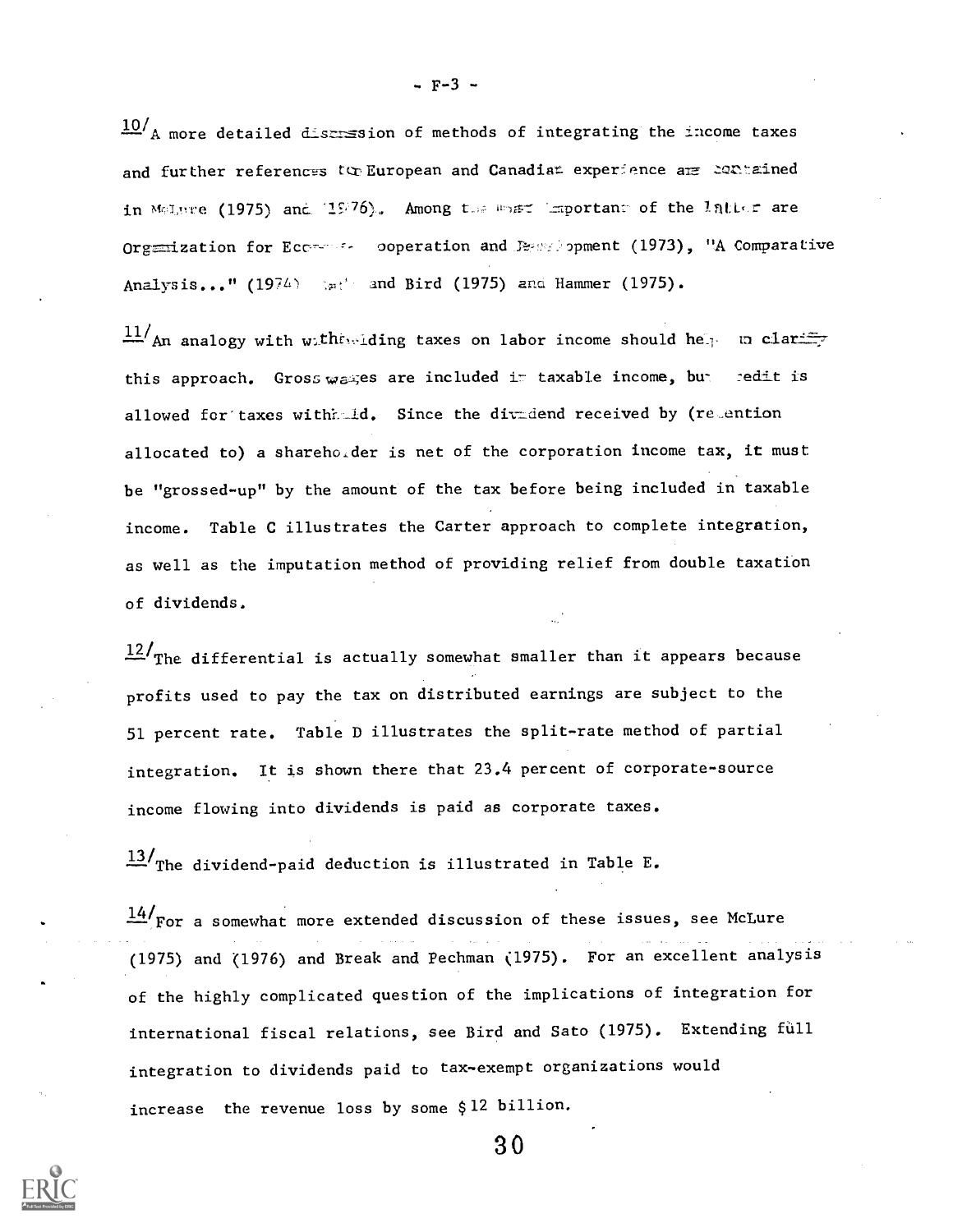$15/\text{See}$  Table F for an illeadministration's present for dividend relief.

 $16/$ It should also be noted,  $2.7$  vever, that, contrary to pronouncements by the Ford administration, neither La. segration nor integration for dividends only is likely to increase  $z^2$  and saring, unless revenues ar- reduced.

17/ Among the classic works c. le so-called Haig-Simon definition of income are Simon (1938) and ( $+50$ ) and more recently the Carter Report in Canada (1966). For a pode  $=$ tbook discussion see Musgrave and Musgrave (1973). Break and Inchman (1975) calculate that reform and total integration could be combined in such a way as to involve no net revenue loss and change the distribution of tax burdens by income classes only minimally, even if the top braz,et rate were reduced to 53 percent. The I. reform would, of course, be extensive.

 $18/$  For more detailed expositions  $\equiv$  the TVA and its advantages and disadvantages, see McLure (1972)  $=$  17973a). For a brief summary of the American debate over value-added taxation, see McLure (1973b). Table G illustrates the working of the tax as applied in Europe.

 $19/$  Whereas 19 percent of revenues collected by all levels of government in the United States in 1972 were frcm consumption taxes, the corresponding percentages in Europe range from 28 to 41. The majority of these taxes are selective excises and retail ales taxes collected at the state and local level in the United States. On the other hand the TVA accounts for the great bulk of indirect taxes im European countries. See Break and Pechman (1975).  $31$ 



. <del>.</del> 4.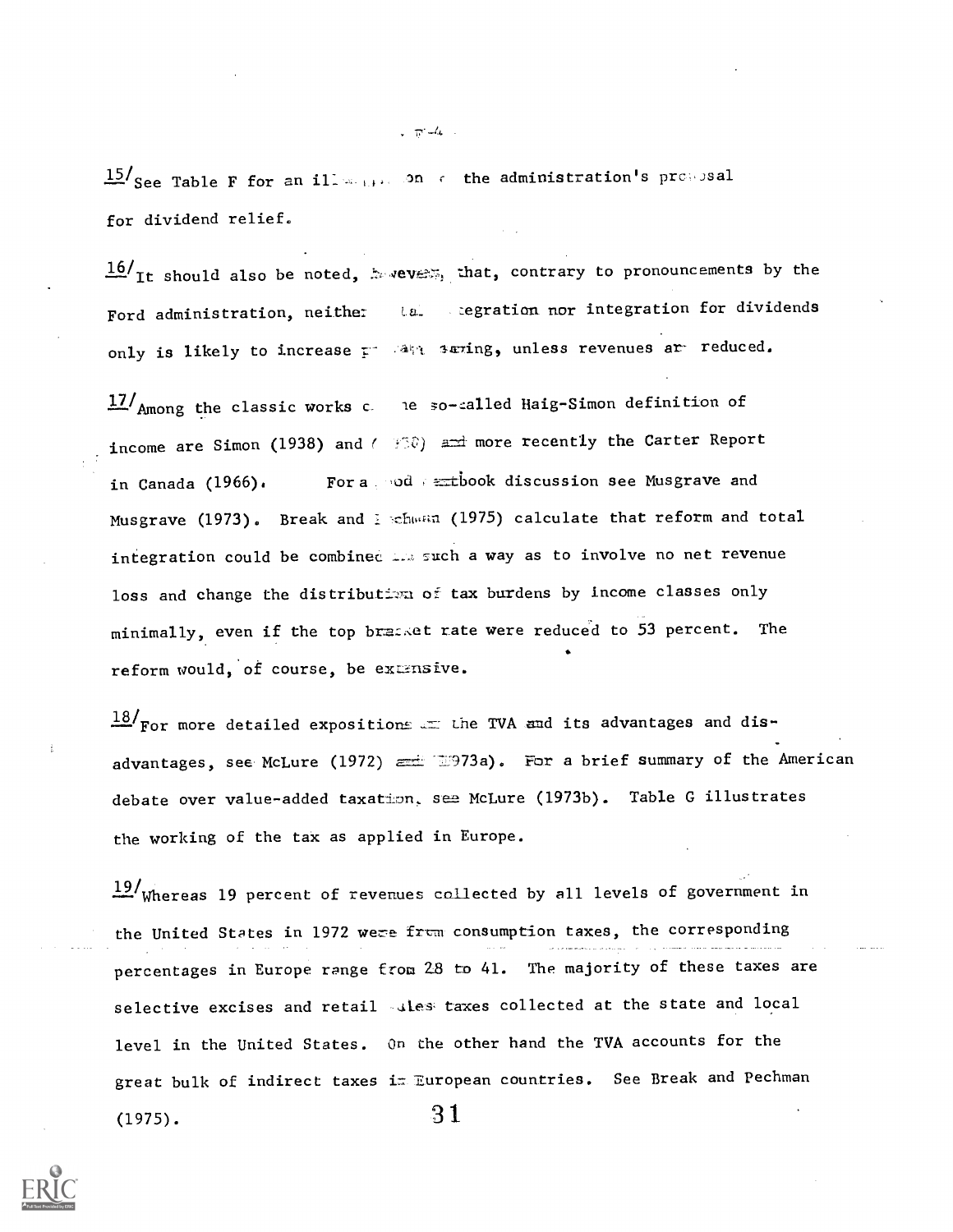$20/\text{Strictly speaking, this statement is applicable only to the remaining time.}$ type TVA, which is the form used in Europe and the most relevance alternative for consideration in the United States. Other variations are the income, wage, and GNP types of TVA, but only the first of these is a reasonable alternative to the consumption type.

 $\frac{21}{\text{As}}$  a practical matter, the firm does not actually calculate it. value added and then apply the tax rate. Rather, it incurs a provisional tax liability equal to the tax rate times its gross sales. Then illust extrest a credit equal to the amount of tax paid on its purchases, as shown on invoices. (See also the example of Table G.) The necessity of being able to document taxes paid is said to generate a strong tendency to self-enforcement. That is, the supplier must remit to the Treasury the taxes shown on the invoices demanded by his customers.

 $22/$ It would be misleading to leave the impression that the TVA is identical to the retail sales tax. Because of technical problems of tax administration the two forms of sales tax will have somewhat different impacts upon intermediate and capital goods, farmers, and financial institutions, for example. Nonetheless, for purposes of evaluating the desirability of the TVA it seems best to ignore these differences.

 $23/$ Because the TVA cannot extend to leisure, it is not truly general and there is really no firm theoretical foundation for preferring a tax tbat applies at the same rate to all goods and services, unless the labor supply is not responsive to wage rates. Nevertheless, there seems to be merit in taxing all goods and services at the same rate. Some goods and servicas (e.g., food consumed on farms, domestic services, and imputed rent on owner-occupied homes) would probably be exempt for administrative reasons. Thus the tax would not be completely general.

3 2



 $- F-5 -$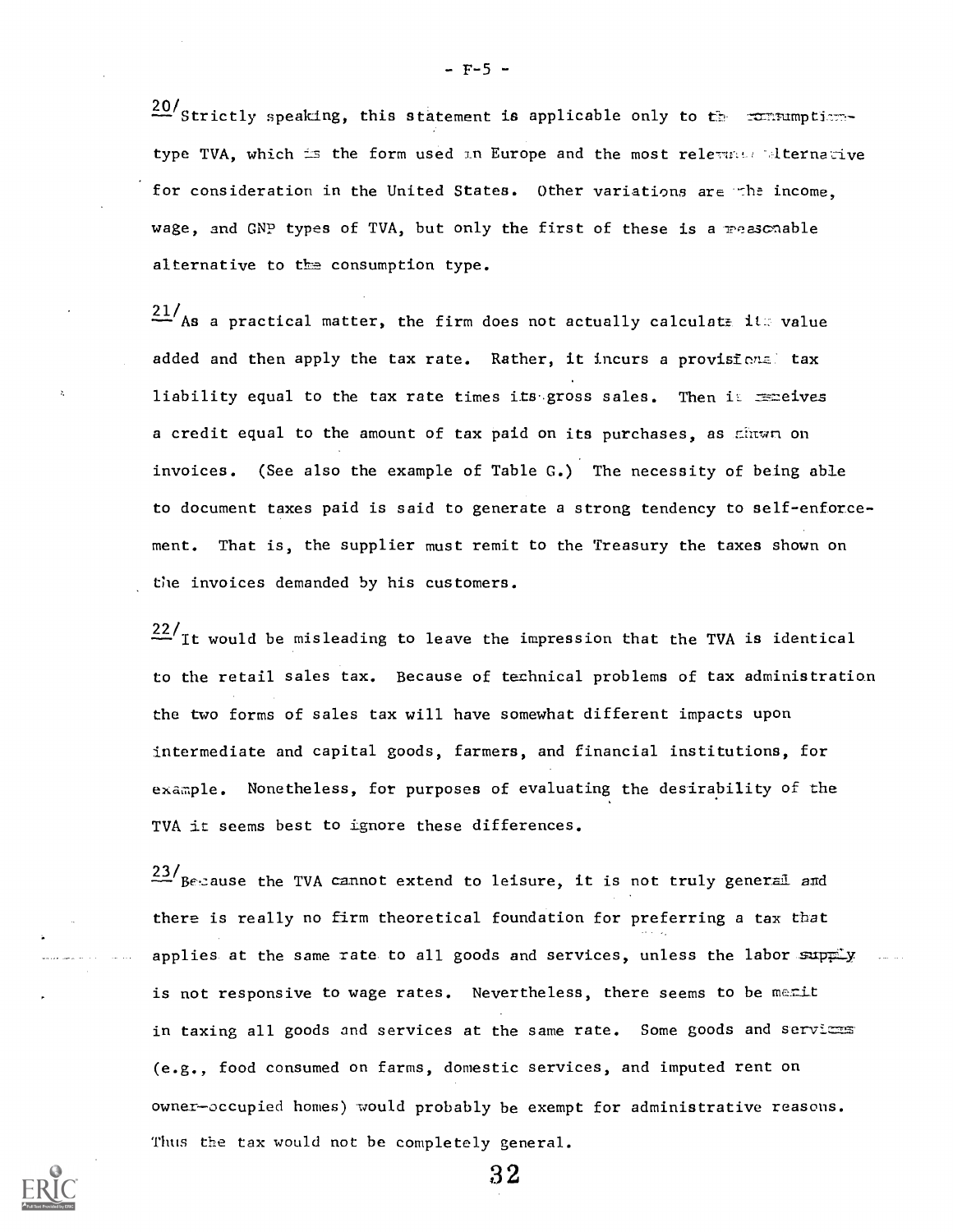$24/$ Among the items that might be exempte in the interest of reducing progressivity are food for home preparation, some public utilities, medical expenses. public transportation Lees, etc. Thus only some 50-30 percent of total consumption might be taxed. See McLure (1973) and Musgrave and Musgrave (1973) for estimates of the incidence of a TVA Levied without exemptions, with exemptions for food, with a refundable credit, and with more far-reaching schemes to relieve regressivity. Beyond the scope of this paper is the possibility that a progressive expenditure tax might be used to augment or replace part of income tax revenues,

 $25/\text{for}$  a discussion of the techniques and difficulties of providing exemp $=$ ons and preferential rates, see McLure (1972).

26/For a strong argument along these lines, see Shoup (1973).

 $27/$ Relevant to this discussion are McLure (1971) and Due (1973).

28/Without these compensating import duties and export rebates (so-called border tax adjustments) a given product would bear the taxes levied by its country of origin. The border tax adjustments are needed so that a product moving in international trade will bear the taxes levied in the country of destination, as is allowed by the General Agreement on Tariffs and Trade. Thus they convert  $\equiv$  principle or production tax to a destination principle or consumption tax. Being levied only upon sales to ultimate consumert (at least in pri $\equiv$ ciple) the retail sales tax is automatically a destination-principle tax, even without the use of border tax adjustments, which, in fact are unnecessary.

 $29/$  Less sophisticated versions of the argument were based upon failure to distinguish the border tax adjustments described above from customs



 $\hat{Q}^{(1)}_{\mu\nu}$  in

 $- F - 6 -$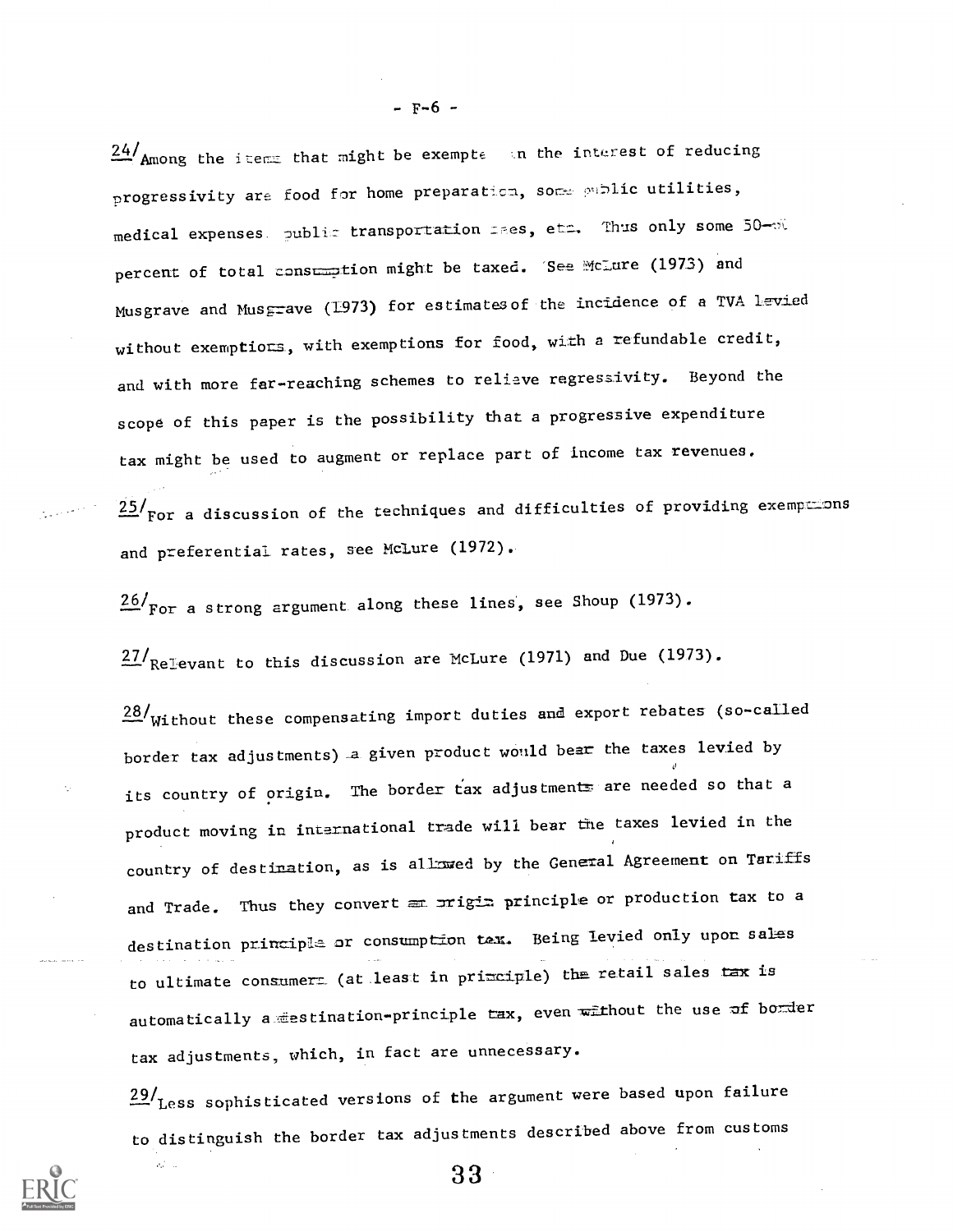29/(co-tinued

duties and export subsidies. This conflusion led some advocates to believe that T-A would improve the balance of payments, independently of the context in which it was imposed. Presumably same argument would not have been made for the essentially equivalent setail sales tax.

30/ Turnover taxes levied on gross recempts favor vertically integrated production processes, result in differant tax burdens on different products,  $\mathbb{Z}_{\text{and render}}$  accurate border tax adjustments impossible.

 $31/\text{See}$  the Report of the Neumark Committee (1963).

 $32/$ It might be argued that a federal sales tax is needed to finance increased public spending. This does nct ring true at a time when the President is vetoing many tills that would increase spending and taxes are being cut to fight reression. In this regard it is interesting to note that some early advezates of the TTA have the come to oppose the tax precisely because of fear that it might is used to finance higher federal expenditures.



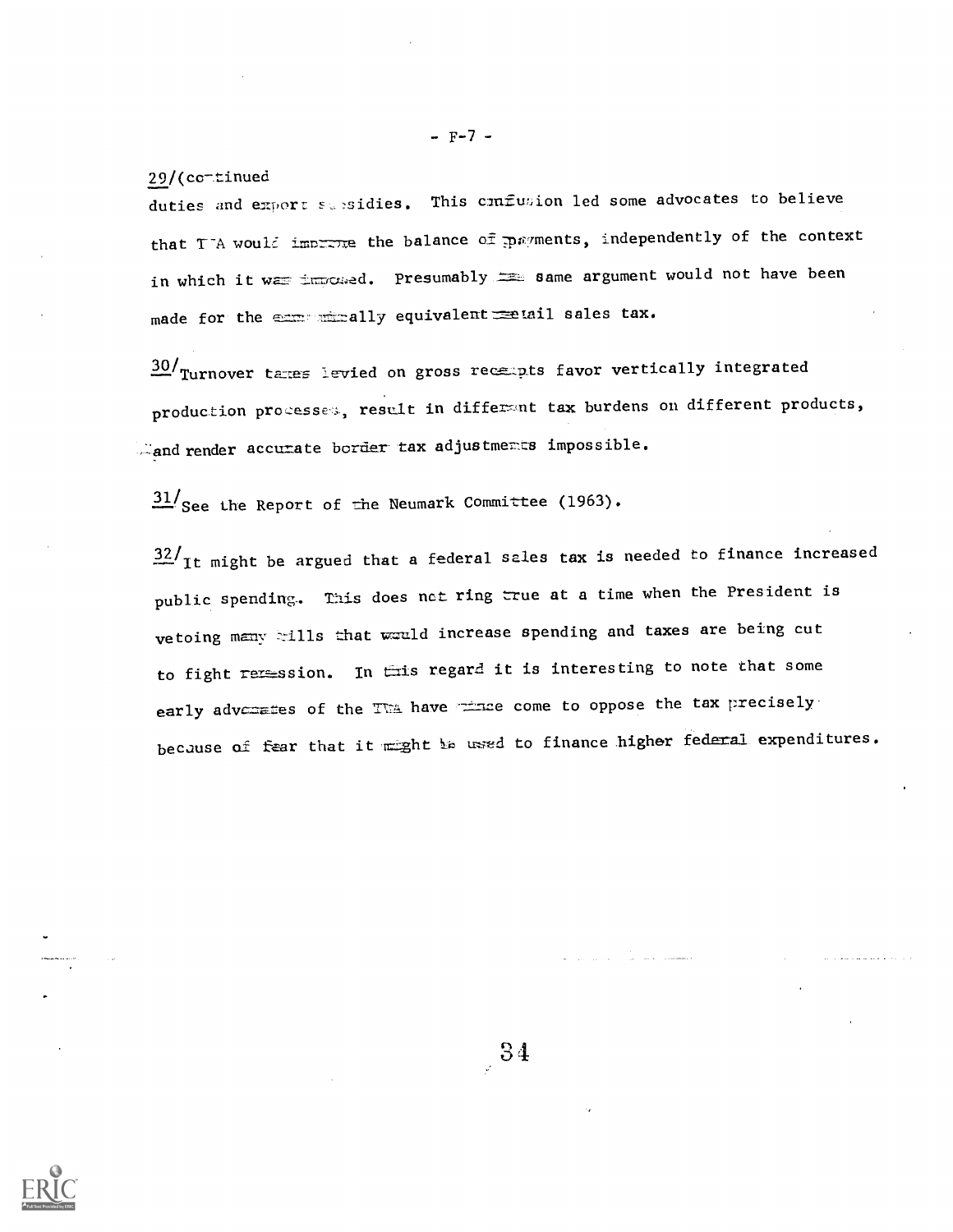- Break George, "The Incidence and Economi: Effects of Taxation," in Alan S. Blinder, et al., The Economics of Public Finance, Brookings Institution, Washington, 1974, pp. 119-17.
- Break, George F. and Pechman, Joseph A., Federal Tax Policy: The Impossible Dream? Brookings Institution, Washington, 1975.
- Due, John F., "The Case for the Use of the Retail Form of Sales Tax in Preference to the Value-Added Tax," in Richard A. Musgrave, editor, Broad Based Taxes: New Options and Exarces, Johns Hopkins University Press for Committee for Economic Deuelopment, Baltimore, 1973, pp. 205-13.
- Hammer, Richard M., "The Taxation of Income from Corporate Shareholders: Review of present Systems in Canada, France, Germany, Japan, and the U.K.," National Tax Journ=1 28 (September 1975), pp. 315-34.
- Harberger, Arnold C., "The Incidence of the Corporation Income Tax," Journal of Political Economy, (June, 1963), pp. 215-40.
- Harberger, "Efficienzy Effects of Takes on In=ome from Camital," in Marian Krzyzaniak, editor, Effess of corporation Income Tax, Wayaa State University Press, Detree 196, pp. 107-17.
- McLure, Charles E., Jr., "TVA and Fiscal Federalism," 1971 Proceedings of the National Tax Association, pp. 26-33.
- McLure, Charles E., Jr., "The Tax on Value Added: Pros and Cons," in Charles E. McLure, Jr. and Norman True, The Value Added Tax: Two V-ews, American Enterprise Institute. Washington, 1972, pp. 1-68.

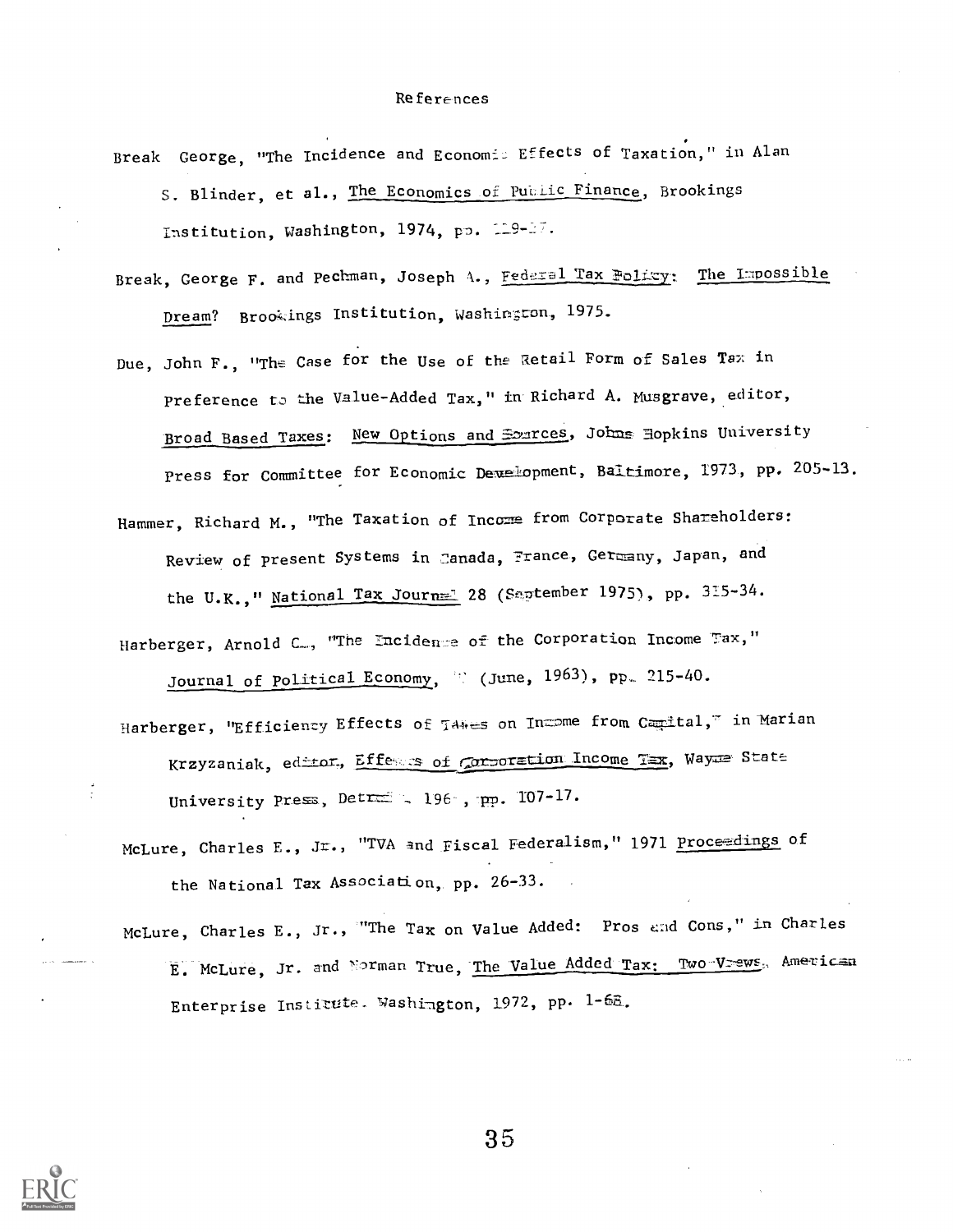- McLure, Charles E., Jr., 'Economis Effects of Taxing Ealue Added," in Richard A. Musgrave, editor, Broad-Based Taxes: New Options and Sources, Johns Hopkins Press for the Committee for Economic Development, Baltimore, 1973, pp. 155-204. (a)
- McLure, Charles E. Jr., "A Federal Tax on Value Added: J. S. View," 1973. Proceedings of the National Tax Association - Tax  $\exists x \in \mathcal{I}$ tute of America, pp. 96-103. (b)

McLure, Charles E., Jr., "Integration of the Personal and Corporate Innome Taxes: The Missing Element in Recent Tax Reform Preposals," Harmard  $\label{eq:2} \frac{1}{2} \sum_{\substack{ \mathbf{q} \in \mathcal{M} \\ \mathbf{q} \in \mathcal{M} \\ \mathbf{q} \in \mathcal{M} \\ \mathbf{q} \in \mathcal{M} \\ \mathbf{q} \in \mathcal{M} \\ \mathbf{q} \in \mathcal{M} \\ \mathbf{q} \in \mathcal{M} \\ \mathbf{q} \in \mathcal{M} \\ \mathbf{q} \in \mathcal{M} \\ \mathbf{q} \in \mathcal{M} \\ \mathbf{q} \in \mathcal{M} \\ \mathbf{q} \in \mathcal{M} \\ \mathbf{q} \in \mathcal{M} \\ \mathbf{$ Law Review 88 (January 1975), PP. 532-82.

- McLure, Charles E. Jr., "Integration of the Income Taxes: Why and How." Journal of Corporate Taxation, Winter 1976.
- McLure, Charles E., Jr., and Thirsk, Wayne R., "A Simmlified Exposition of the Harberger Model, I:: Tax Incidence, Mations Tax Journal 28 (March 1975), pp. 1-27.
- Musgrave, Richard A. and Musgrave, Peggy E., Public Einamce in Theory and Practice, McGraw-Hill, New York, 1973.
- Organization for Economic Development and Co-operaticm. ComPany Tax Systems in OECD Member Countries, Parts: 1971.
- "Report of the Fiscal and Financial Committee (Neumark Committee), I The EEC Reports on Tax Harmonization, International Bureau for Fiscal Documentation, Amsterdam, 1963.
- Report of the Royal Commission on Taxation (Carter Commission), Vol. 4, Queen's Printer, Ottawa, 1966. 3 6



 $R-2$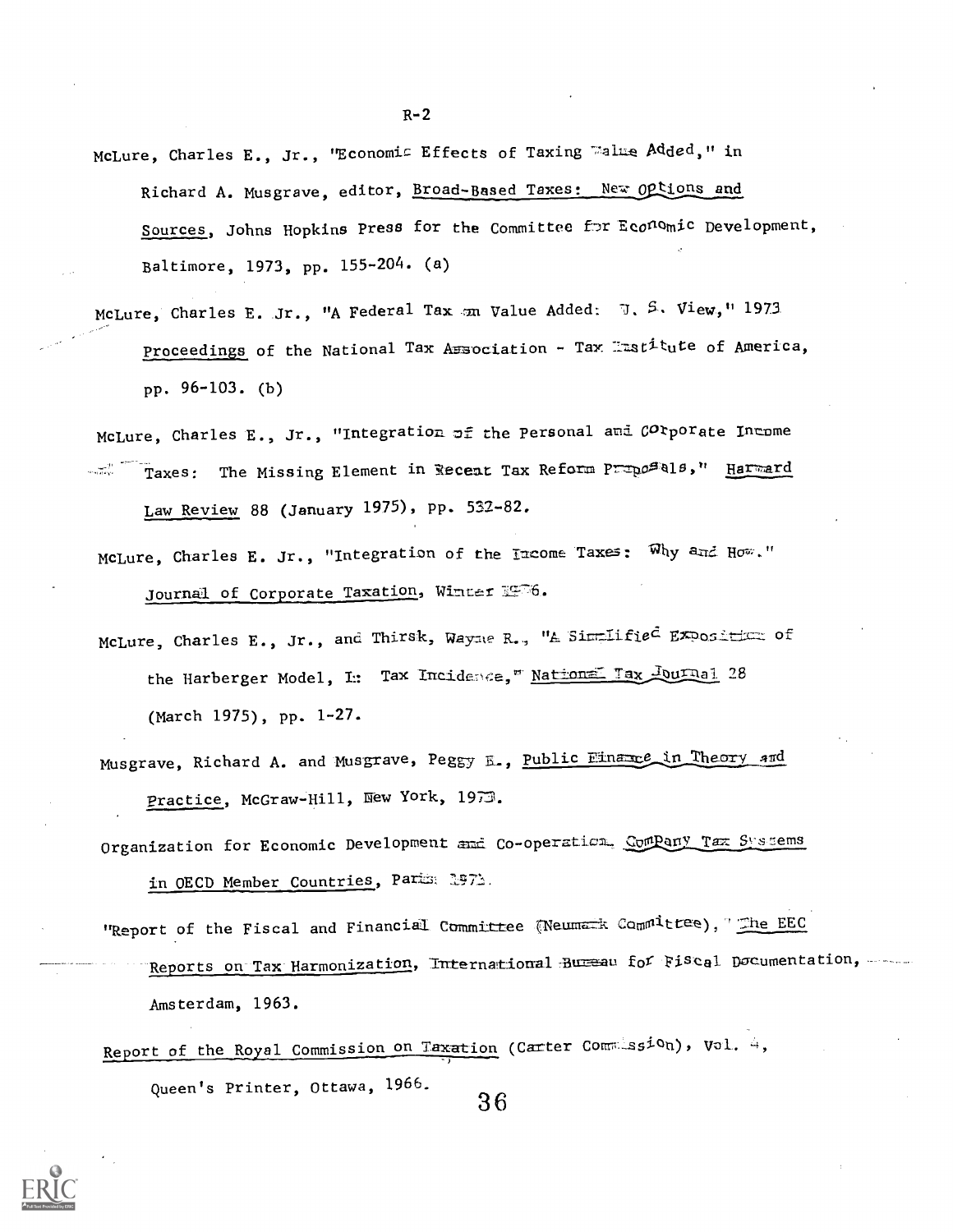- Sato, Mitsuc, and Bird, Richard M., "International Aspects of the Taxation of Corporations and Shareholders," IMF Staff Papers, 22 (July, 1975); pp. 384-455.
- Shoup, Carl S., "Factors Bearing on an Assumed Choice between a Federal Retail-Sales Tax and a Federal Value-Added Tax," in Richard A. Musgrave, editor, Broad-Based Taxes: New Options and Sources, Johns Hopkins University press for Committee for Economic Development, Baltimore, 1973..
- Shoven, John B., "The Incidence and Efficiency Effects of Taxes on Income from Capital," Technical Report No. 173, Institute for Mathematical Studies in the Social Sciences, Stanford University, Stanford, ... California, July 1975.
- Simons, Henry, Personal Income Taxation, University of Chicago Press, Chicago, 1938.

Simons, Henry, Federal Tax Reform, University of Chicago Press, Chicago, 1950.

"A Comparative Analysis of the Classical, Dual Rate, and Imputation Systems, and an Examination of the Corporate Tax Systems in Belgium, France, Germany, Italy, The Netherlands and The United Kingdom," European Taxation, May-June 1972, pp. 112-74.

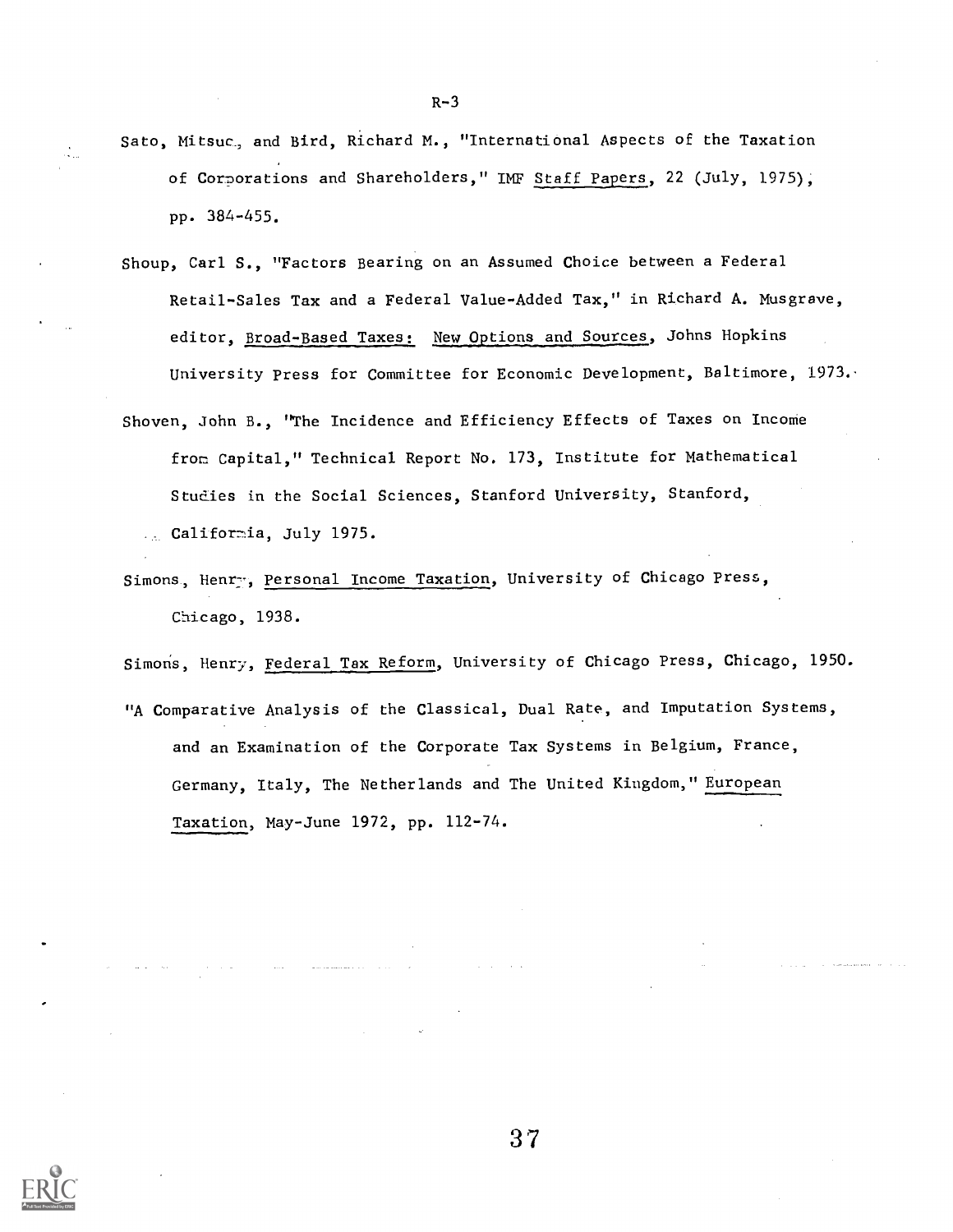# Table A

# Taxation of \$100 of Corporate-Source Income under Present Law: Tax Borne by Shareholders

|    | Dividend payout rate                                                                                                                                                                                                                                                                                                                   |                    | Zero         |                |              | 100 percent |         |
|----|----------------------------------------------------------------------------------------------------------------------------------------------------------------------------------------------------------------------------------------------------------------------------------------------------------------------------------------|--------------------|--------------|----------------|--------------|-------------|---------|
| 2. | Shareholder's marginal tax rate <sup>a/</sup>                                                                                                                                                                                                                                                                                          | $\mathbf 0$        | 20           | 70             | $\mathbf{0}$ | 20          | 70      |
| 3. | Corporate-source income $\frac{a}{c}$                                                                                                                                                                                                                                                                                                  | 100                | 100          | 100            | 100          | 100         | 100     |
| 4. | Corporation income tax (at 48 percent)                                                                                                                                                                                                                                                                                                 | 48                 | 48           | 48             | 48           | 48          | 48      |
| 5. | Net corporation income                                                                                                                                                                                                                                                                                                                 | 52                 | 52           | 52             | 52           | 52          | 52      |
| 6. | Dividends                                                                                                                                                                                                                                                                                                                              | $\star$            | ٠.           | $\mathcal{R}$  | 52           | 52          | 52      |
| 7. | Retained earnings (=capital gains) <sup>b/</sup>                                                                                                                                                                                                                                                                                       | 52                 | 52           | 52             | ・*           | $\star$     | $\star$ |
|    | 8. Personal tax on dividends                                                                                                                                                                                                                                                                                                           | $\star$            | $\star$      | $\mathbf{x}$   | $\mathbf 0$  | $-10.4$     | 36.4    |
|    | 9a. Maximum tax on LTCG <sup>C</sup>                                                                                                                                                                                                                                                                                                   | $\mathbf 0$        | 5.2          | 18.2           | $\star$      | $\star$     | ☆       |
|    | 9b. Minimum tax on $LTCG^{\underline{d}}$                                                                                                                                                                                                                                                                                              | $\mathbf{0}$       | $\mathbf{0}$ | $\mathbf 0$    | 一米           | $\sim$      | ·六二     |
|    | 10a. Total: with max. tax on $LTCG^{e'}$                                                                                                                                                                                                                                                                                               | 48                 | 53, 2        | 66.2           | 48           | 58.4        | 84.4    |
|    | 10b. Total: with min. tax on $LTCG^{e'}$                                                                                                                                                                                                                                                                                               | 48                 | 48           | 48             |              |             |         |
|    | 11a. Overtaxation: max. tax on LTCG <sup>1</sup>                                                                                                                                                                                                                                                                                       | 48                 | 33.2         | $-3.8$         | 48           | 38.4        | 14.4    |
|    | 11b. Overtaxation: min. tax on LTCG <sup>f/</sup>                                                                                                                                                                                                                                                                                      | 48                 | 28           | $-22$          |              |             |         |
|    | 12a. Percentage overtaxation: max, tax on LTCG $^{L}$<br>12b. Percentage overtaxation: min. tax on LTCG"                                                                                                                                                                                                                               | $\infty$ g/<br>∞≗′ | 166.0        | $140.0 - 31.4$ | ∞ ≗/         | 192.0       | 20.6    |
|    | *Not applicable.                                                                                                                                                                                                                                                                                                                       |                    |              |                |              |             |         |
|    | a/Shareholder's marginal tax rate is assumed invariant with regard to inclusion of corporate-<br>source income and throughout the taxpayer's life. Statutory corporate rate is assumed to be<br>effective marginal rate.<br>$b/$ Assumes retained earnings give rise to capital gains on a dollar-for-dollar basis,<br>on the average. |                    |              |                |              |             |         |

c/LTCG=Long Term Capital Gains. Assumes gain is realized after passage of 6-month holding period, but within taxable year in which it accrues. Short term gains are taxed like dividends.

d/Assumes appreciated asset is transferred at death.

 $e'$  Includes both corporation and personal income tax(line 4+1ine 8+1ine 9(a or b)).

 $f_{\text{Comparison}}$  is with, statutory marginal tax rates in line 2.

 $g/$  percentage overtaxation of zero-bracket taxpayer is infinite.



3 8

ś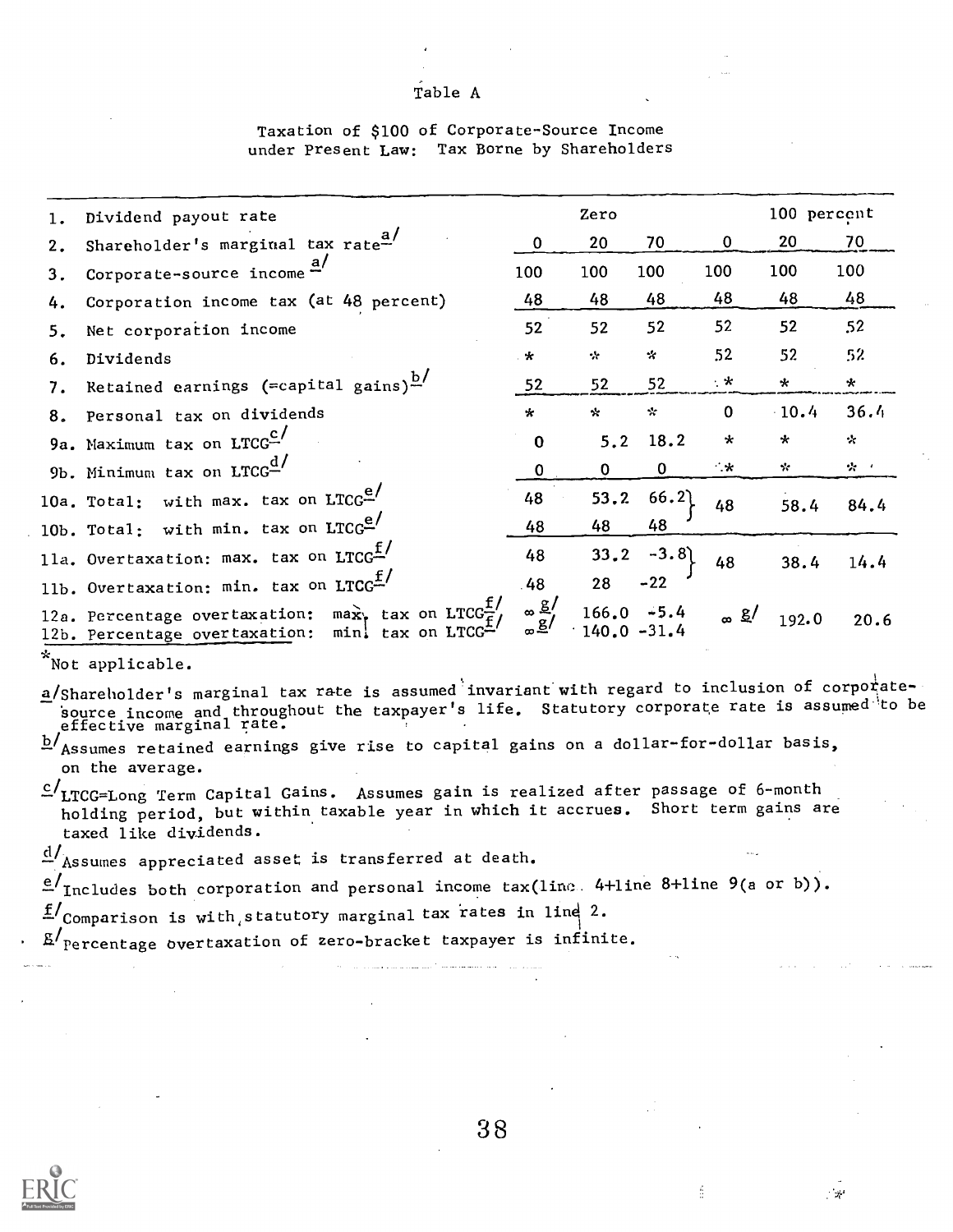# Table B

Taxation of \$100 of Potential Capital Income,

Assuming Partial Shifting to Non-Corporate Capital<sup>a/</sup>

| 1.                   | Sector                                                       |             | Corporate                     |                |              |                |               |               | Non-corporate $\frac{b}{c}$ |               |  |
|----------------------|--------------------------------------------------------------|-------------|-------------------------------|----------------|--------------|----------------|---------------|---------------|-----------------------------|---------------|--|
| 2.                   | Payout ratio                                                 |             | Zero                          |                |              | 100 percent    |               |               |                             |               |  |
| 3.                   | Marginal tax rate                                            | 0           | 20                            | 70             | 0            | 20             | 70            | $\mathbf 0$   | 20                          | 70            |  |
| 4.                   | Potential capital<br>income                                  | 100         | 100                           | 100            | 100          | $100$ .        | 100           | 100           | 1.00                        | 1.00          |  |
| 5.                   | Gross capital<br>income                                      | 146.2       | 146.2 146.2 146.2 146.2 146.2 |                |              |                |               | 76            | 76                          | 76            |  |
| 6.                   | Corporate income<br>tax (at 48 percent)                      | 70.2        | 70.2                          | 70.2           | 70.2         |                | $70.2$ $70.2$ | $\mathcal{L}$ | *                           | $\mathcal{L}$ |  |
| 7.                   | Capital income,<br>net of corporate<br>income tax            | 76          | 76                            | 76             | 76           | 76             | 76            | 76            | 76                          | 76            |  |
| 8.                   | Dividends                                                    | ∻           | $\mathcal{H}$                 | $\star$        | 76           | 76             | 76            | 76            | 76                          | 76            |  |
| 9.                   | Retained earnings                                            | 76          | 76                            | 76             | $\mathbf{x}$ | $\pmb{\times}$ | $\star$       |               |                             |               |  |
| 10.                  | Personal tax on<br>dividends                                 | *           | $\star$                       | *              | 0            | 15.2           | 53.2          |               |                             |               |  |
| 11.                  | Tax on long term<br>capital gains:<br>a. Maximum             | $\mathbf 0$ | 7.6                           | 26.6'          | ∗            | $\star$        | ÷             | $\mathbf 0$   | 15.2                        | 53.2          |  |
| $b$ .                | Minimum                                                      | $\Omega$    | $\overline{0}$                | 0 <sup>1</sup> | $\star$      | $\pi$          | $\star$       |               |                             |               |  |
| 12.                  | Net personal income,<br>a. Max. tax on LTCG                  | 76          | 68.4                          | 49.4           | $-76$        |                | 60.8 22.8     | 75            | 60.8                        | 22.8          |  |
| ъ.                   | Min. tax on LTCG                                             | 76          | 76                            | 76             |              |                |               |               |                             |               |  |
| 13.<br>$a_{\bullet}$ | Effective tax rate <sup>c/</sup><br><b>LTCG</b><br>Max. tax: | 24          | 31.6                          | 0.6            | 24           |                | $39.2$ 77.2   | 24            | 39.2                        | 77.2          |  |
| b.<br>14.            | <b>LTCG</b><br>Min. tan:<br>Overtaxation- $\frac{c}{c}$      | 24          | 24                            | 24             |              |                |               |               |                             |               |  |
| а.                   | <b>LTCG</b><br>Max. tax:                                     | 24          | 11.6                          | $-19.4$        |              |                |               |               |                             |               |  |
| $\mathbf b$ .        | <b>LTCG</b><br>Min. tax:                                     | 24          | 4                             | $-46$          | $-24$        | 19.2           | 7.2           | 24            | 19.2                        | 7.2           |  |

 $\mathbb{Z}_{\texttt{Not-applicable}}$ 

 $a/r$  This illustrative example is based on the following assumptions: Cobb-Douglas utility function and production functions and equal pre-tax capital stocks in the two sectors. Thus the 48 percent tax on capital in the corporate sector, when diffused, has the same effects as a 24 percent tax on all capital. For amore detailed exposition of this reasoning<br>see Charles E. McLure, Jr. and Wayne Thirsk, "A Simplified Exposition of the/ I: [13] Incidence, "National Tax Journal, March 1975, pp. 1-27. Footnotes a to f from Table A; are relevant here in the analogous situations, but are not repeated.

 $b/u_{\text{Non-cor္}$  sector includes corporate debt securities.

 $c /$ Relative to potential capital income of 100.

3 9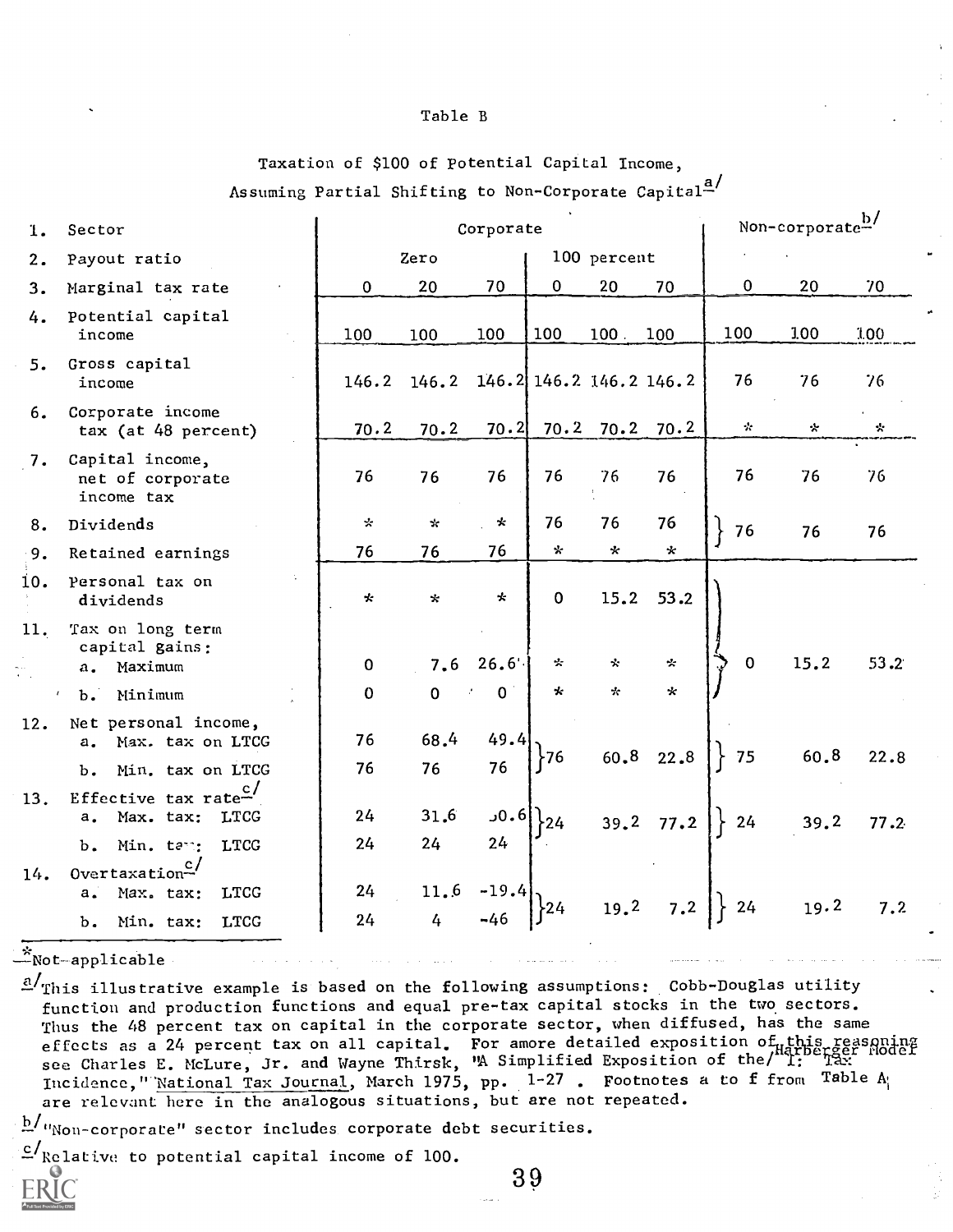# Table C

# Taxation of \$100 of Corporate-Source Income. under Imputation Methoc and Carter Commission Proposal-

**Barbara** 

| ı.  | Payout rate                                    |             | Zero         |          |             | 100 percent <sup>a/</sup> |                     |  |
|-----|------------------------------------------------|-------------|--------------|----------|-------------|---------------------------|---------------------|--|
| 2.  | Marginal personal tax rate-                    | $\Omega$    | 30           | 50       | 0           | 30                        | 50                  |  |
| 3.  | Corporate source income                        | 100         | 100          | 100      | 100         | 100                       | 100                 |  |
| 4.  | Corporation income tax (at 50%) $\frac{b}{r}$  | 50          | 50           | 50       | 50          | 50                        | 50 <sub>5</sub>     |  |
|     | Net corporation income.                        | $-50$       | 50           | 50       | 50          | 50                        | $50 -$              |  |
| 6.  | Dividends                                      | *           | $\mathbf{x}$ | $\star$  | 50          | 50                        | 50                  |  |
| 7.  | Retained earnings- $\frac{c}{c}$               | 50          | 50           | 50       | $\sim$      | $\sim$                    | $\ddot{\mathbf{r}}$ |  |
| 8.  | Grossed-up dividends<br>or retained earnings-  | 100         | 100          | 100      | 100         | 100                       | 100                 |  |
| 9.  | Gross personal tax liability                   | $\Omega$    | 30           | 50       | $\mathbf 0$ | 30                        | 50                  |  |
| 10. | Credit for corporation $\frac{e}{\sqrt{2\pi}}$ | 50          | 50           | 50       | 50          | 50                        | 50                  |  |
| 11. | Net personal tax liability                     | $-50$       | $-20$        | $\Omega$ | .50         | $-20$                     | $\Omega$            |  |
| 12. | Total tax liability                            | $\mathbf 0$ | 30           | 50       | $\mathbf 0$ | 30                        | 50                  |  |

 $\frac{a}{100}$  percent payout columns can be employed to illustrate imputation (credit with gross-up) method.

 $\mathtt{b}/_\mathtt{Top}$  marginal tax bracket assumed to be equal to corporate cax rate.

- c/<sub>It</sub> is assumed in Carter proposal that all retained earnings would be allocated to ation of the resolution of corporate shares would be written up by amount of grossed-up allocations.
- $d/\rm_{Dividends}$  and allocations are grossed up by using the following formula: G=N/(1-c), where G and I are, respectively, gross and net values of dividends and allocations and  $\in$  is the corporate  $\frac{1}{\sqrt{1-x}}$  ate. Effective and statutory corporate tax rates are assumed to be equal.

e/Credit is assumed to be refinded if it exceeds total personal tax liability.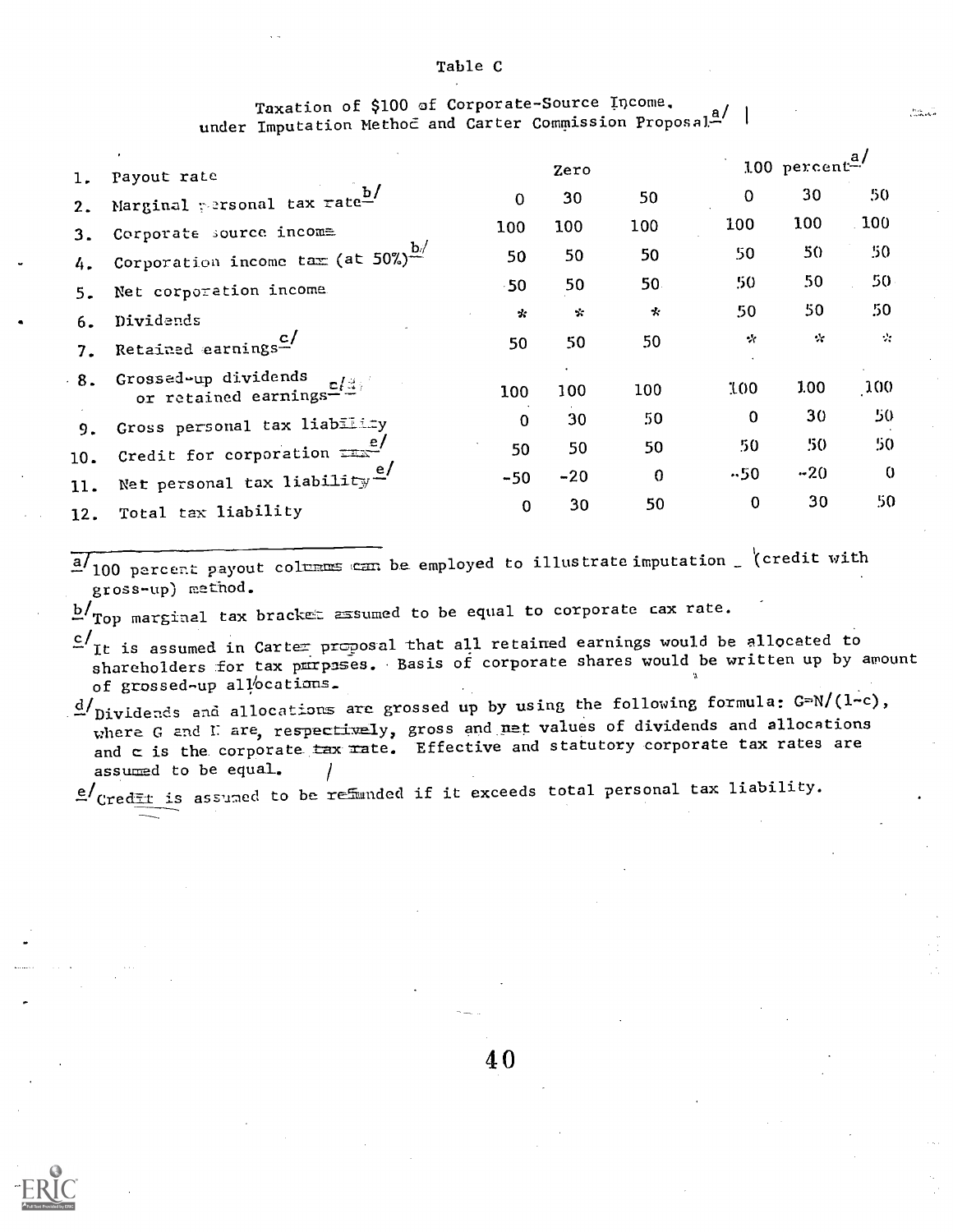# Table D

| 1. Payout rate                |                                                   | 100%              |      |      |  |  |
|-------------------------------|---------------------------------------------------|-------------------|------|------|--|--|
| 2.                            | Individual marginal tax rate                      | $\mathbf 0$       | 20   | 70   |  |  |
| 3.                            | Corporate source income                           | 100               | 100  | 100  |  |  |
| Dividends <sup>b/</sup><br>4. |                                                   | 76.6              | 76.6 | 76.6 |  |  |
|                               | 5. Undistributed earnings <sup>b/</sup>           | 23.4              | 23.4 | 23.4 |  |  |
|                               | 6. Tax on dividends (at 15%)                      | 11.5              | 11.5 | 11.5 |  |  |
|                               | 7. Tax on retentions (at 51%)                     | 11.9              | 11.9 | 11.9 |  |  |
|                               | 8. Total corporate tax $\frac{b}{c}$              | 23.4              | 23.4 | 23.4 |  |  |
|                               | 9. Net corporate income $\frac{b}{c}$             | 76.6              | 76.6 | 76.6 |  |  |
|                               | 10. Personal income tax                           | $\mathbf 0$       | 15.3 | 53.6 |  |  |
| Total tax<br>11.              |                                                   | 23.4<br>$\bullet$ | 38.7 | 77.0 |  |  |
|                               | 12. Total tax under classical system <sup>c</sup> | 51.0              | 60.8 | 85.3 |  |  |

# Taxation of \$100 of Distributed Corporgçe-Source Income under Split-Rate Approach-

 $a/r$  The illustration is based upon rates prevailing in Germany.

 $b/m$  dividend figure shown in line 4 is the net corporate income in line 9. Undistributed earnings consist entirely of earnings required to pay the 15 percent tax on dividends and the 51 percent tax on those undistributed earnings.  $w_i$ . Thus line 5 equals line 8.

 $c$ <sup> $\frac{c}{51.0}$ </sup> + 49 times marginal personal tax rate. 54 percent of overtaxation is eliminated.

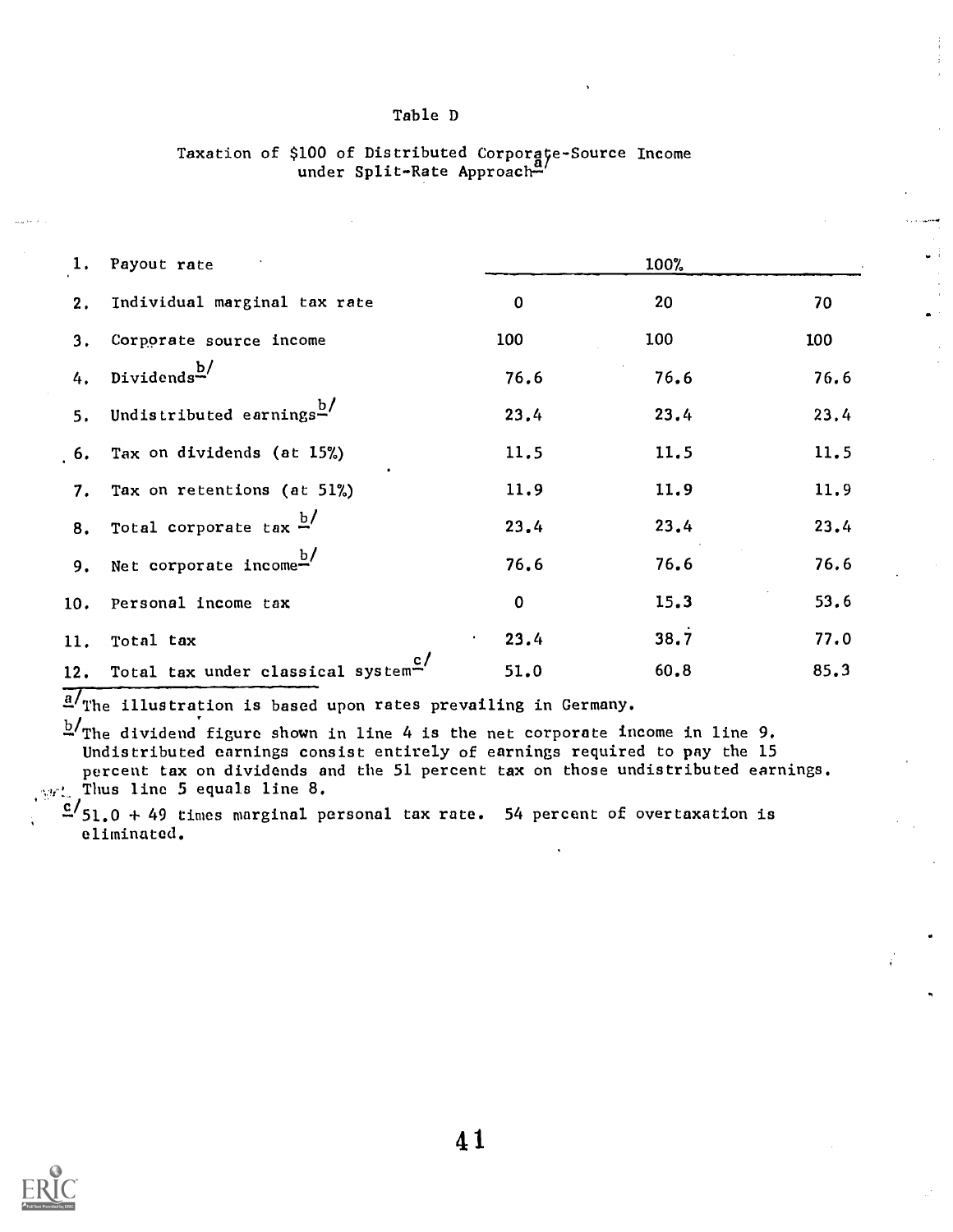# Table E

|    | 1. Payout rate                   |             | 100% |      |
|----|----------------------------------|-------------|------|------|
|    | 2. Individual marginal tax rates | $\mathbf 0$ | 20   | 70   |
|    | 3. Corporate-source income       | 100         | 100  | 100  |
|    | 4. Dividend deduction (at 50%)   | 34.2        | 34.2 | 34.2 |
|    | 5. Taxable corporate income      | 65.8        | 65.8 | 65.8 |
|    | 6. Corporate tax (at 48%)        | 31.6        | 31.6 | 31.6 |
| 7. | Net income = dividends           | 68.4        | 68.4 | 68.4 |
|    | 8. Personal income tax           | $\mathbf 0$ | 13.7 | 47.9 |
| 9. | Total tax                        | 31.6        | 45.3 | 79.5 |
|    |                                  |             |      |      |

### Taxation of \$100 of Distributed Assuming Deduction for 50 Corporate-Source Income Percent of Dividends Paid-

 $\frac{a}{2}$  Approximately 34 percent of the overtaxation indicated in Table A is eliminated in all income classes. With a corporate tax rate of 50 percent, deduction of 2/3 of dividends paid would eliminate 50 percent of overtaxation.

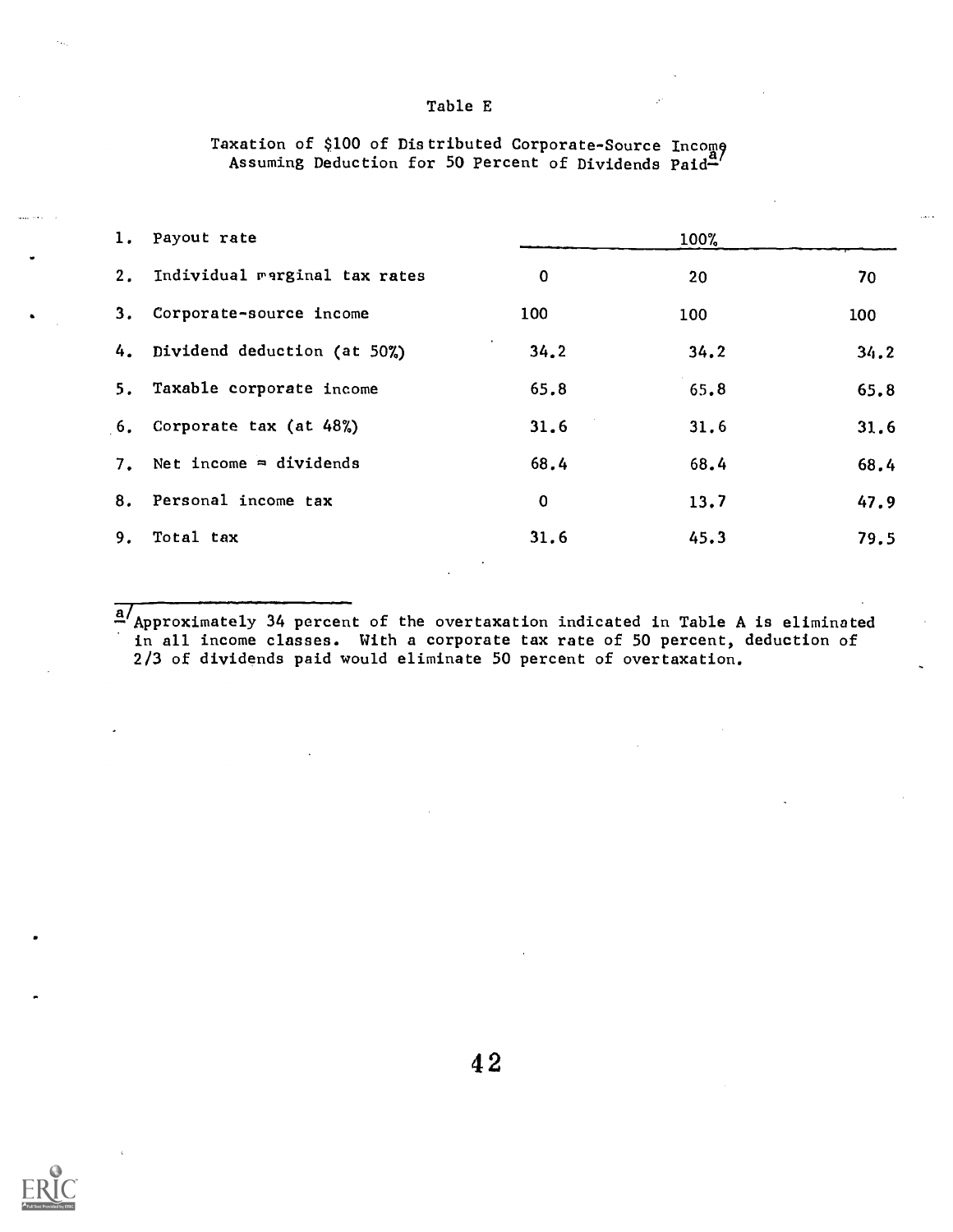| <b>Table F</b> |  |  |  |
|----------------|--|--|--|
|----------------|--|--|--|

Taxation of \$100 of Distributed Corporate-Source Income Under the Administration Proposal for Integration<del>-</del>'

| ı.  | Payout rate                         |                  | 100%            |                 |
|-----|-------------------------------------|------------------|-----------------|-----------------|
| 2.  | Individual marginal tax rate        | $\mathbf 0$      | 30              | 70              |
| 3.  | Corporate-source income             | 100.             | 100             | 100             |
| 4.  | Deduction for 50% of dividends      | $33\frac{1}{3}$  | $33\frac{1}{3}$ | $33\frac{1}{3}$ |
| 5.  | Taxable corporation income          | $66\frac{2}{3}$  | $66\frac{2}{3}$ | $66\frac{2}{3}$ |
| 6.  | Corporation income tax              | $33\frac{1}{3}$  | $33\frac{1}{3}$ | $33\frac{1}{3}$ |
| 7.  | Net corporation income              | $66\frac{2}{3}$  | $66\frac{2}{3}$ | $66\frac{2}{3}$ |
| 8.  | Dividends                           | $66\frac{2}{3}$  | $66\frac{2}{3}$ | $66\frac{2}{3}$ |
| 9.  | Gross-up (50% of dividends)         | $33\frac{1}{3}$  | $33\frac{1}{3}$ | $33\frac{1}{3}$ |
| 10. | Grossed-up dividends                | 100              | 100             | 100             |
| 11. | Gross personal income tax liability | 0                | 30              | 70              |
| 12. | Credit for corporation tax          | $33\frac{1}{3}$  | $33\frac{1}{3}$ | $33\frac{1}{3}$ |
| 13. | Net personal tax liability          | $-33\frac{1}{3}$ | $-3\frac{1}{3}$ | $36\frac{2}{3}$ |
| 14. | Total tax liability (6-13)          | 0                | 30              | 70              |

a/<br>- Based upon assumption that the statutory tax rate is also the effective rate and (for simplicity) using a 50 percent statutory corporate rate rather than a 48 percent rate.



4 3

 $\begin{pmatrix} 1 \\ 0 \\ 0 \\ 0 \end{pmatrix}$ ţ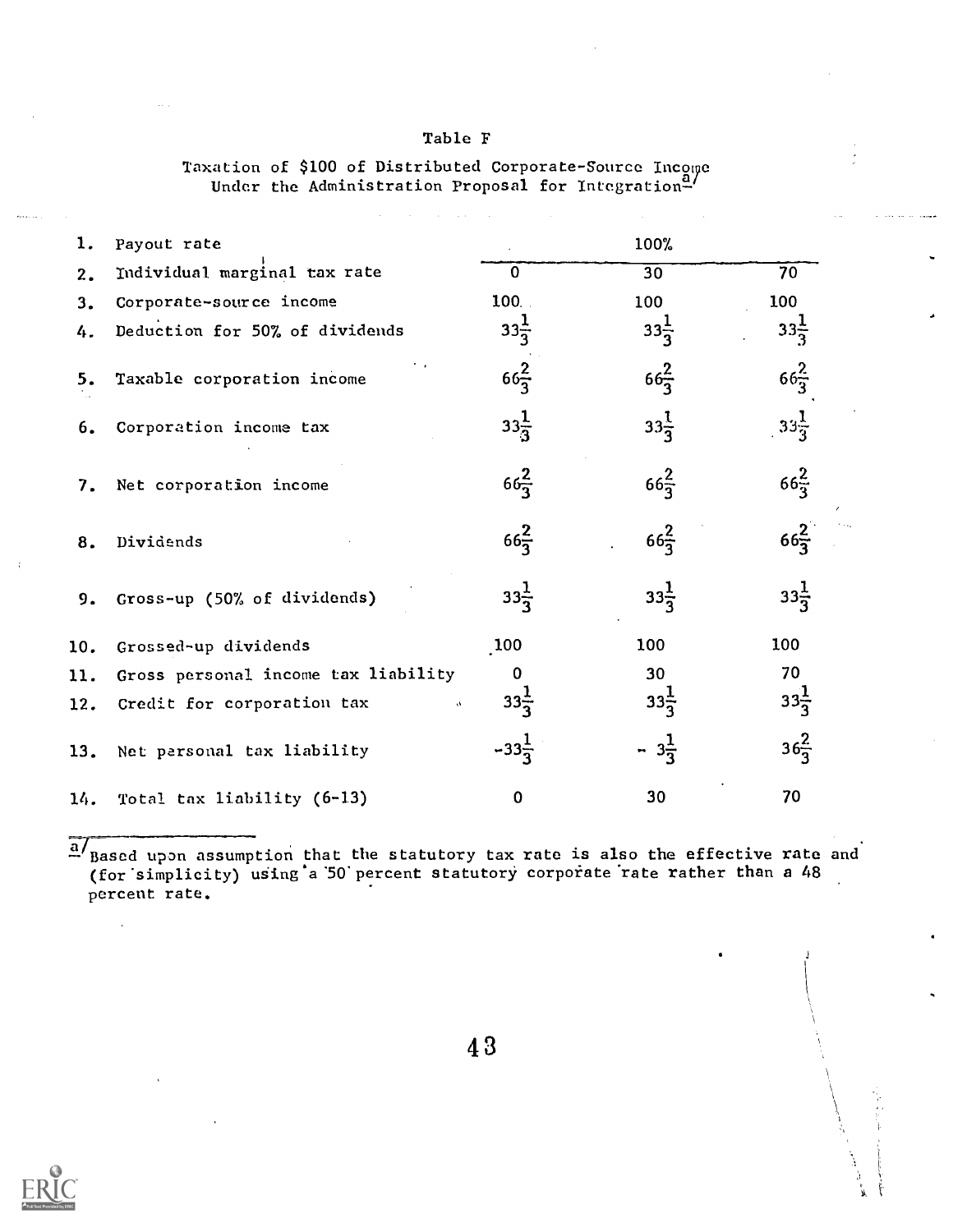# Table G

# Illustration of Tax on Value Added, as Employed in Europe

|    | 1. Stage of production                                                     | A                    | В                        | C                 | $-$ To ta $1$       |
|----|----------------------------------------------------------------------------|----------------------|--------------------------|-------------------|---------------------|
| 2. | Sales, of which<br>a. Intermediate goods                                   | 300<br>300 $\leq$    | 700<br>500               | 1,000<br>œ٠       | 2,000<br>800        |
|    | Capital goods<br>b.<br>Consumer goods<br>$\mathbf{c}_{\bullet}$            |                      | 200.                     | 1,000             | 200<br>1,000        |
| 3. | Purchased inputs, of which<br>a. Intermediate goods<br>Capital goods<br>Ъ. |                      | 300<br>$\Rightarrow$ 300 | 700<br>500<br>200 | 1,000<br>800<br>200 |
| 4. | Value added <sup>4</sup> /                                                 | 300                  | 400                      | 300               | 1,000               |
| 5. | Gross tax on sales (at 10%)                                                | $30 \Leftrightarrow$ | 70                       | 100               | 200                 |
| 6. | Tax credit on purchases                                                    | 0                    | 30                       | 70                | 100 <sub>1</sub>    |
|    | Net TVA liability                                                          | 30                   | 40                       | 30                | 100                 |
|    | 8. Retail sales tax (at $10\%)^D$                                          | 0                    | $\Omega$                 | 100               | 100                 |

a/Sales minus purchases, line 2 minus line 3. Value added is defined under the consumption base.

 $b/$ Assumes that retail sales tax applies only to sales to ultimate consumers.

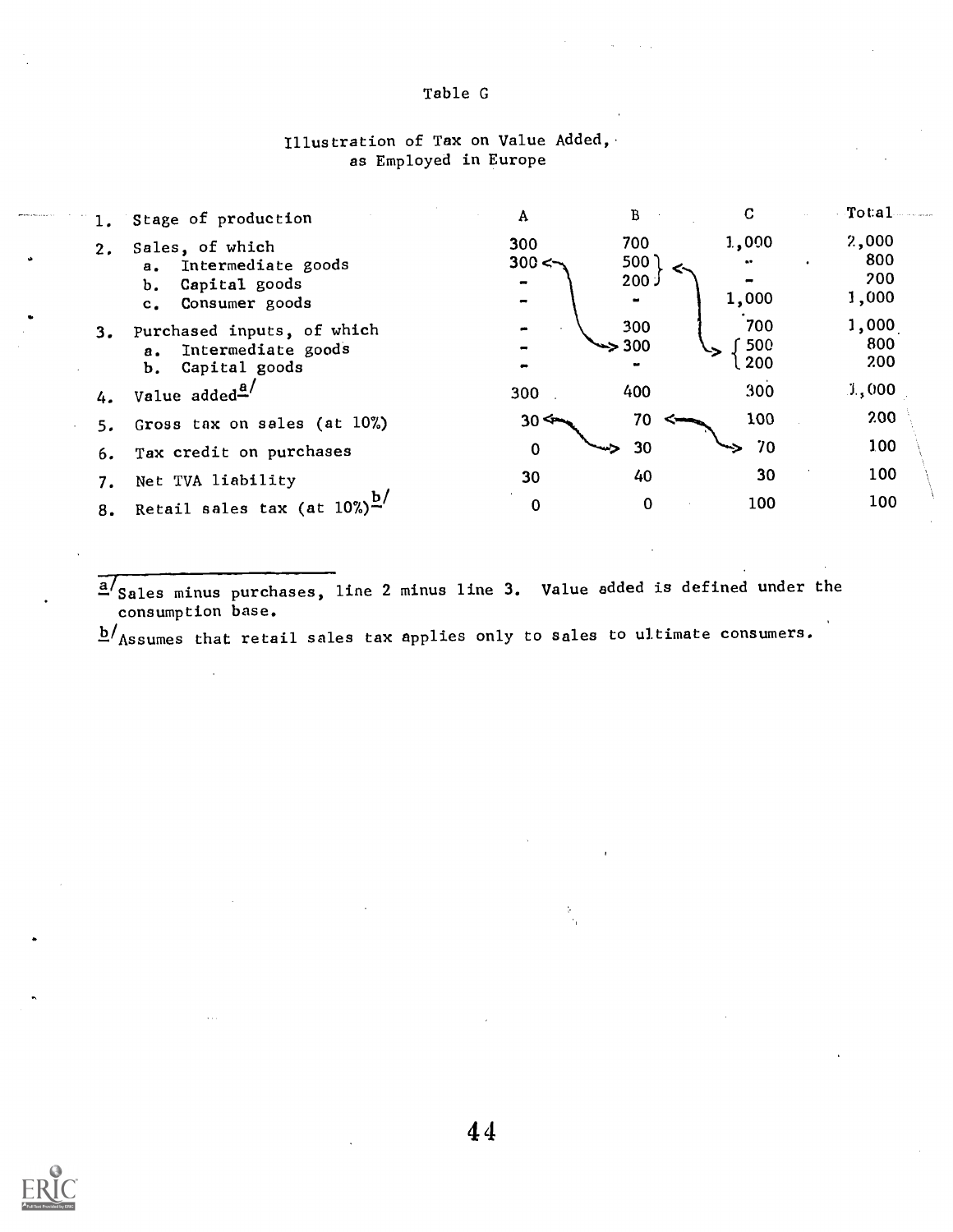# Comments on Charles McLure, Jr., "U.S. Taxation of Business: 'Relevance of the European Experience."

# Herbert Kiesling Indiana University

Professor McLure has written a highly competent and readable paper, which suffers however from an apparent failure of communication since much of the discussion deals with issues limited to U.S. taxation problems and as I understand it this conference was meant to focus on issues which involve West Germany. The situation is heavily reminiscent of the predica-. ment that all teachers occasionally encounter, where the student writes a good answer to the wrong question.

This kind of situation usually means that the'discussant must develop a strategy: mine will be to omit discussion of points which are purely of interest to those interested in the structure of American taxation (with a small exception or two), but instead to relate the discussion to international ramifications of questions raised by McLure and also to add a few speculations of my own about the impact of the structure of U.S. and German taxes on international economic relationships between the two countries.

In his paper, Professor McLure places considerable emphasis upon problems associated with the "non-integration" of the corporate income tax (as opposed in part to European practice) wherein it is necessary to deal with the classical problem of double taxation. Most economists who study taxation would prefer an integrated system, where income is treated as income no matter what its source. The virtues of this have been widely discussed in the literature, especially since the Carter Commission in Canada recommended such a plan in 1966. Under such a system, if a corporate shareholder receives dividends from a corporation which has already

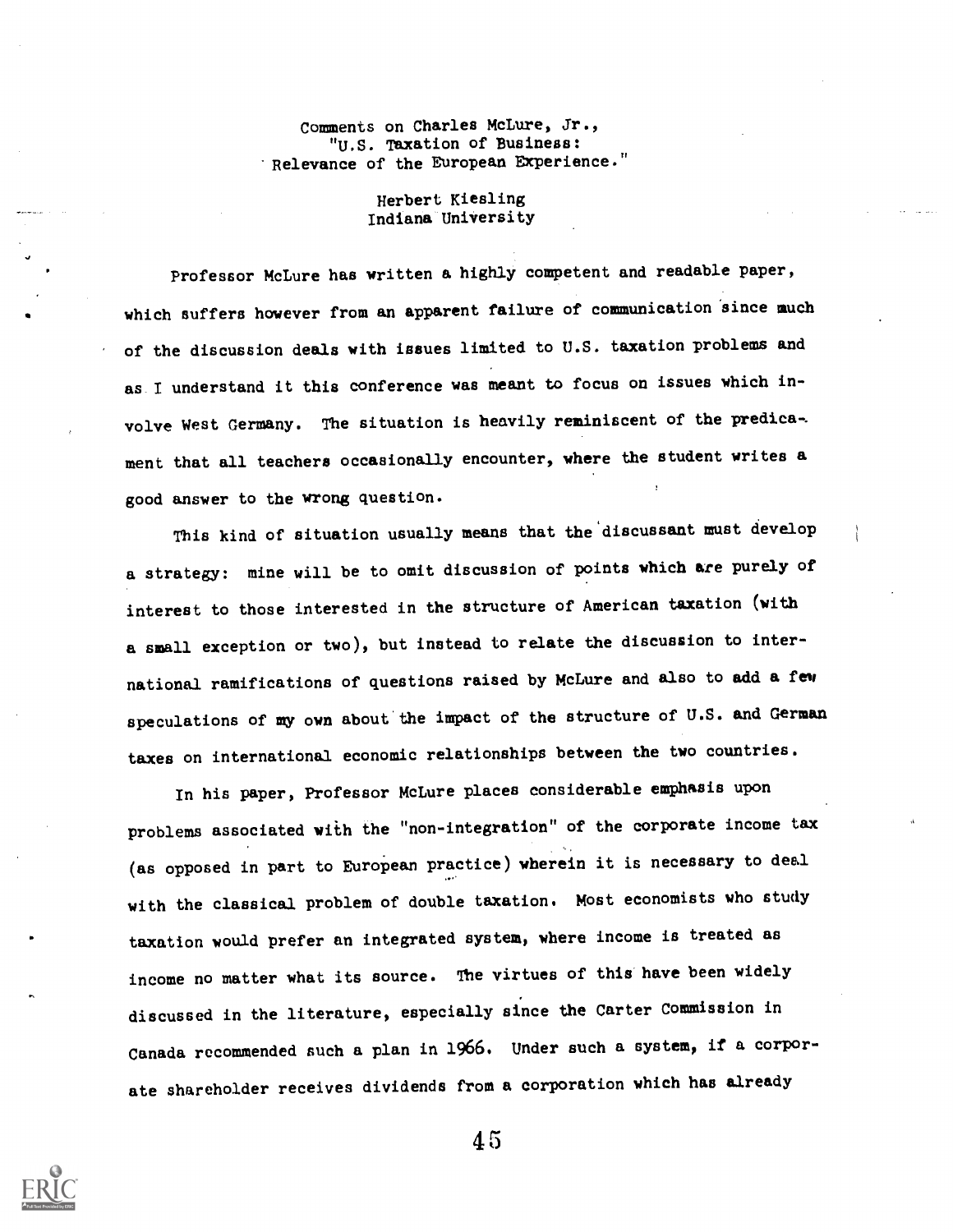paid a corporate profits tax, for taxation purposes it would be assumed that the shareholder receives the appropriate amount of income gross of taxes.but-that he or she has paid taxes in the amount of the difference between the gross figure and the amount of dividends actually received.. McLure argues that one difficulty with the integrated procedure is that it would involve revenue loss and additional regressivity, assumptions which I would like to see supported somewhat better, since presumably one could deal with both problems by adjusting the rates.

In discussing the oorporate income tax one cannot go very far before getting into the question of shifting, and of course under some shifting assumptions the double taxation argument disappears. Professor McLure's discussion of the shifting possibility is adequate, although I have something of a stylistic quibble concerning how he does this, since he only admits of the possibility that there may be no problem in the middle of the paper after having already discussed the evils of the situation at length in the first part.

But the shifting assumptions concerning the corporate income tax are also quite relevant to some of the international issues being discussed at this conference. To begin with we should restate the implications of Harberger's analysis of this question, which is one that is widely accepted. What Harberger concludes in effect is that capital owners pay the tax because of the decreased demand for capital in general. The idea is that investors do not accept a lower after-tax rate of return. If the going rate of return is 8 percent and a 50 percent corporate profits tax is levied, then projects will be put into place only up to the point where the gross rate of return is 16 percent. This reduces the demand for capital in general, which reduces its price, an effect which falls on



2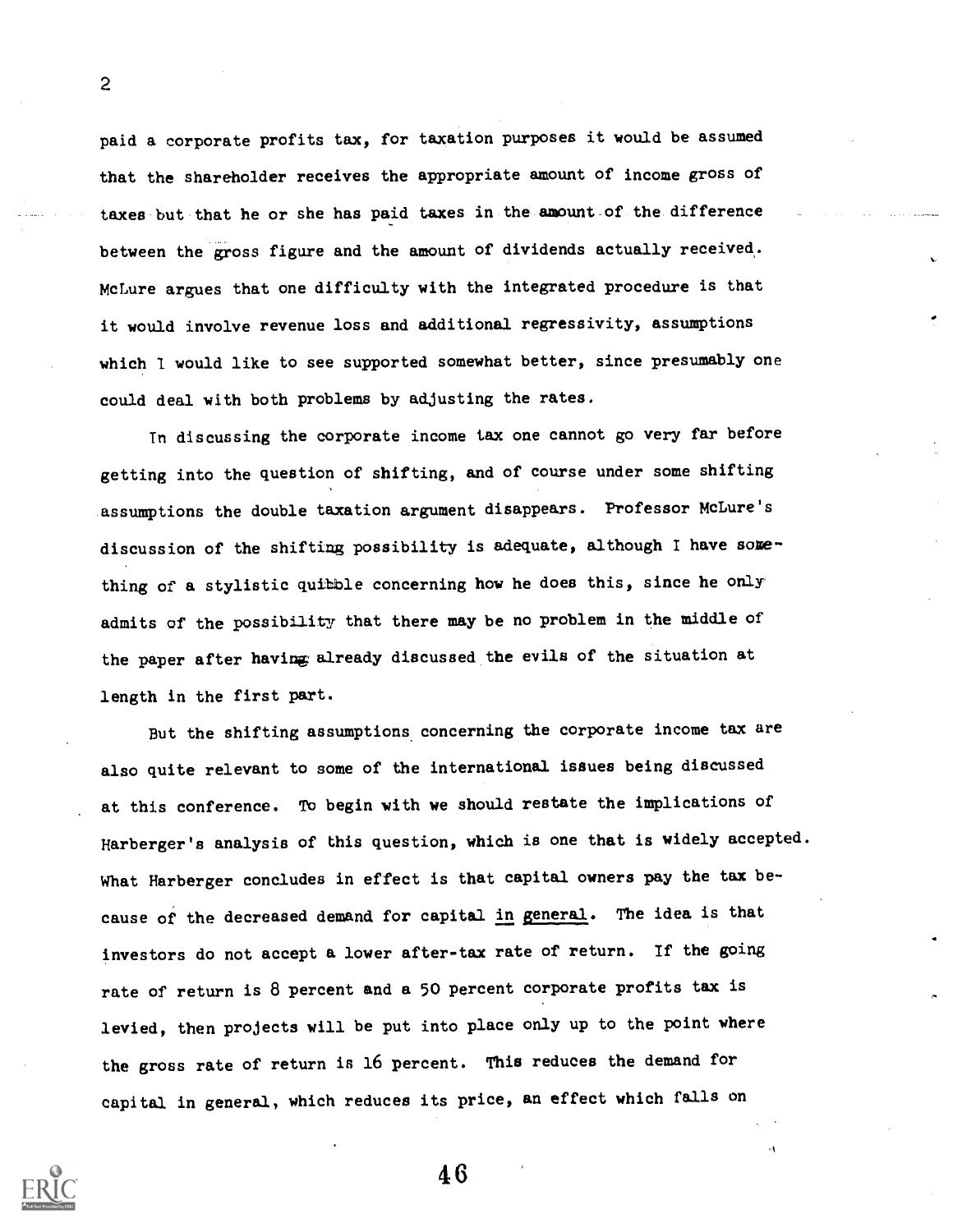all capital owners.

Now what happens to commodity prices? Even though Harberger demonstrates to the satisfaction of many that capital owners pay the tax, it is still true that prices of corporate products increase substantially, enough in fact to allow corporations to attain a 16 percent pre-tax rate of return in my example given above. But to counterbalance this increase, there is a corresponding price decrease (at least in relative terms) on non-corporate products, which come to almost half the total (the professions, agriculture, and real estate mostly), and since about 70 percent of U.S. exports are in the manufacturing sector (which is almost entirely incorporated), the tax has the met effect of making U.S.'export prices higher and thus should adversely affect the balance of payments with respect to Germany and similar countries. (Notice that there is a price advantage for agricultural products to the extent that agriculture is not incorporated.)

This argument would only be correct of course insofar as Germany did not also have a corporate income tax, which is not so. In point of fact, Germany has a corporate tax with marginal rates as high as 51 percent. But while this is true, it is also quite misleading. As Professor McLure points out, Germany has a partially integrated system such that income paid out as dividends is only taxed at a 15 percent rate. This makes quite a large difference. Probably the best way to ascertain the total impact of a tax is to look at its size with relationship to the GNP. <sup>I</sup> have figures for the ratio of GNP represented by corporate tax collections in both countries in 1971: for Germany this is 1.5 percent and the U.S. 2.7 percent. In some recent years the U.S. figure has fanged as high as 4.0 percent but never much lower than the 2.7 percent figure. It seems



4 7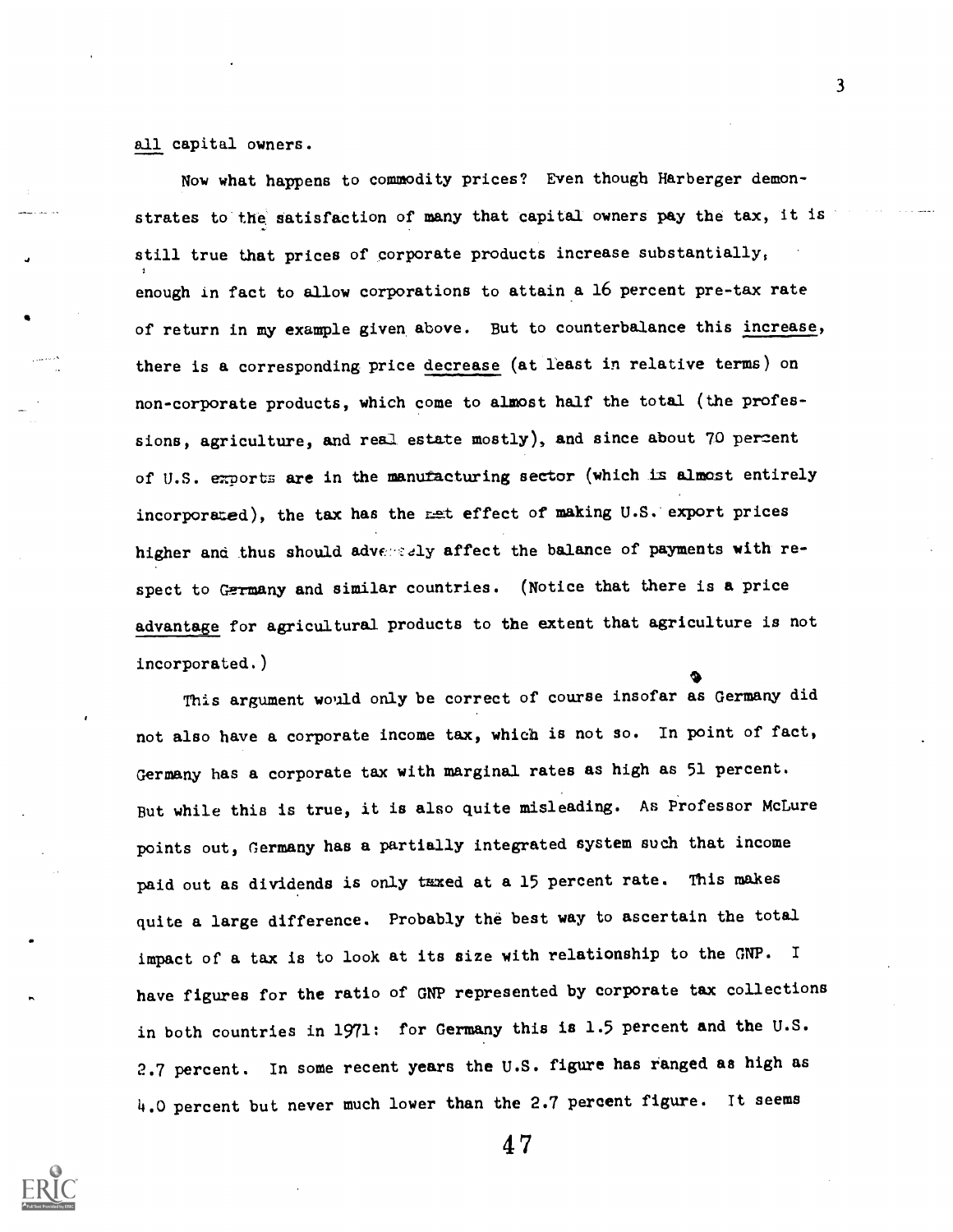conclusive that the tax in Germany is less than half of what it is in the U.S.

What we have then is the equivalent of a selective origin tax. German consumers find U.S. manufactured goods more expensive and substitute their own; it is the equivalent of a German tariff on U.S. manufactured goods, and of course has the distortive effects normally associated with such tariffs. To be neutral the U.S. should be giving an export subsidy on manufactured goods. Maurice Weinrobe has estimated that if the corporate income tax were replaced with an indirect tax such as the value added tax (with export rebates), it would have made a difference of \$5 billion in the U.S. balance of trade in  $1963 \cdot$  The magnitude of this effect seems to be at variance with one of McLure's conclusions, by the way.

It is also of more than passing interest that average effective corporate tax rates would appear to vary greatly from industry to industry. Siegfried has made some computations and found that with a mean tax rate of 39.4 percent one standard deviation (between industries) was 6.82 percentage points.<sup>2</sup> Those on the low side included coal mining, petroleum, nonferous primary metals, electronic components, agricultural chemicals, logging and wood products, and copper, lead zinc, gold, and silver ores. On the high end were included general industrial machinery, converted paper products, tobacco manufactures, and broad woven synthetic fibers.

There is another interesting possibility with respect to the international ramifications of the corporate income tax, and this takes me into



 $\frac{1}{2}$ 

 $1_M$ . Weinrobe, "Corporate Taxes and the U.S. Balance of Trade," National Tax Journal, March, 1971, pp. 79-86.

<sup>2.</sup>J. Siegfried, "Effective Average U.S. Corporation Income Tax Rates," National Tax Journal, June, 1974, pp. 245-26o.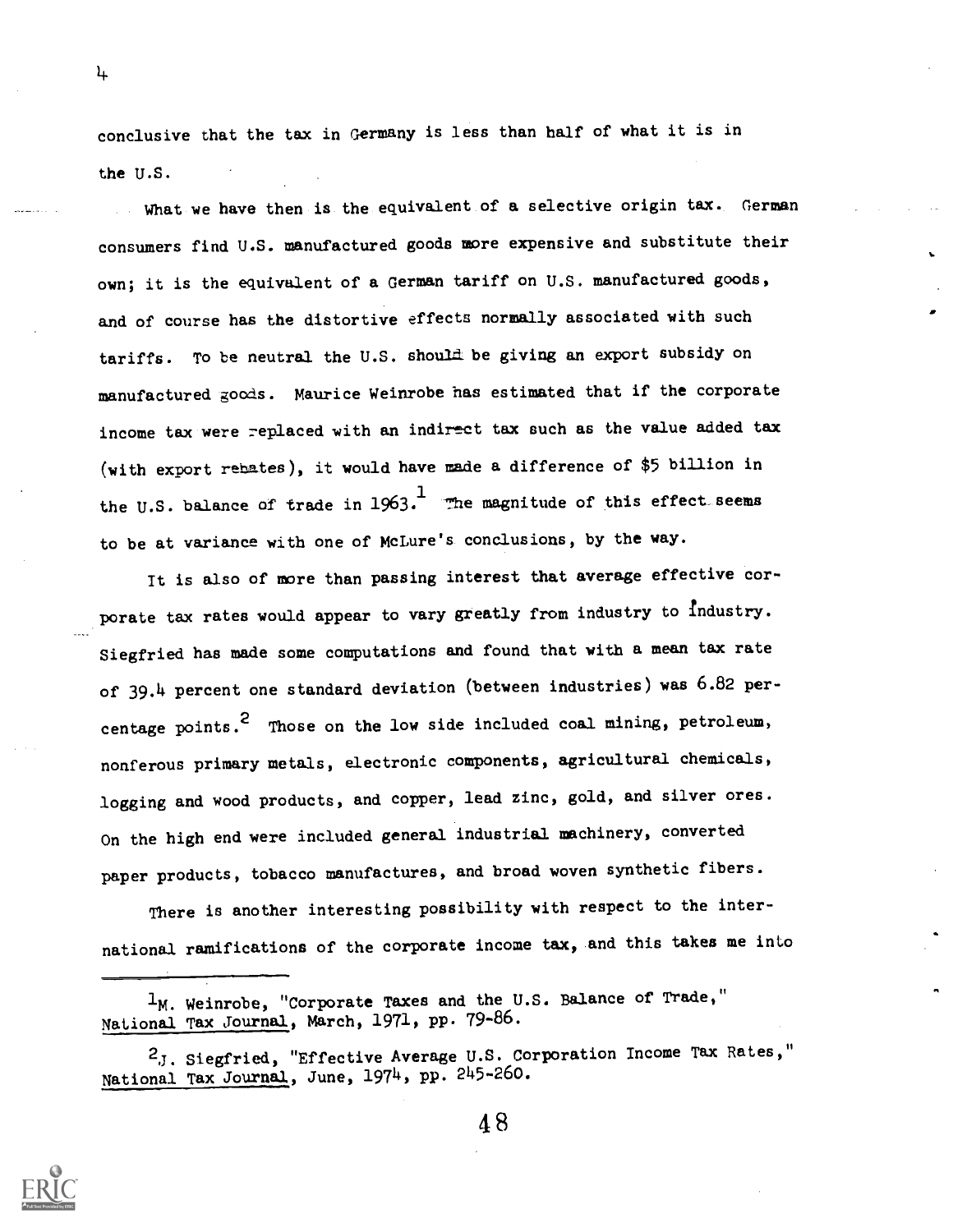the area of possible substantive criticism of the Harberger results. The conclusions forthcoming from Harberger's very elegant model depend too much I think upon the assumptior that the burden falls upon capital owners because they have no alternative place to put their capital in the  $U.S.$ economy. But it should be obvious enough, especially at this conference, that the market for capital is international. Does the price of the capital that would have been used to build projects Yielding 15 percent, 14 percent, etc., go to zero? To be sure, there is some cost involved in sending capital abroad, but despite this there are plenty of good alternative investment possibilities. so not only does the corporate tax cause problems on current account, it causes negative flows on capital account as well. It is interesting in this respect that capital inflows into Germany have been large since Germany adopted the split-rate device in 1953. While there were undoubtedly more important causes for these capital movements, this may have been a not insignificant contributing factor. We might also add to this the fact that American corporate subsidiaries have been able to defer repatriation of profits (for tax purposes) in favor of reinvestment. With the lower German rates, this adds to the incentive.

Our conclusion with respect to the U.S. corporate income tax then can only be that its overall lack of neutrality in international economic affairs is only to be the more regretted because of its quantitative importance.

Finally, a word concerning the value added tax. Europe is now using the consumption variety of the value added tax as we have heard. This is the same as a retail sales tax. Of more importance is the fact that as practiced in Europe exports are exempt and therefore the trade balance and/or strength of European currencies is enhanced. Also, I think it is

49